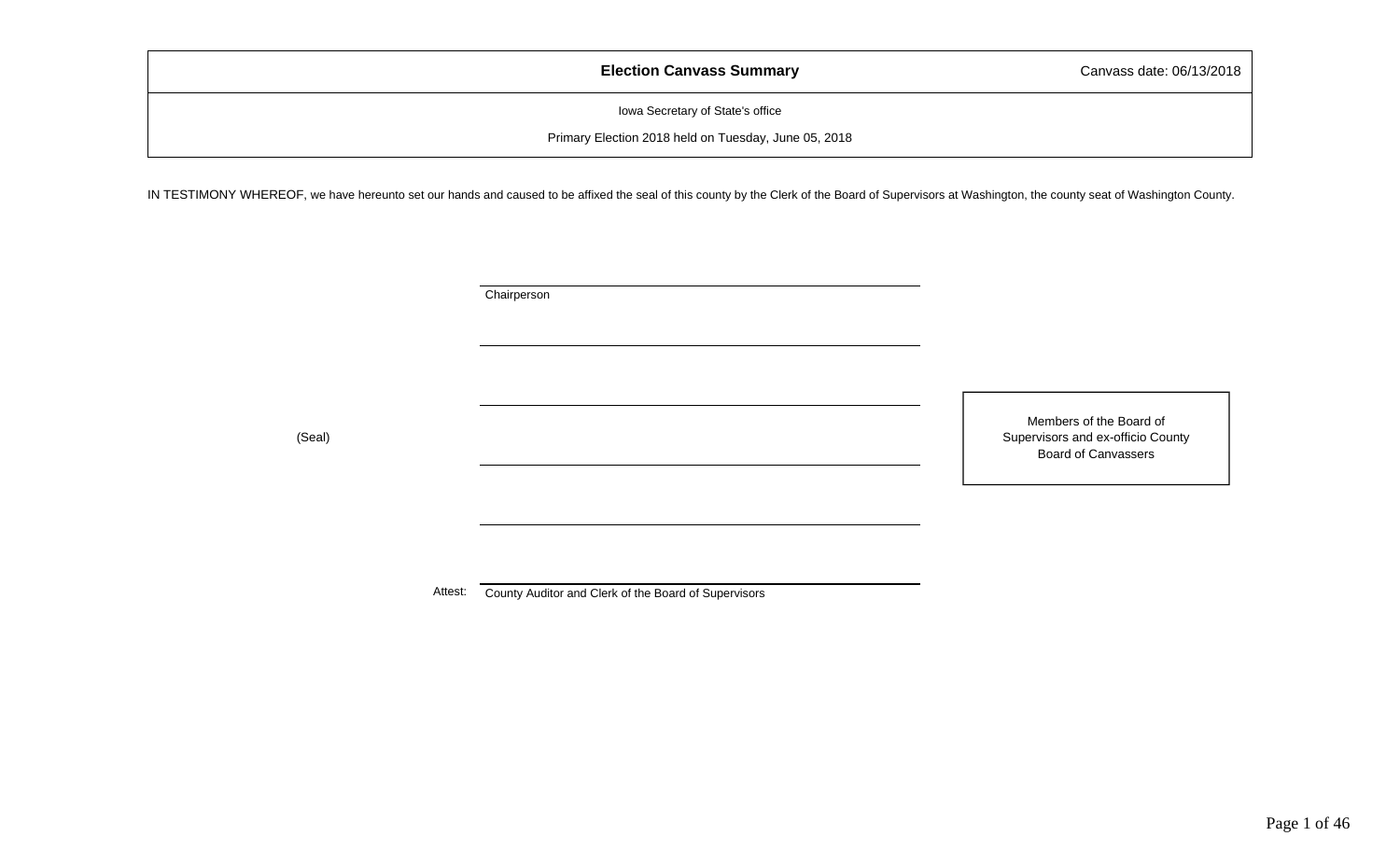

### **Primary Election 2018**

# **United States Representative District 2 - REP**

|                                   | <b>Christopher Peters</b> | <b>Ginny Caligiuri</b> | Write-in | Undervotes I | Overvotes | Total |
|-----------------------------------|---------------------------|------------------------|----------|--------------|-----------|-------|
| Ainsworth Precinct                | 24                        | 5                      | 0        | 6            | $\Omega$  | 35    |
| Brighton/Marion/Crawford Precinct | 92                        | 14                     | 2        | 37           |           | 146   |
| Kalona Precinct                   | 38                        | 59                     | 0        | 3            |           | 101   |
| <b>Riverside Precinct</b>         | 18                        | 5                      | 0        | 4            | $\Omega$  | 27    |
| <b>Ward One Precinct</b>          | 37                        | 0                      | 0        | 6            |           | 44    |
| <b>Ward Two Precinct</b>          | 39                        | 2                      | 1        | 17           | $\Omega$  | 59    |
| <b>IWard Three Precinct</b>       | 70                        | 5                      | 2        | 12           | $\Omega$  | 89    |
| <b>Ward Four Precinct</b>         | 55                        | 4                      | 1        | 14           | $\Omega$  | 74    |
| Wellman Precinct                  | 55                        | 32                     | 1        | 7            | $\Omega$  | 95    |
| <b>West Chester Precinct</b>      | 31                        | 6                      | 0        | 1            | $\Omega$  | 38    |
| Total                             | 459                       | 132                    | 7        | 107          | 3         | 708   |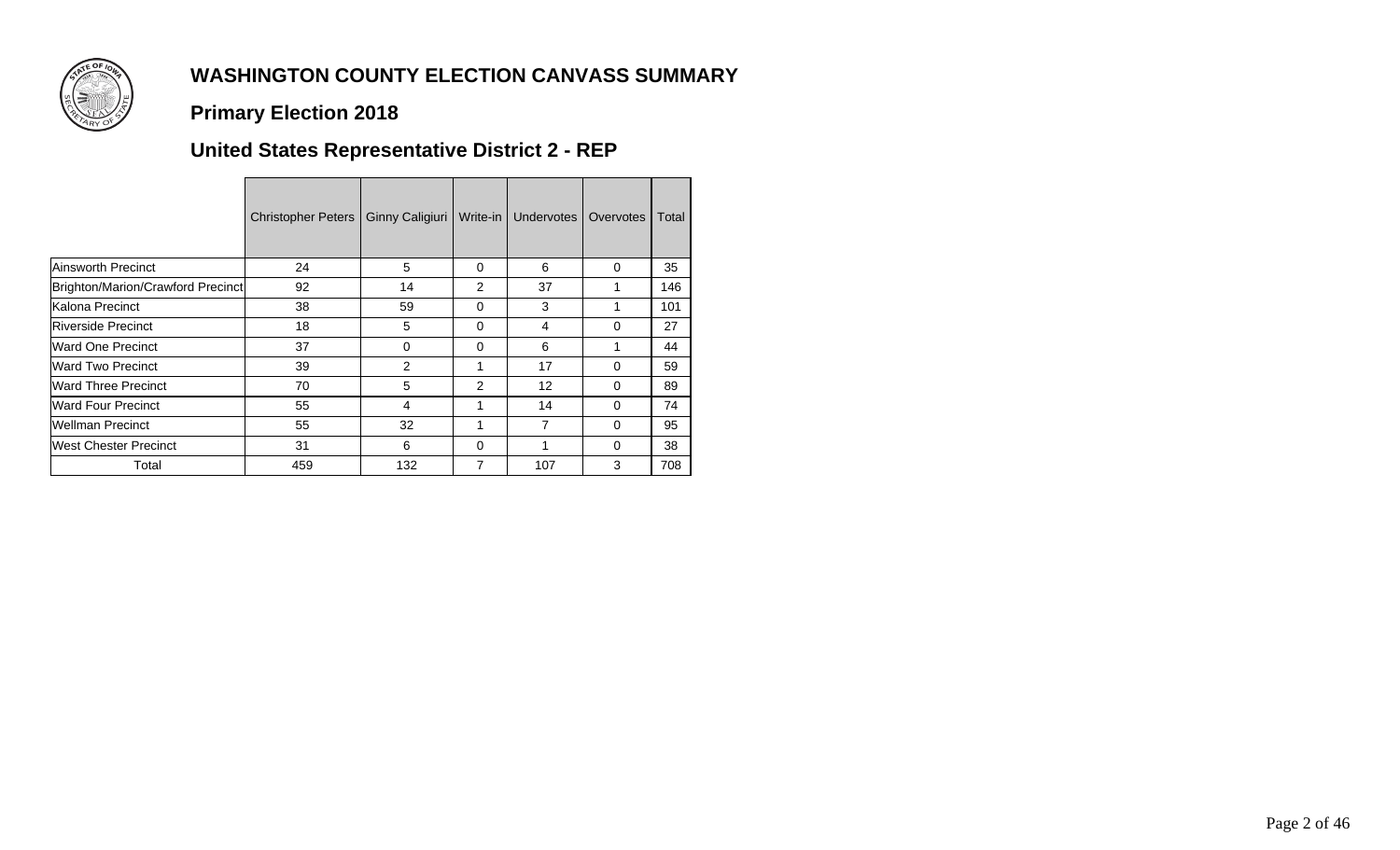

### **Primary Election 2018**

## **United States Representative District 2 - DEM**

|                                   | Dave Loebsack I | Write-in | <b>Undervotes</b> | Overvotes | Total |
|-----------------------------------|-----------------|----------|-------------------|-----------|-------|
| Ainsworth Precinct                | 55              | 0        | 8                 | 0         | 63    |
| Brighton/Marion/Crawford Precinct | 53              | 0        | 2                 | 0         | 55    |
| lKalona Precinct                  | 109             | 1        | 21                | 0         | 131   |
| <b>IRiverside Precinct</b>        | 88              | 0        | 12                | 0         | 100   |
| Ward One Precinct                 | 77              | 0        | 11                | $\Omega$  | 88    |
| Ward Two Precinct                 | 57              | 0        | 5                 | $\Omega$  | 62    |
| Ward Three Precinct               | 92              | 0        | 8                 | 0         | 100   |
| Ward Four Precinct                | 95              | 0        | 11                | 0         | 106   |
| Wellman Precinct                  | 107             | $\Omega$ | $\overline{7}$    | $\Omega$  | 114   |
| <b>IWest Chester Precinct</b>     | 33              | 0        | $\overline{2}$    | $\Omega$  | 35    |
| Total                             | 766             | 1        | 87                | $\Omega$  | 854   |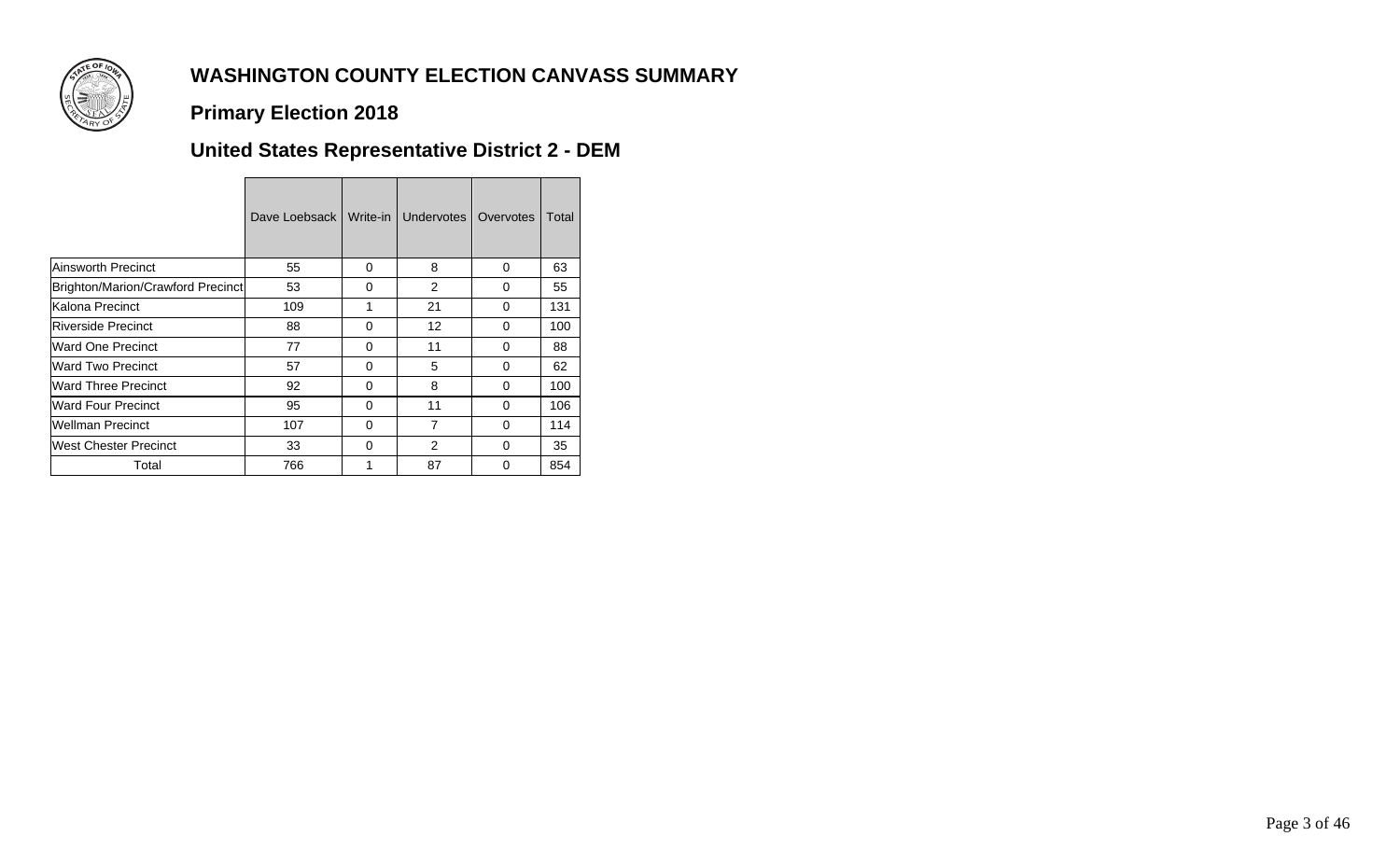

### **Primary Election 2018**

# **United States Representative District 2 - LIB**

|                                   | Write-in | Undervotes | Overvotes | Total          |
|-----------------------------------|----------|------------|-----------|----------------|
| <b>Ainsworth Precinct</b>         | 0        | 1          | 0         | 1              |
| Brighton/Marion/Crawford Precinct | 0        | 2          | 0         | $\overline{2}$ |
| Kalona Precinct                   | 0        | 1          | 0         | 1              |
| <b>Riverside Precinct</b>         | O        | 1          | 0         | 1              |
| Ward One Precinct                 | 0        | 1          | 0         | 1              |
| Ward Two Precinct                 | O        | 6          | 0         | 6              |
| <b>Ward Three Precinct</b>        | 0        | 1          | 0         | 1              |
| <b>Ward Four Precinct</b>         | O        | 1          | 0         | 1              |
| <b>Wellman Precinct</b>           | 0        | 0          | 0         | 0              |
| West Chester Precinct             | U        | 0          | 0         | O              |
| Total                             | n        | 14         | ი         | 14             |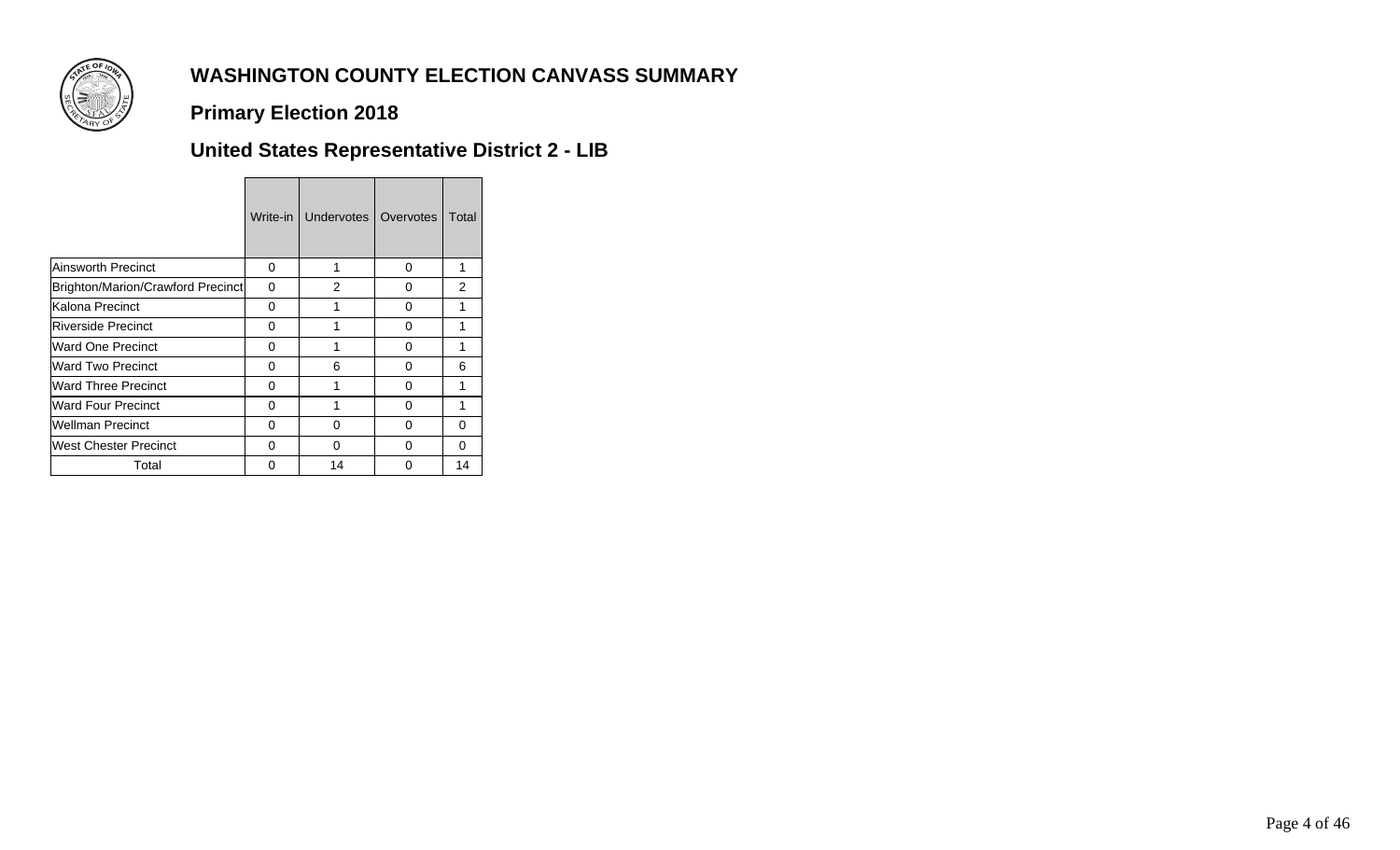

## **Primary Election 2018**

### **Governor - REP**

|                                   | Kim Reynolds | Write-in I     | Undervotes     | Overvotes | Total |
|-----------------------------------|--------------|----------------|----------------|-----------|-------|
| <b>Ainsworth Precinct</b>         | 31           | 0              | 4              | 0         | 35    |
| Brighton/Marion/Crawford Precinct | 130          | $\overline{2}$ | 14             | 0         | 146   |
| Kalona Precinct                   | 92           | 1              | 8              | 0         | 101   |
| Riverside Precinct                | 26           | 0              | 1              | 0         | 27    |
| Ward One Precinct                 | 41           | 0              | 3              | 0         | 44    |
| <b>Ward Two Precinct</b>          | 46           | 1              | 12             | 0         | 59    |
| <b>Ward Three Precinct</b>        | 77           | 3              | 8              |           | 89    |
| <b>Ward Four Precinct</b>         | 70           | 0              | 4              | 0         | 74    |
| <b>Wellman Precinct</b>           | 88           | 1              | 6              | 0         | 95    |
| West Chester Precinct             | 36           | 0              | $\overline{2}$ | 0         | 38    |
| Total                             | 637          | 8              | 62             |           | 708   |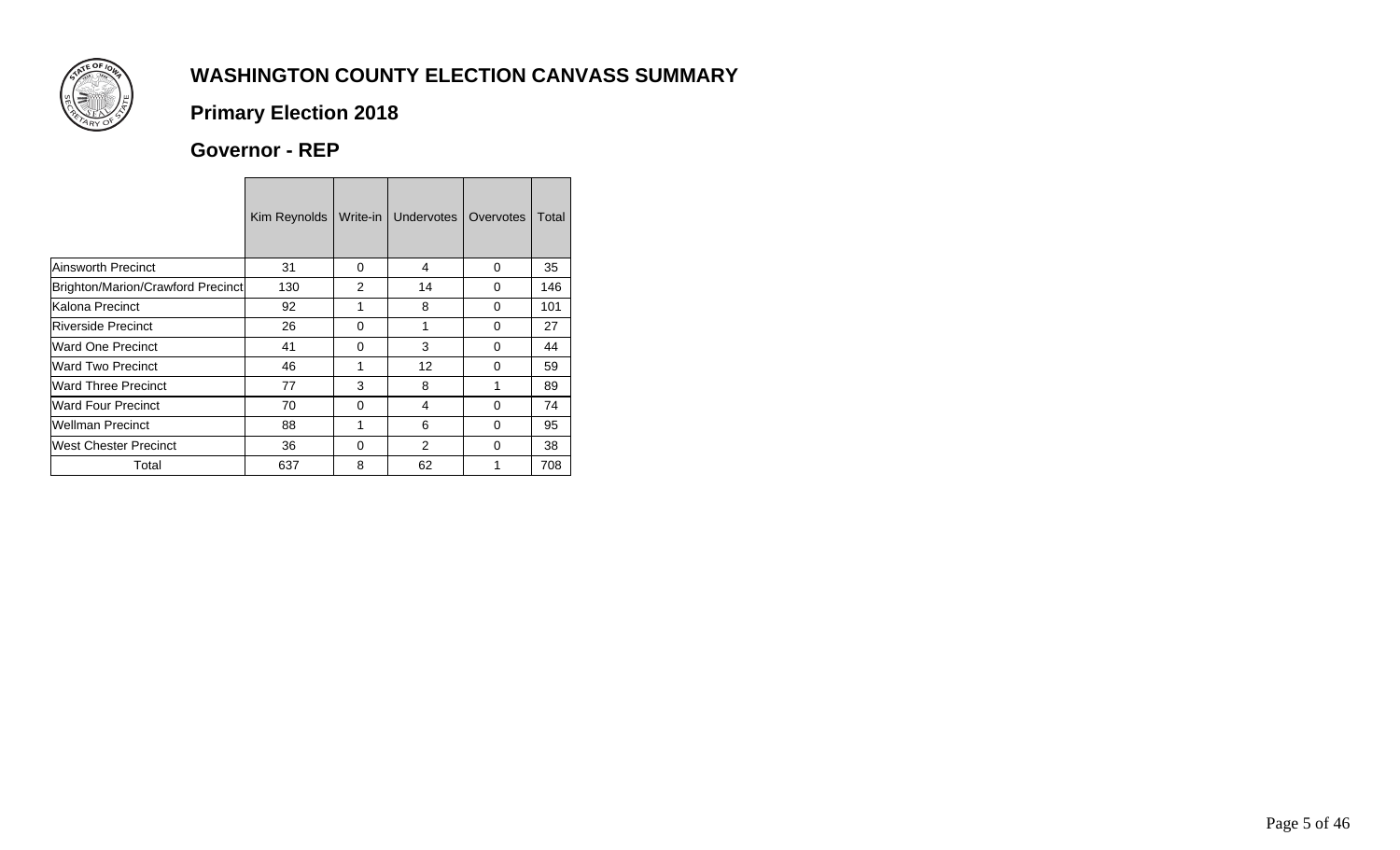

## **Primary Election 2018**

#### **Governor - DEM**

|                                   | Nate Boulton   | Cathy Glasson | <b>Fred Hubbell</b> | Andrea Andy McGuire | John Norris | Ross Wilburn   Write-in   Undervotes |              |                | Overvotes | Total |
|-----------------------------------|----------------|---------------|---------------------|---------------------|-------------|--------------------------------------|--------------|----------------|-----------|-------|
| Ainsworth Precinct                | 3              | 10            | 41                  | 2                   | 5           | 2                                    | $\Omega$     | $\Omega$       | 0         | 63    |
| Brighton/Marion/Crawford Precinct | $\overline{2}$ | 14            | 31                  | $\mathfrak{p}$      | 5           | 0                                    | $\Omega$     |                | 0         | 55    |
| Kalona Precinct                   | 5              | 36            | 74                  | 3                   | 9           | 2                                    | $\Omega$     | $\overline{2}$ | 0         | 131   |
| <b>Riverside Precinct</b>         |                | 24            | 56                  | 3                   | 7           | 3                                    | $\Omega$     | $\Omega$       | 0         | 100   |
| Ward One Precinct                 | 4              | 24            | 49                  | 4                   | 5           |                                      | $\mathbf{0}$ |                | 0         | 88    |
| Ward Two Precinct                 | 4              | 14            | 32                  | 3                   | 7           |                                      | $\mathbf{0}$ |                | 0         | 62    |
| <b>Ward Three Precinct</b>        | 5              | 13            | 65                  | 6                   | 7           |                                      | $\mathbf{0}$ | 3              | 0         | 100   |
| <b>Ward Four Precinct</b>         | 4              | 22            | 66                  | 3                   | 10          |                                      | $\mathbf{0}$ | $\Omega$       | 0         | 106   |
| <b>Wellman Precinct</b>           | $\overline{2}$ | 31            | 62                  | 2                   | 12          | 4                                    | $\mathbf{0}$ |                | 0         | 114   |
| <b>West Chester Precinct</b>      | 3              | 11            | 16                  | ი                   | 5           | 0                                    | $\mathbf{0}$ | $\Omega$       | 0         | 35    |
| Total                             | 39             | 199           | 492                 | 28                  | 72          | 15                                   | $\mathbf{0}$ | 9              | 0         | 854   |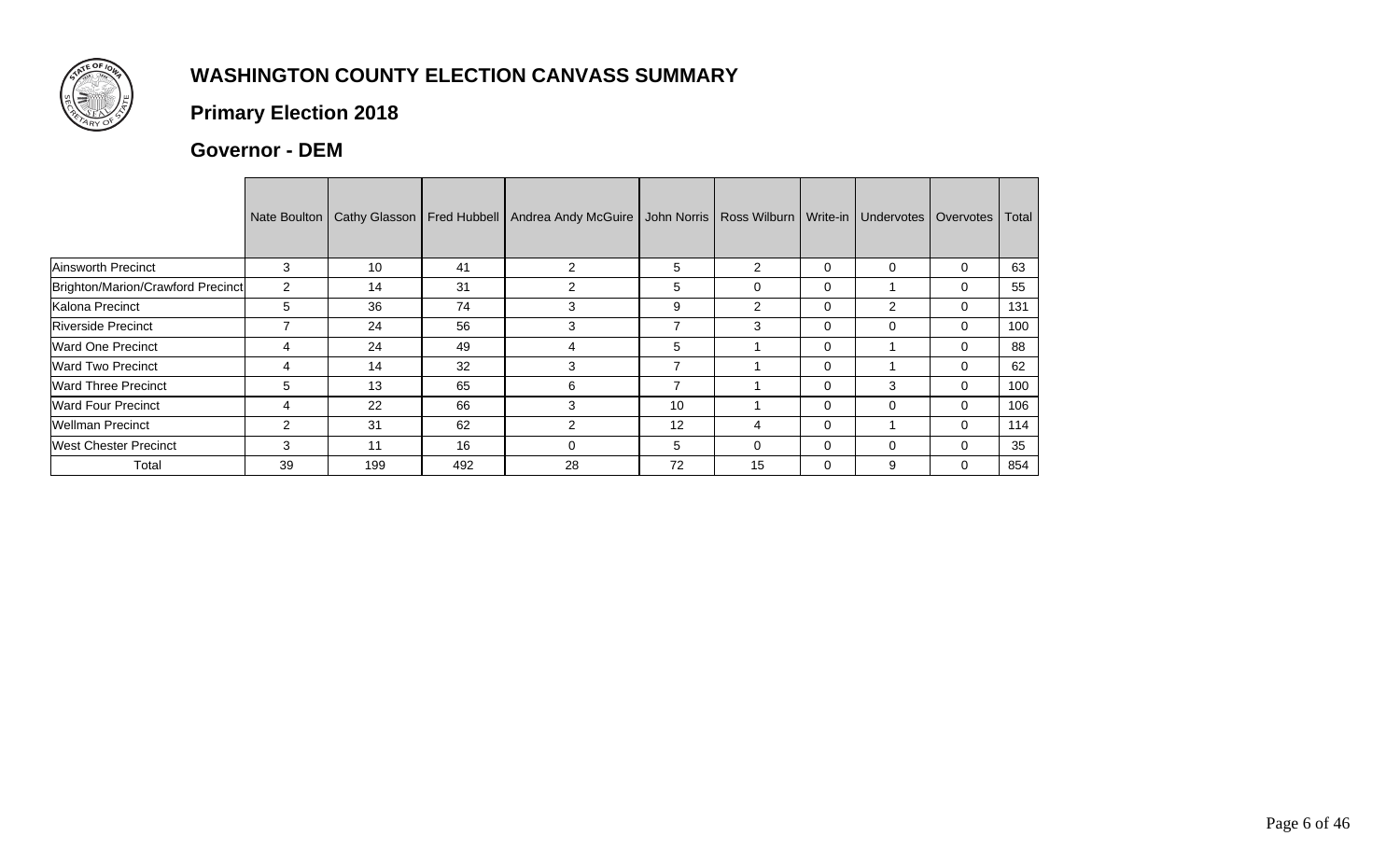

## **Primary Election 2018**

#### **Governor - LIB**

|                                   | Marco Battaglia | Jake Porter | Write-in I | Undervotes I | Overvotes | Total    |
|-----------------------------------|-----------------|-------------|------------|--------------|-----------|----------|
| Ainsworth Precinct                | $\Omega$        |             | $\Omega$   | $\Omega$     | $\Omega$  | 1        |
| Brighton/Marion/Crawford Precinct | $\overline{2}$  | 0           | $\Omega$   | 0            | 0         | 2        |
| Kalona Precinct                   |                 | 0           | $\Omega$   | $\Omega$     | 0         | 1        |
| Riverside Precinct                | U               |             | $\Omega$   | 0            | O         | 1        |
| Ward One Precinct                 |                 | $\Omega$    | $\Omega$   | 0            | 0         | 1        |
| <b>Ward Two Precinct</b>          |                 | 5           |            | O            | O         | 6        |
| <b>Ward Three Precinct</b>        |                 | 0           | $\Omega$   | 0            | 0         | 1        |
| <b>Ward Four Precinct</b>         | $\Omega$        |             | $\Omega$   | 0            | 0         | 1        |
| Wellman Precinct                  | $\Omega$        | 0           | $\Omega$   | 0            | 0         | 0        |
| West Chester Precinct             | $\Omega$        | $\Omega$    | $\Omega$   | $\Omega$     | 0         | $\Omega$ |
| Total                             | 5               | 8           |            | 0            | 0         | 14       |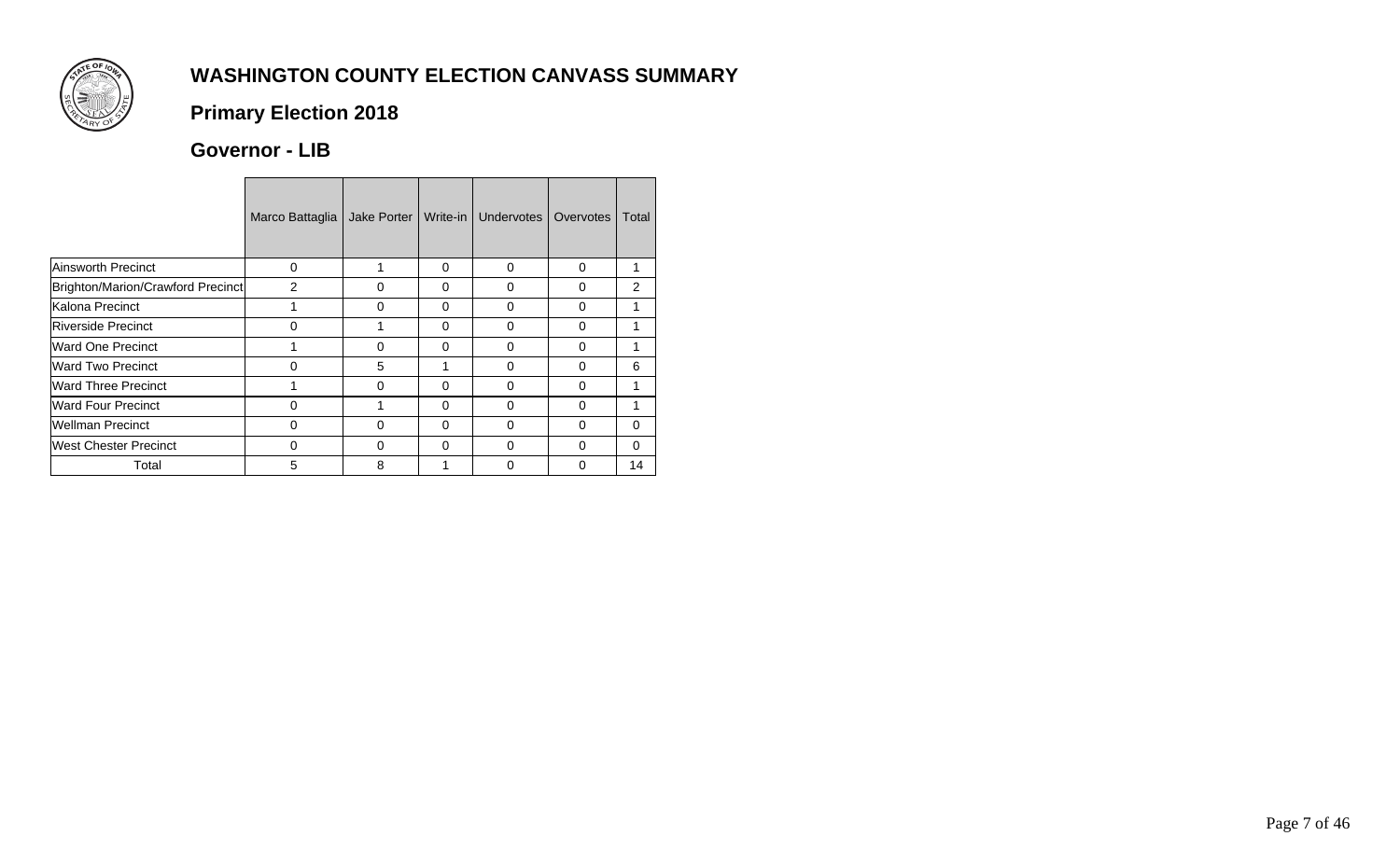

## **Primary Election 2018**

## **Secretary of State - REP**

|                                   | Paul D. Pate I | Write-in I    | <b>Undervotes</b> | Overvotes | Total |
|-----------------------------------|----------------|---------------|-------------------|-----------|-------|
| <b>Ainsworth Precinct</b>         | 31             | 1             | 3                 | 0         | 35    |
| Brighton/Marion/Crawford Precinct | 118            | $\mathcal{P}$ | 26                | $\Omega$  | 146   |
| Kalona Precinct                   | 81             | 0             | 20                | 0         | 101   |
| Riverside Precinct                | 24             | $\Omega$      | 3                 | $\Omega$  | 27    |
| Ward One Precinct                 | 40             |               | 3                 | 0         | 44    |
| Ward Two Precinct                 | 42             | $\Omega$      | 17                | $\Omega$  | 59    |
| <b>Ward Three Precinct</b>        | 82             | $\Omega$      | 7                 | 0         | 89    |
| <b>Ward Four Precinct</b>         | 66             | $\Omega$      | 8                 | $\Omega$  | 74    |
| <b>Wellman Precinct</b>           | 80             |               | 14                | $\Omega$  | 95    |
| West Chester Precinct             | 34             | $\Omega$      | 4                 | 0         | 38    |
| Total                             | 598            | 5             | 105               | 0         | 708   |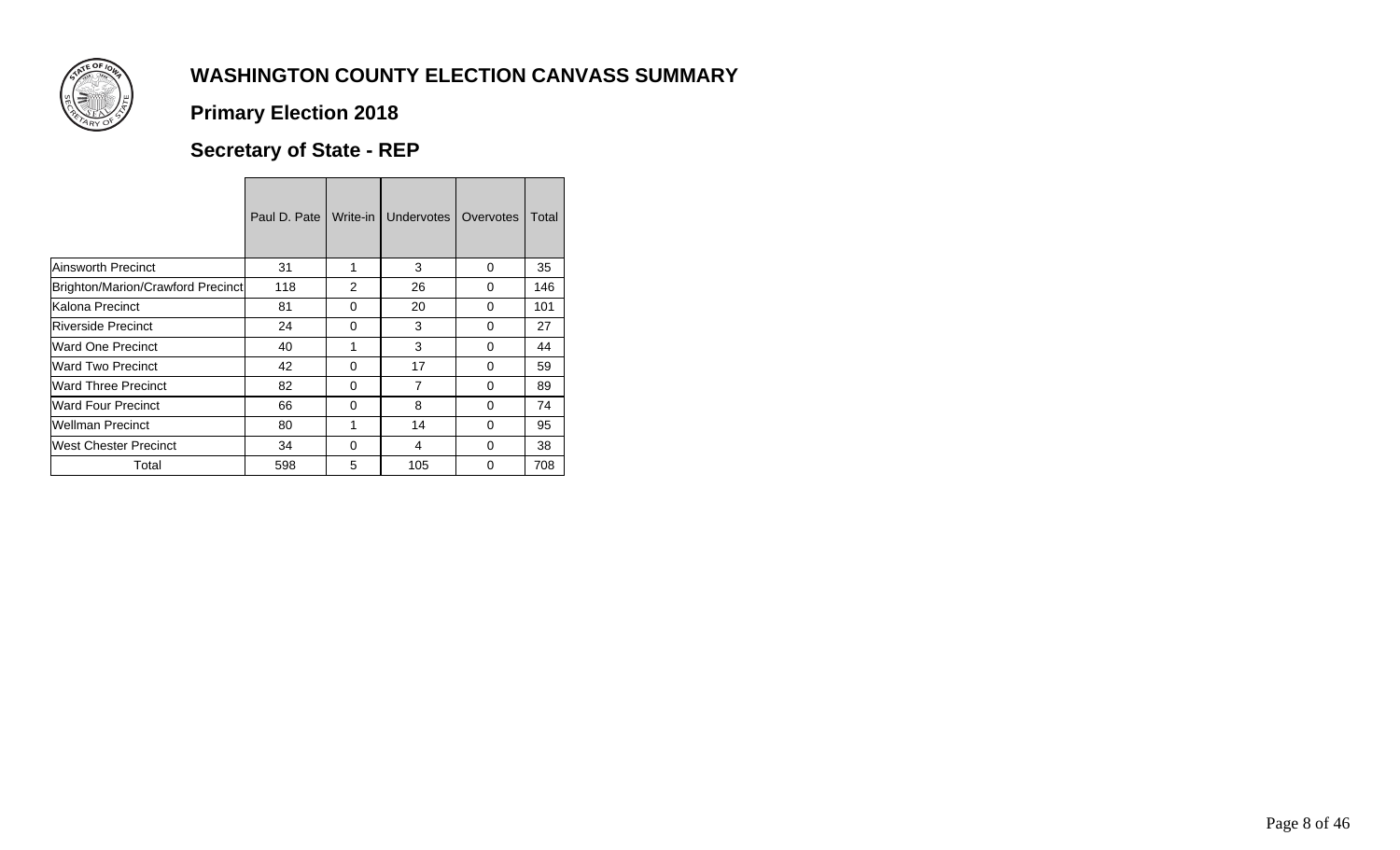

## **Primary Election 2018**

## **Secretary of State - DEM**

|                                   | Deidre DeJear I | Jim Mowrer     | Write-in | Undervotes | Overvotes | Total |
|-----------------------------------|-----------------|----------------|----------|------------|-----------|-------|
| Ainsworth Precinct                | 32              | 23             | 0        | 8          | $\Omega$  | 63    |
| Brighton/Marion/Crawford Precinct | 20              | 23             | $\Omega$ | 12         | $\Omega$  | 55    |
| Kalona Precinct                   | 64              | 41             | 0        | 26         | $\Omega$  | 131   |
| <b>Riverside Precinct</b>         | 39              | 45             | $\Omega$ | 16         | $\Omega$  | 100   |
| Ward One Precinct                 | 52              | 21             | 0        | 15         | $\Omega$  | 88    |
| <b>Ward Two Precinct</b>          | 30              | 23             | $\Omega$ | 9          | $\Omega$  | 62    |
| Ward Three Precinct               | 48              | 25             | $\Omega$ | 27         | $\Omega$  | 100   |
| <b>Ward Four Precinct</b>         | 44              | 44             | $\Omega$ | 18         | $\Omega$  | 106   |
| Wellman Precinct                  | 71              | 28             | 0        | 15         | $\Omega$  | 114   |
| West Chester Precinct             | 23              | $\overline{7}$ | $\Omega$ | 5          | $\Omega$  | 35    |
| Total                             | 423             | 280            | 0        | 151        | 0         | 854   |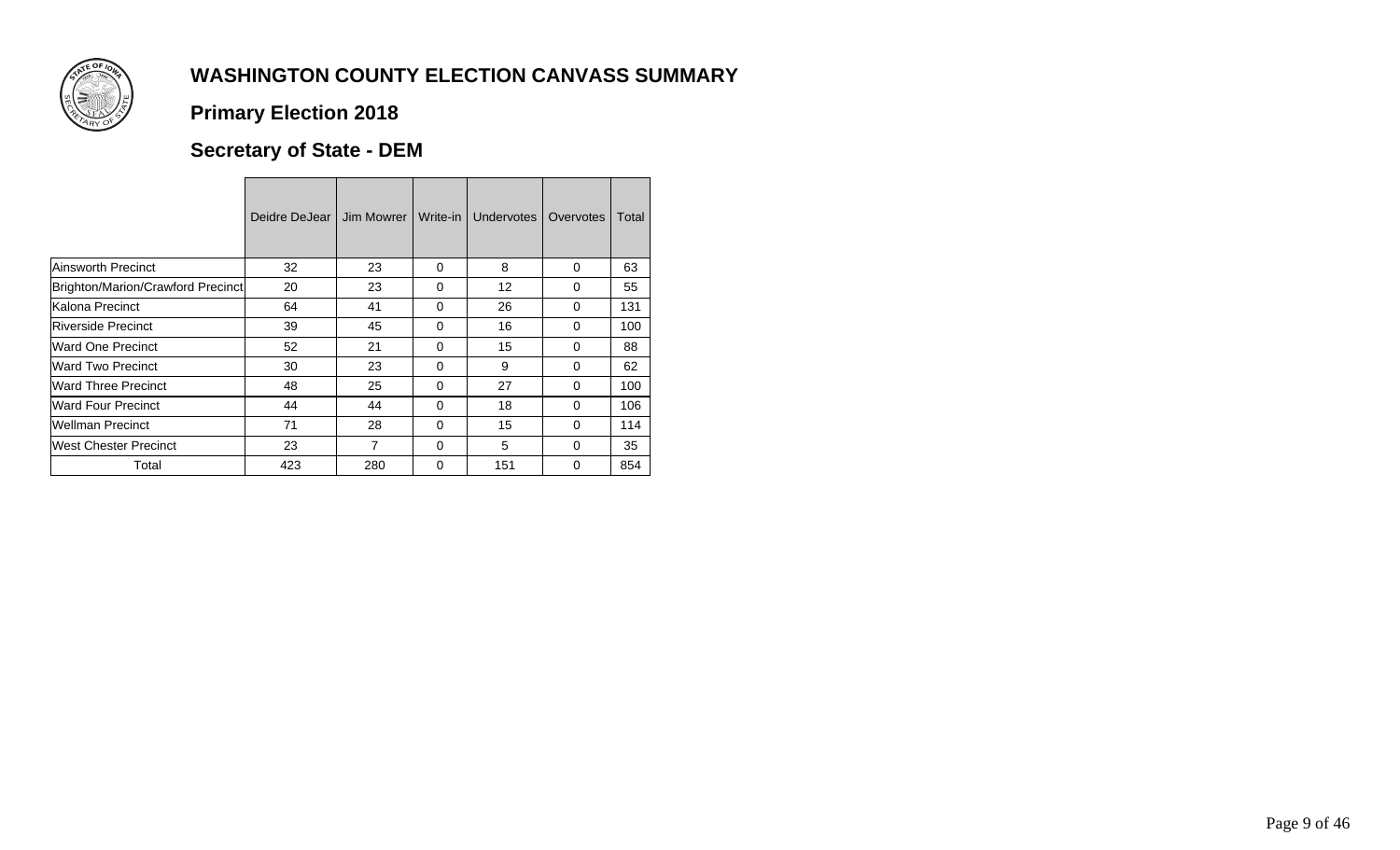

## **Primary Election 2018**

### **Secretary of State - LIB**

|                                   | Write-in | <b>Undervotes</b> | Overvotes | Total          |
|-----------------------------------|----------|-------------------|-----------|----------------|
| <b>Ainsworth Precinct</b>         | 0        | 1                 | 0         | 1              |
| Brighton/Marion/Crawford Precinct | 0        | 2                 | 0         | $\overline{2}$ |
| Kalona Precinct                   | 0        | 1                 | 0         | 1              |
| <b>Riverside Precinct</b>         | O        | 1                 | 0         | 1              |
| Ward One Precinct                 | 0        | 1                 | 0         | 1              |
| Ward Two Precinct                 | O        | 6                 | 0         | 6              |
| <b>Ward Three Precinct</b>        | 0        |                   | 0         | 1              |
| <b>Ward Four Precinct</b>         | O        | 1                 | 0         | 1              |
| <b>Wellman Precinct</b>           | 0        | 0                 | $\Omega$  | 0              |
| West Chester Precinct             | O        | O                 | 0         | $\Omega$       |
| Total                             | O        | 14                | O         | 14             |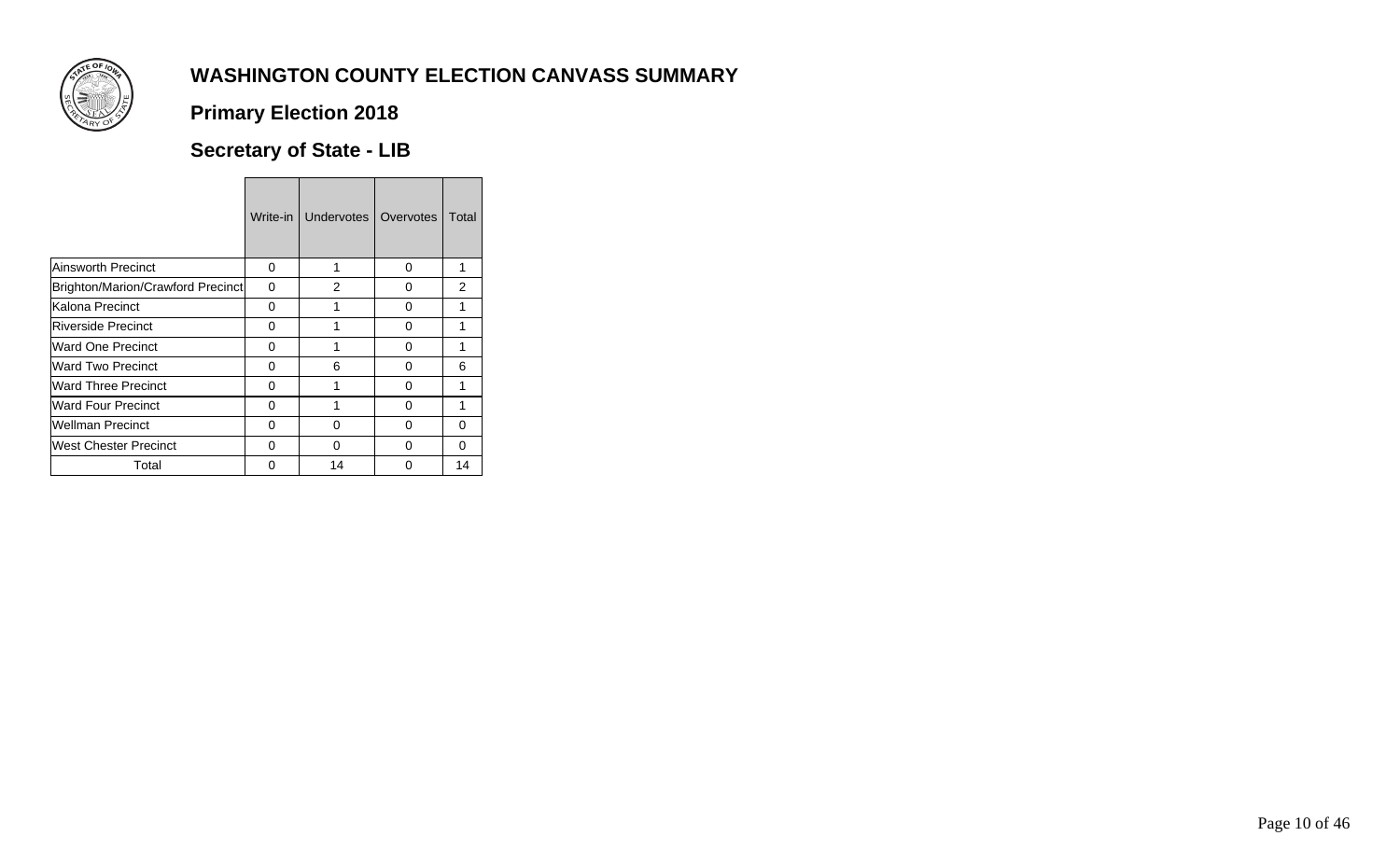

## **Primary Election 2018**

#### **Auditor of State - REP**

|                                   | Mary Mosiman | Write-in | Undervotes | Overvotes | Total |
|-----------------------------------|--------------|----------|------------|-----------|-------|
| Ainsworth Precinct                | 29           | 1        | 5          | 0         | 35    |
| Brighton/Marion/Crawford Precinct | 112          | 0        | 34         | $\Omega$  | 146   |
| lKalona Precinct                  | 73           | 0        | 28         | 0         | 101   |
| <b>IRiverside Precinct</b>        | 24           | 0        | 3          | $\Omega$  | 27    |
| Ward One Precinct                 | 39           | 0        | 5          | 0         | 44    |
| Ward Two Precinct                 | 36           | $\Omega$ | 23         | $\Omega$  | 59    |
| Ward Three Precinct               | 79           | 1        | 9          | 0         | 89    |
| Ward Four Precinct                | 65           | 0        | 9          | $\Omega$  | 74    |
| Wellman Precinct                  | 76           | 2        | 17         | 0         | 95    |
| lWest Chester Precinct            | 34           | 0        | 4          | 0         | 38    |
| Total                             | 567          | 4        | 137        | 0         | 708   |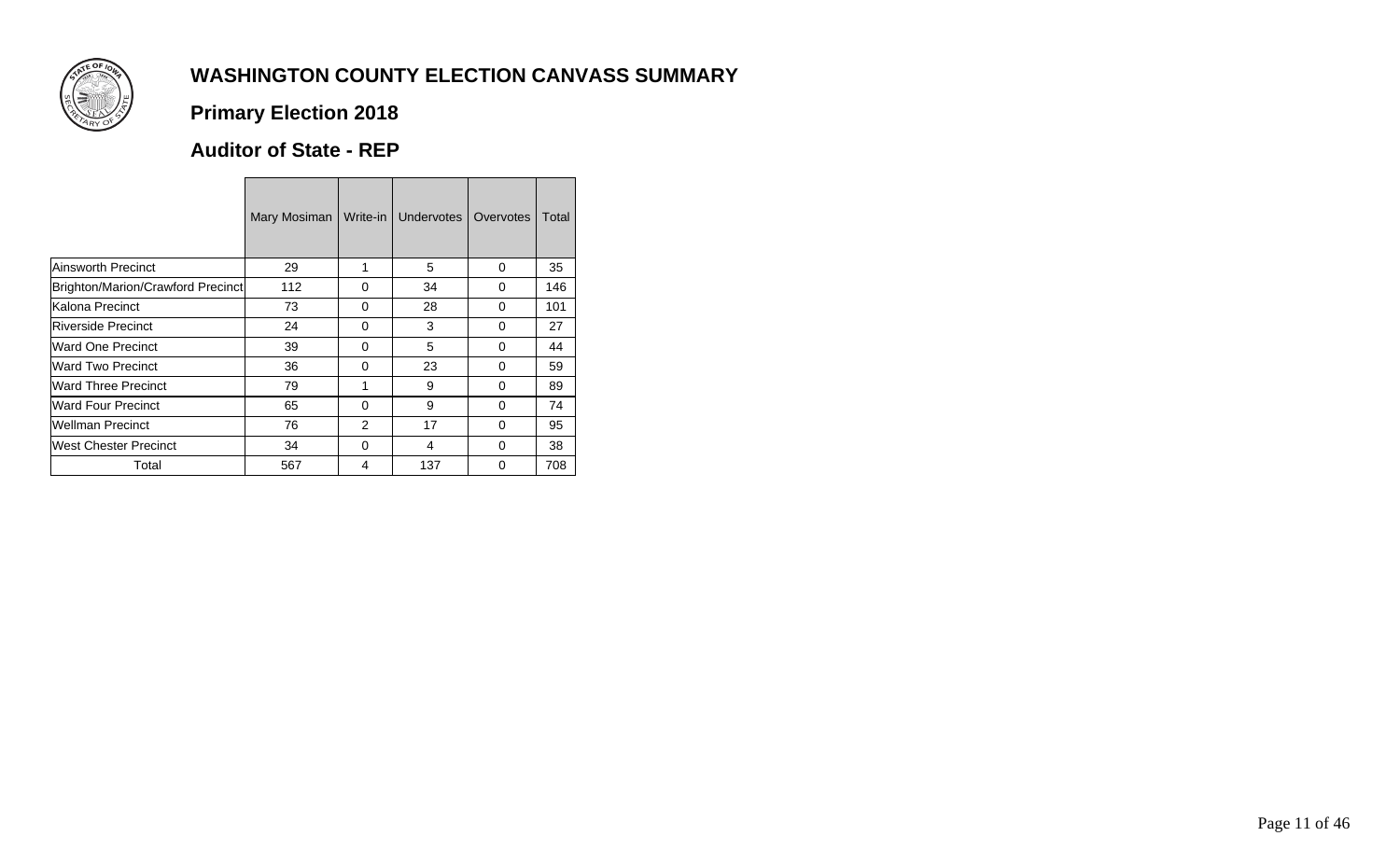

## **Primary Election 2018**

#### **Auditor of State - DEM**

|                                   | Rob Sand | Write-in       | Undervotes | Overvotes | Total |
|-----------------------------------|----------|----------------|------------|-----------|-------|
| <b>Ainsworth Precinct</b>         | 49       | $\Omega$       | 14         | 0         | 63    |
| Brighton/Marion/Crawford Precinct | 40       | $\Omega$       | 15         | $\Omega$  | 55    |
| Kalona Precinct                   | 98       | 1              | 32         | 0         | 131   |
| <b>Riverside Precinct</b>         | 74       | $\Omega$       | 26         | $\Omega$  | 100   |
| Ward One Precinct                 | 66       | 0              | 22         | 0         | 88    |
| <b>Ward Two Precinct</b>          | 54       | $\Omega$       | 8          | $\Omega$  | 62    |
| Ward Three Precinct               | 78       | 0              | 22         | 0         | 100   |
| Ward Four Precinct                | 79       | $\Omega$       | 27         | 0         | 106   |
| <b>Wellman Precinct</b>           | 85       | 1              | 28         | 0         | 114   |
| West Chester Precinct             | 27       | $\Omega$       | 8          | 0         | 35    |
| Total                             | 650      | $\mathfrak{p}$ | 202        | 0         | 854   |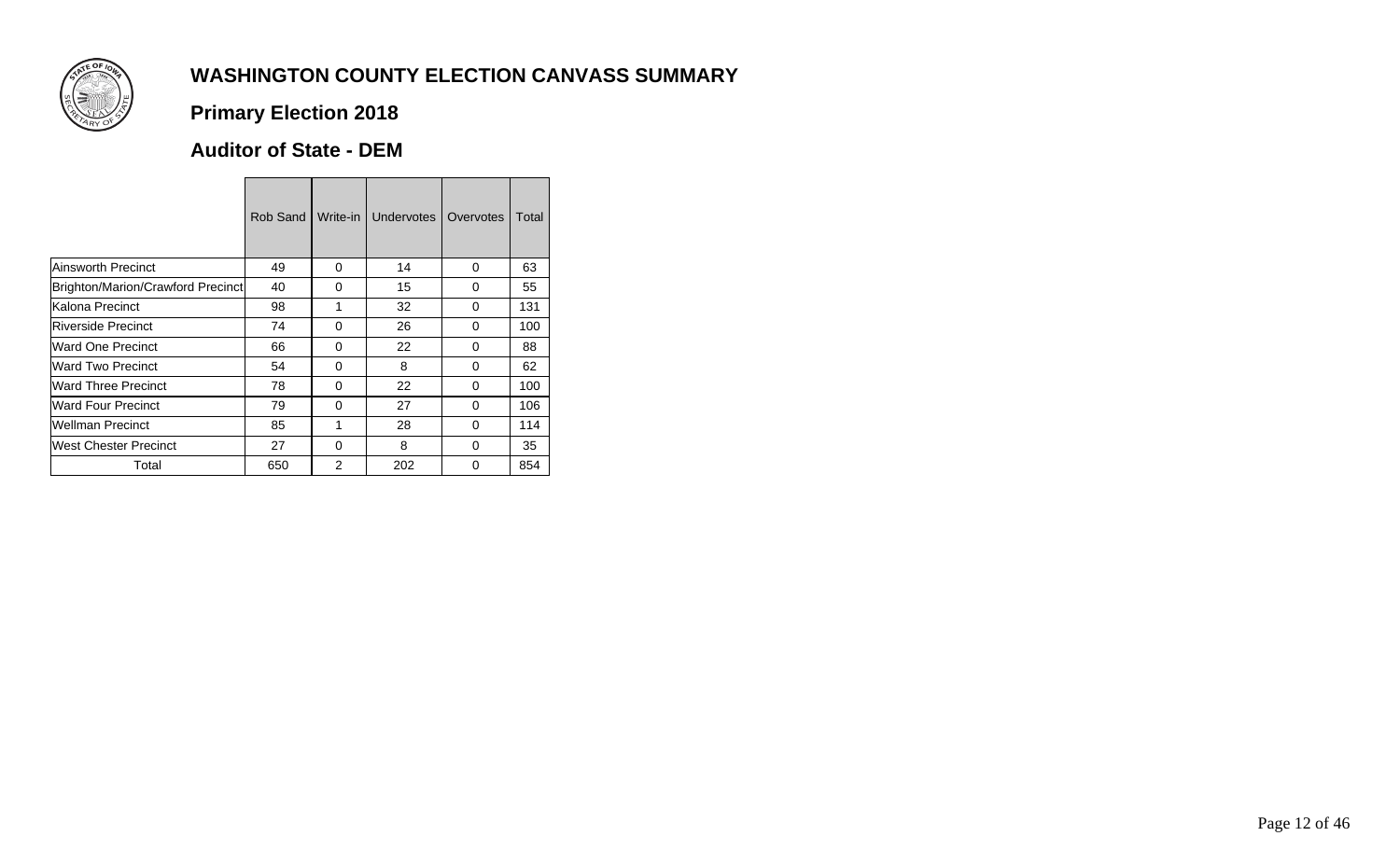

## **Primary Election 2018**

### **Auditor of State - LIB**

|                                   | Write-in | Undervotes | Overvotes | Total         |
|-----------------------------------|----------|------------|-----------|---------------|
| <b>Ainsworth Precinct</b>         | 0        | 1          | 0         | 1             |
| Brighton/Marion/Crawford Precinct | $\Omega$ | 2          | 0         | $\mathcal{P}$ |
| Kalona Precinct                   | 0        |            | 0         | 1             |
| <b>Riverside Precinct</b>         | O        | 1          | 0         | 1             |
| Ward One Precinct                 | 0        |            | 0         | 1             |
| <b>Ward Two Precinct</b>          | O        | 6          | 0         | 6             |
| <b>Ward Three Precinct</b>        | 0        |            | $\Omega$  | 1             |
| <b>Ward Four Precinct</b>         | O        | 1          | 0         | 1             |
| <b>Wellman Precinct</b>           | 0        | 0          | 0         | 0             |
| <b>West Chester Precinct</b>      | O        | O          | O         | $\Omega$      |
| Total                             | O        | 14         | O         | 14            |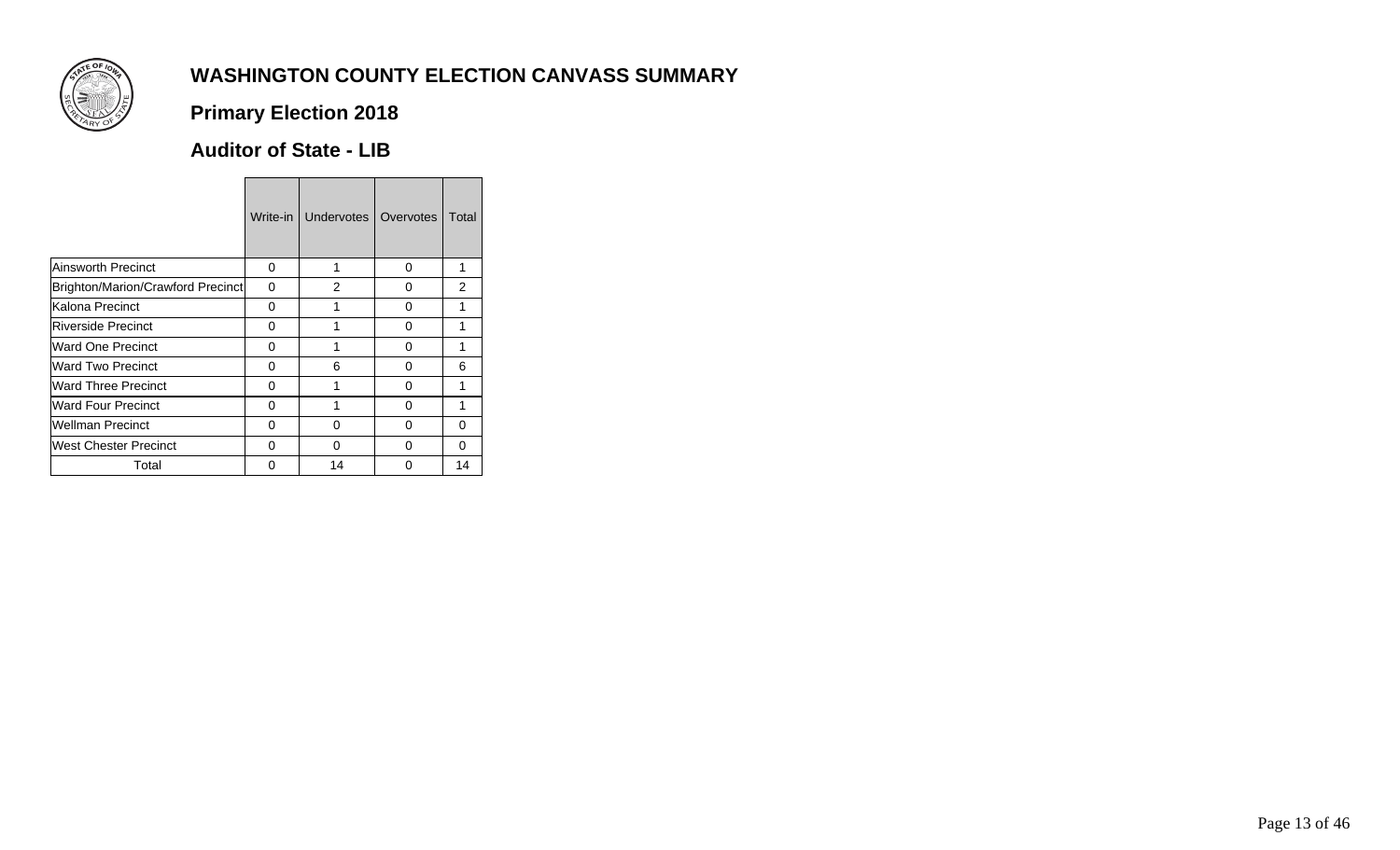

## **Primary Election 2018**

### **Treasurer of State - REP**

|                                      | Blank          | Chris<br><b>Davies</b> | Stephen<br>Fersia | Allen<br>Leichty | Tom<br>Lucas, Jr. | <b>Nina</b><br>McGee | Clyde J.<br>Mittler | Myself   | Phyllis J.<br>Scheeler | James J.<br>Sharkey II | John<br>Thompson | Mike Van<br>Osdol | Write-<br>in | Undervotes   Overvotes   Total |             |     |
|--------------------------------------|----------------|------------------------|-------------------|------------------|-------------------|----------------------|---------------------|----------|------------------------|------------------------|------------------|-------------------|--------------|--------------------------------|-------------|-----|
| Ainsworth Precinct                   | $\overline{0}$ | $\mathbf 0$            |                   | 0                | 0                 | $\Omega$             | 0                   | 0        | $\mathbf 0$            |                        | $\mathbf 0$      | 0                 | $\mathbf 0$  | 34                             | $\mathbf 0$ | 35  |
| Brighton/Marion/Crawford<br>Precinct | $\overline{2}$ | 2                      |                   | $\mathbf 0$      | 0                 | $\mathbf 0$          | $\mathbf 0$         | 0        | $\mathbf 0$            | 0                      | 0                | $\Omega$          | 0            | 141                            | $\mathbf 0$ | 146 |
| Kalona Precinct                      |                | 0                      | -0                | $\mathbf 0$      | 0                 | $\mathbf 0$          | 0                   |          | $\mathbf 0$            | 0                      |                  | $\mathbf{0}$      | $\mathbf{0}$ | 99                             | $\mathbf 0$ | 101 |
| <b>Riverside Precinct</b>            | $\mathbf 0$    | $\mathbf 0$            | $\Omega$          | 0                | 0                 | 0                    | 0                   |          | $\mathbf 0$            | 0                      | 0                | $\Omega$          | 0            | 27                             | $\mathbf 0$ | 27  |
| <b>Ward One Precinct</b>             | $\mathbf 0$    | $\mathbf 0$            | $\Omega$          | $\mathbf{0}$     | 0                 | $\mathbf{0}$         |                     | 0        | $\mathbf 0$            | $\mathbf 0$            | $\mathbf{0}$     | $\Omega$          | $\Omega$     | 43                             | $\mathbf 0$ | 44  |
| <b>Ward Two Precinct</b>             | $\mathbf 0$    | $\mathbf 0$            | $\mathbf 0$       | $\mathbf{0}$     | 0                 | 0                    |                     | 0        | $\mathbf 0$            | 0                      | $\mathbf 0$      | $\Omega$          | 0            | 58                             | $\mathbf 0$ | 59  |
| <b>Ward Three Precinct</b>           | $\overline{0}$ | $\mathbf 0$            | $\Omega$          | $\Omega$         | 0                 |                      | $\Omega$            |          | $\Omega$               | $\mathbf 0$            | $\mathbf 0$      | $\Omega$          | $\Omega$     | 87                             | $\mathbf 0$ | 89  |
| <b>Ward Four Precinct</b>            |                | 0                      | $\mathbf 0$       | $\mathbf 0$      | 0                 | $\Omega$             | $\mathbf 0$         |          | $\mathbf 0$            | 0                      | $\mathbf 0$      |                   | $\Omega$     | 72                             | $\mathbf 0$ | 74  |
| <b>Wellman Precinct</b>              | $\mathbf 0$    | $\mathbf 0$            | $\mathbf 0$       |                  |                   | $\mathbf 0$          | $\mathbf 0$         | $\Omega$ | $\mathbf 0$            | $\mathbf 0$            | $\mathbf 0$      | $\Omega$          | 0            | 93                             | $\mathbf 0$ | 95  |
| <b>West Chester Precinct</b>         | $\overline{0}$ | $\mathbf 0$            | $\Omega$          | $\mathbf{0}$     | 0                 | $\mathbf{0}$         | 0                   | $\Omega$ |                        | $\mathbf{0}$           |                  | $\Omega$          | $\Omega$     | 36                             | $\mathbf 0$ | 38  |
| Total                                | 4              | $\overline{2}$         |                   |                  |                   |                      | $\overline{2}$      |          |                        |                        | $\overline{2}$   |                   | $\Omega$     | 690                            | $\mathbf 0$ | 708 |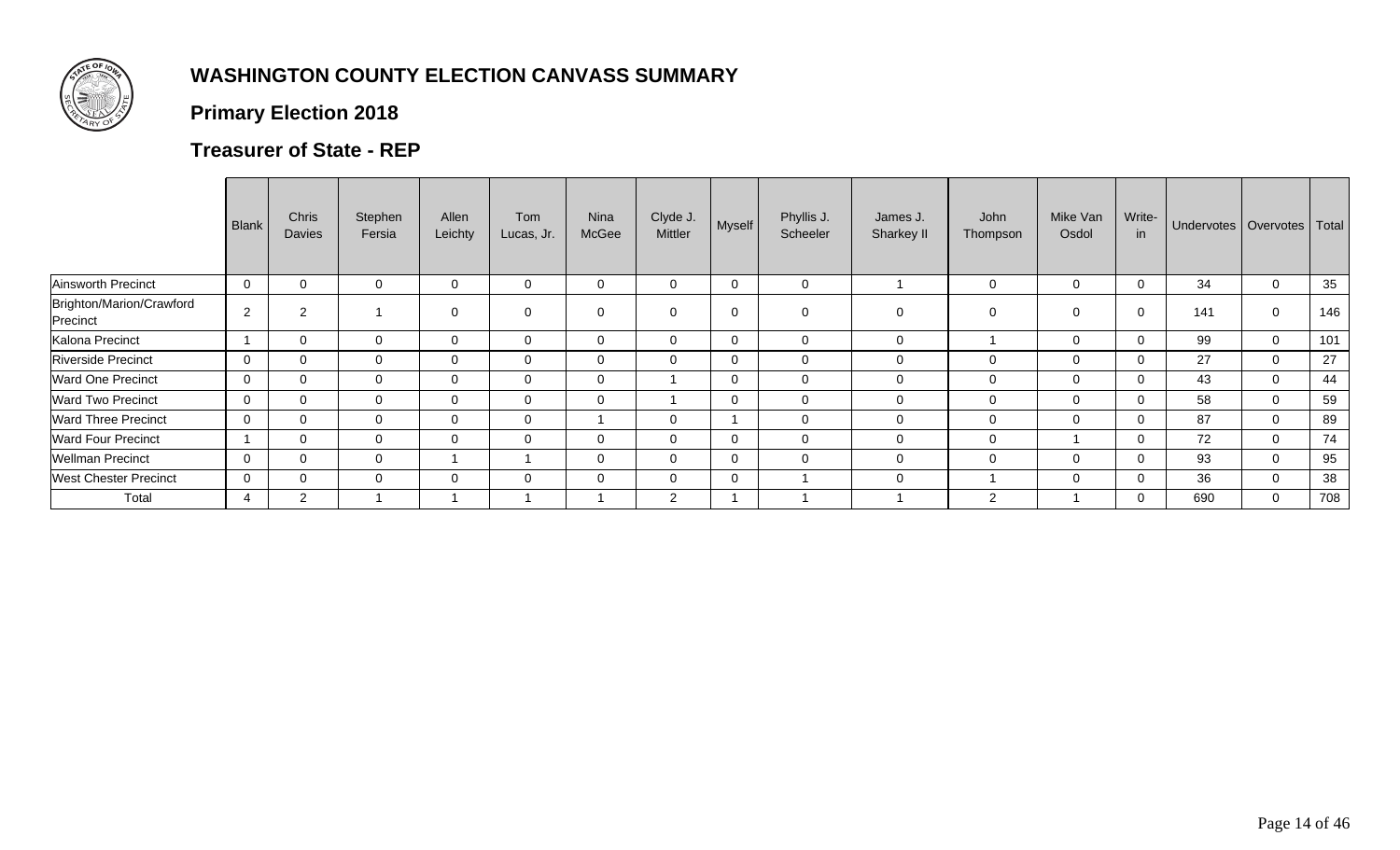

## **Primary Election 2018**

## **Treasurer of State - DEM**

|                                   | Michael L. Fitzgerald | Write-in      | <b>Undervotes</b> | Overvotes | Total |
|-----------------------------------|-----------------------|---------------|-------------------|-----------|-------|
| Ainsworth Precinct                | 55                    | 0             | 8                 | 0         | 63    |
| Brighton/Marion/Crawford Precinct | 44                    | $\Omega$      | 11                | 0         | 55    |
| Kalona Precinct                   | 107                   |               | 23                | 0         | 131   |
| Riverside Precinct                | 81                    | 1             | 18                | 0         | 100   |
| Ward One Precinct                 | 70                    | 0             | 18                | 0         | 88    |
| Ward Two Precinct                 | 56                    | $\Omega$      | 6                 | 0         | 62    |
| Ward Three Precinct               | 86                    | 0             | 14                | 0         | 100   |
| <b>Ward Four Precinct</b>         | 85                    | $\Omega$      | 21                | 0         | 106   |
| Wellman Precinct                  | 89                    | 0             | 25                | 0         | 114   |
| West Chester Precinct             | 32                    | 0             | 3                 | 0         | 35    |
| Total                             | 705                   | $\mathcal{P}$ | 147               | 0         | 854   |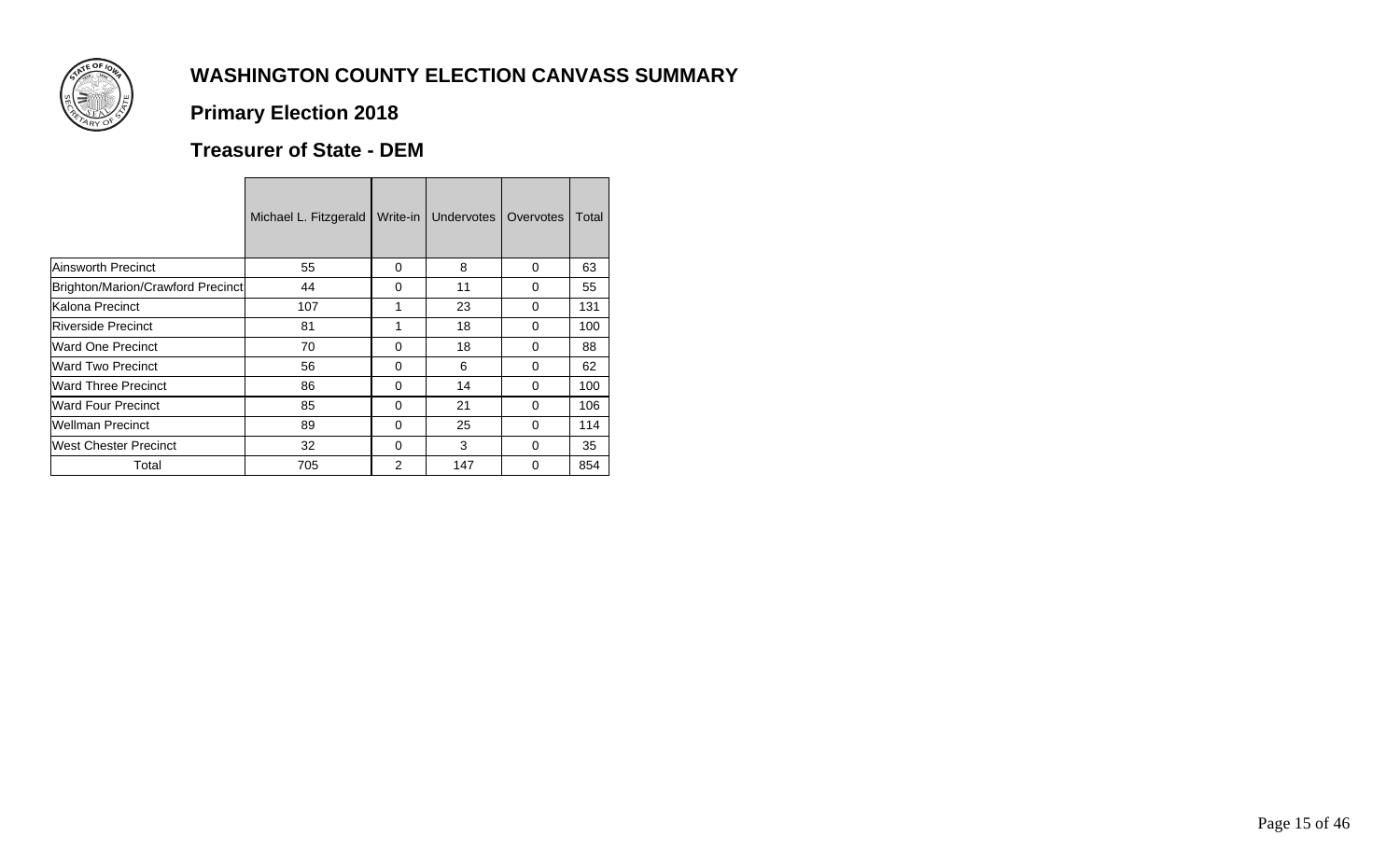

## **Primary Election 2018**

### **Treasurer of State - LIB**

|                                   | Write-in | Undervotes | Overvotes | Total         |
|-----------------------------------|----------|------------|-----------|---------------|
| Ainsworth Precinct                | 0        | 1          | $\Omega$  | 1             |
| Brighton/Marion/Crawford Precinct | 0        | 2          | 0         | $\mathcal{P}$ |
| Kalona Precinct                   | 0        |            | 0         | 1             |
| <b>Riverside Precinct</b>         | 0        |            | 0         | 1             |
| Ward One Precinct                 | 0        |            | 0         | 1             |
| Ward Two Precinct                 | 0        | 6          | 0         | 6             |
| <b>Ward Three Precinct</b>        | 0        |            | 0         | 1             |
| <b>Ward Four Precinct</b>         | 0        |            | 0         | 1             |
| <b>Wellman Precinct</b>           | 0        | 0          | 0         | 0             |
| West Chester Precinct             | 0        | O          | 0         | 0             |
| Total                             | O        | 14         | O         | 14            |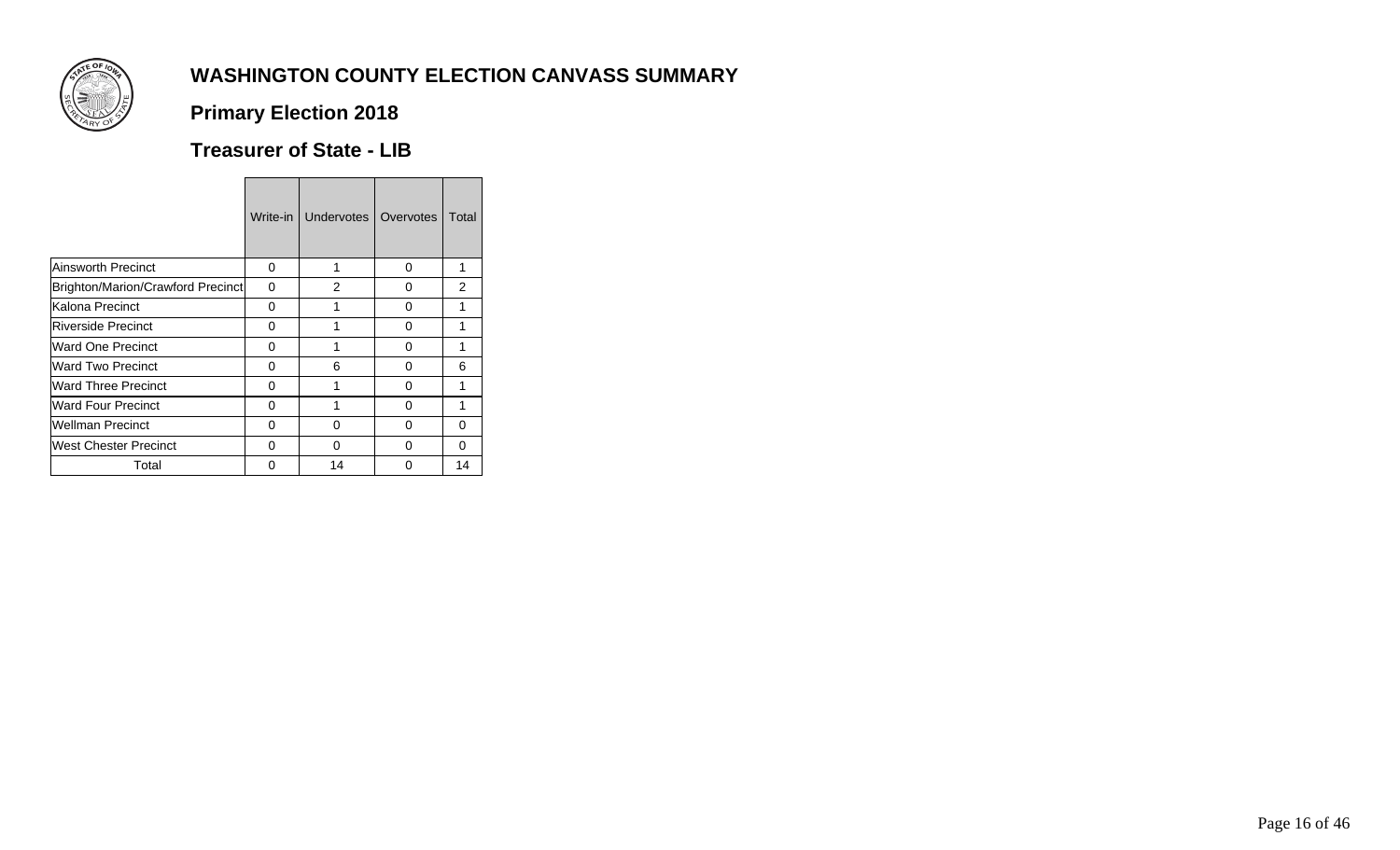

### **Primary Election 2018**

## **Secretary of Agriculture - REP**

|                                   | Ray Gaesser    | Chad Ingels    | Craig Lang | Mike Naig | Dan Zumbach    | Write-in | Undervotes     | Overvotes | Total |
|-----------------------------------|----------------|----------------|------------|-----------|----------------|----------|----------------|-----------|-------|
| Ainsworth Precinct                | 10             | 4              | 5          | 9         | $\overline{2}$ | $\Omega$ | 5              | 0         | 35    |
| Brighton/Marion/Crawford Precinct | 17             | 14             | 28         | 44        | 13             | $\Omega$ | 30             | 0         | 146   |
| Kalona Precinct                   | 5              | 3              | 19         | 28        | 17             | $\Omega$ | 29             | 0         | 101   |
| <b>Riverside Precinct</b>         | $\overline{c}$ |                | 3          | 17        | $\mathcal{P}$  | $\Omega$ | $\overline{2}$ | 0         | 27    |
| <b>Ward One Precinct</b>          | 6              | 7              | 6          | 6         | 10             | $\Omega$ | 9              | 0         | 44    |
| <b>Ward Two Precinct</b>          | 8              | 6              | 9          | 23        | 4              | $\Omega$ | 9              | 0         | 59    |
| <b>Ward Three Precinct</b>        | 10             | $\overline{ }$ | 23         | 25        | 10             |          | 13             | 0         | 89    |
| <b>Ward Four Precinct</b>         | 4              | 3              | 20         | 28        | 11             | $\Omega$ | 8              | 0         | 74    |
| <b>Wellman Precinct</b>           | 12             |                | 18         | 23        | 21             | 0        | 14             | 0         | 95    |
| West Chester Precinct             | 7              |                | 8          | 18        | 4              | $\Omega$ | 0              | 0         | 38    |
| Total                             | 81             | 53             | 139        | 221       | 94             |          | 119            | 0         | 708   |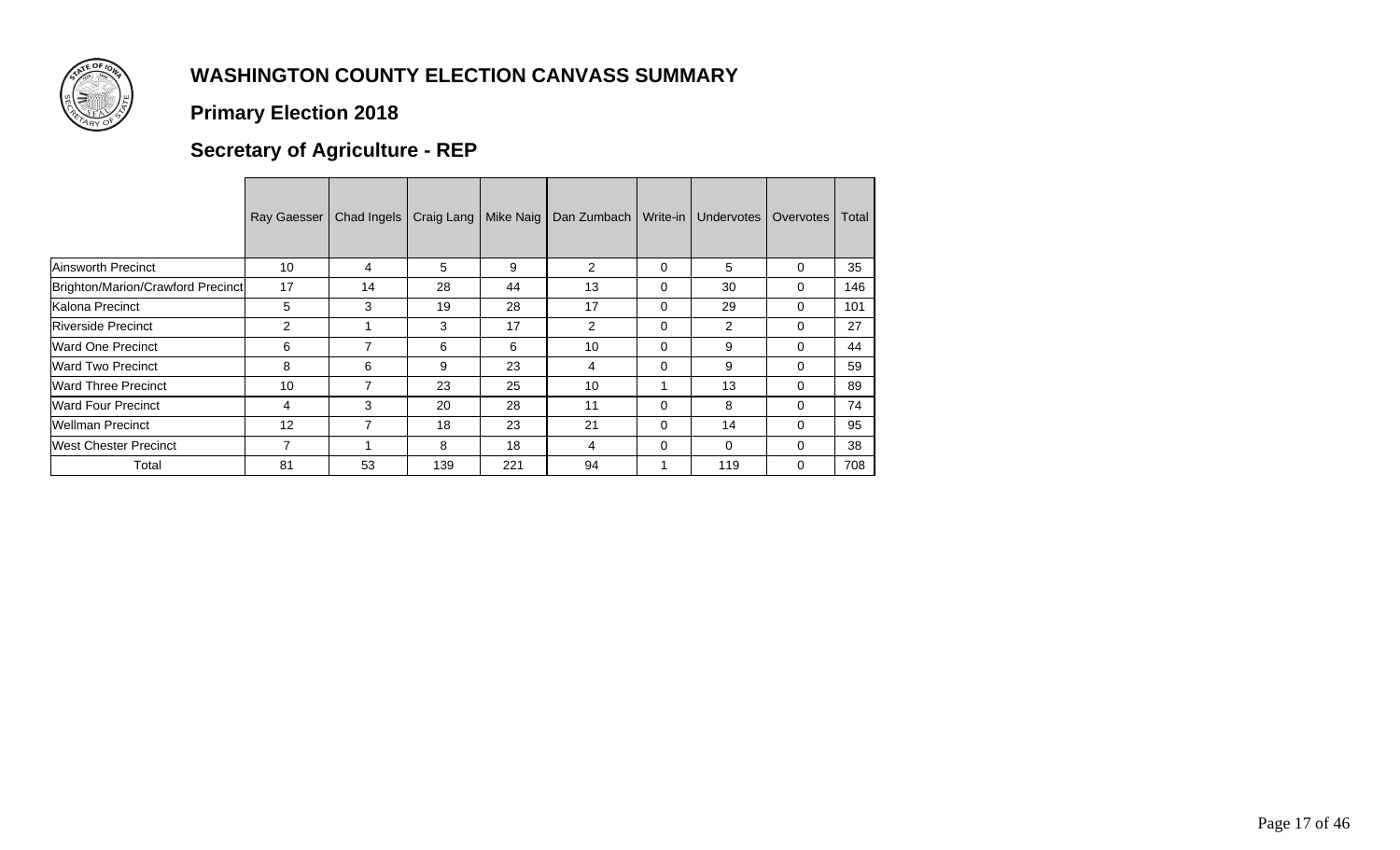

### **Primary Election 2018**

## **Secretary of Agriculture - DEM**

|                                   | Tim Gannon | Write-in | Undervotes      | Overvotes    | Total |
|-----------------------------------|------------|----------|-----------------|--------------|-------|
| <b>Ainsworth Precinct</b>         | 51         | 0        | 12 <sup>2</sup> | $\Omega$     | 63    |
| Brighton/Marion/Crawford Precinct | 39         | $\Omega$ | 16              | 0            | 55    |
| Kalona Precinct                   | 97         | 1        | 33              | 0            | 131   |
| Riverside Precinct                | 79         | $\Omega$ | 21              | <sup>0</sup> | 100   |
| <b>Ward One Precinct</b>          | 66         | 0        | 22              | 0            | 88    |
| Ward Two Precinct                 | 51         | 1        | 10              | <sup>0</sup> | 62    |
| <b>Ward Three Precinct</b>        | 77         | 1        | 22              | $\Omega$     | 100   |
| <b>Ward Four Precinct</b>         | 79         | $\Omega$ | 27              | $\Omega$     | 106   |
| <b>Wellman Precinct</b>           | 88         | 0        | 26              | 0            | 114   |
| West Chester Precinct             | 30         | $\Omega$ | 5               | O            | 35    |
| Total                             | 657        | 3        | 194             | O            | 854   |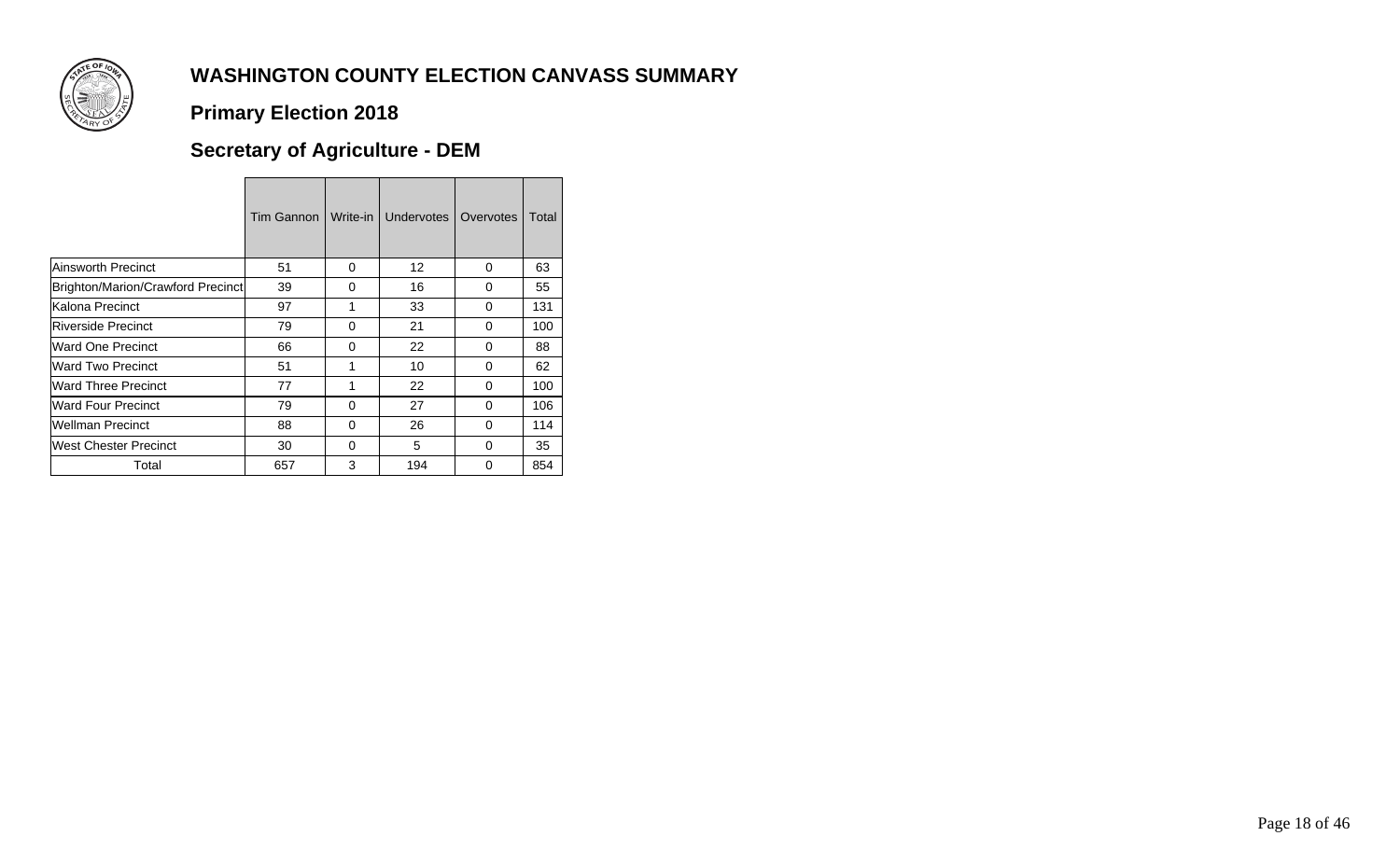

### **Primary Election 2018**

# **Secretary of Agriculture - LIB**

|                                   | Write-in | Undervotes | Overvotes | Total         |
|-----------------------------------|----------|------------|-----------|---------------|
| <b>Ainsworth Precinct</b>         | 0        | 1          | 0         | 1             |
| Brighton/Marion/Crawford Precinct | 0        | 2          | 0         | $\mathcal{P}$ |
| Kalona Precinct                   | 0        |            | 0         | 1             |
| <b>Riverside Precinct</b>         | O        |            | 0         | 1             |
| Ward One Precinct                 | 0        |            | 0         | 1             |
| <b>Ward Two Precinct</b>          | O        | 6          | 0         | 6             |
| <b>Ward Three Precinct</b>        | 0        |            | 0         | 1             |
| <b>Ward Four Precinct</b>         | O        |            | 0         | 1             |
| <b>Wellman Precinct</b>           | O        | 0          | 0         | 0             |
| <b>West Chester Precinct</b>      | O        | O          | O         | 0             |
| Total                             | n        | 14         | ∩         | 14            |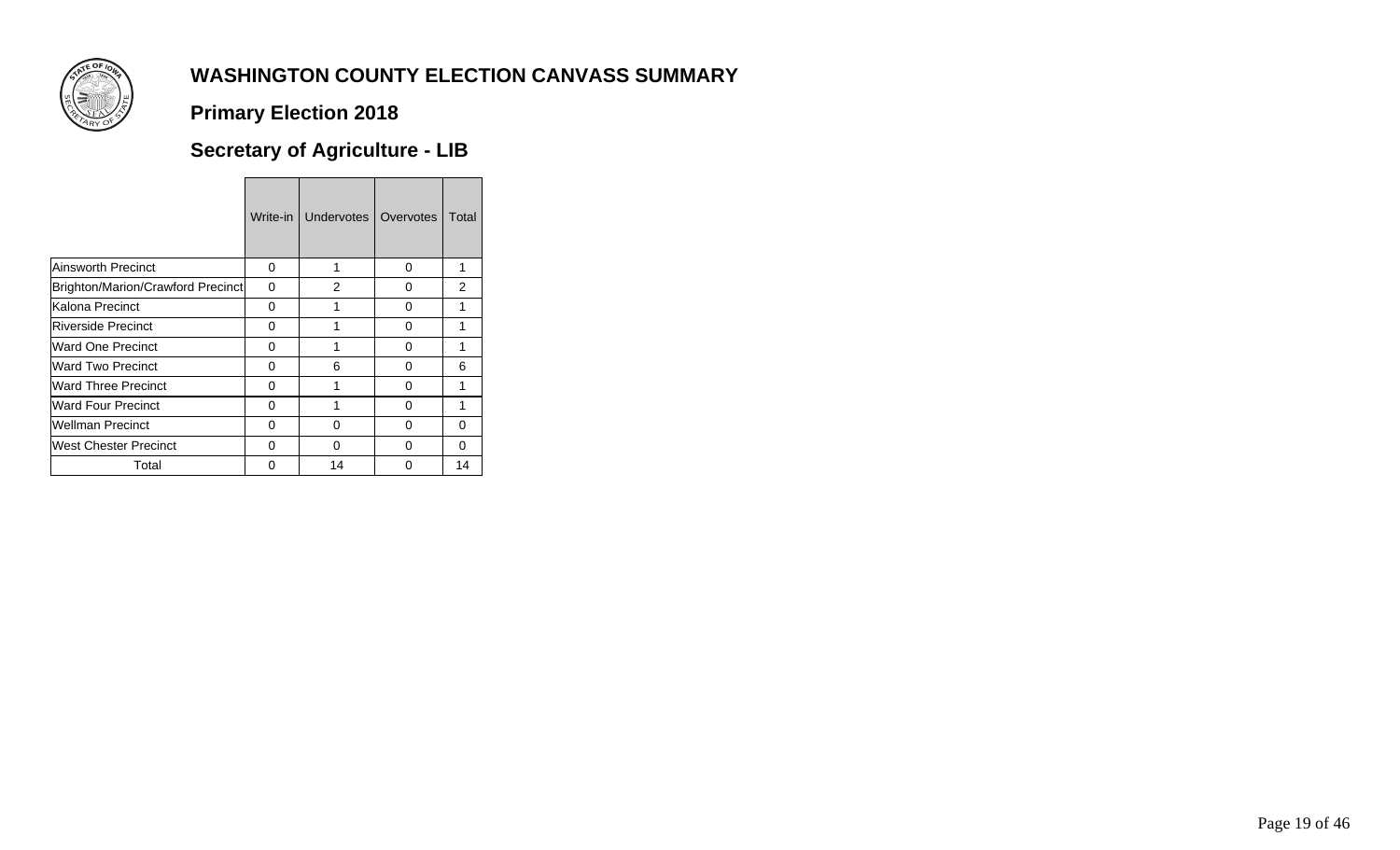

## **Primary Election 2018**

## **Attorney General - REP**

|                                      | Michael J.<br>Allred | <b>Blank</b> | Sam<br><b>Clovis</b> | Stephen<br>Fersia | Adam<br>Greg   | Moe<br>Howard  | Dan<br>Kitchen | Don<br>Lowe | Tom<br>Lucas, Jr. | <b>Rick</b><br>Marlar | Dr. Miller-<br><b>Meeks</b> | Dr. Dave<br><b>Nacos</b> | Shawn<br><b>Showers</b> | Write-<br>in | Undervotes   Overvotes   Total |             |     |
|--------------------------------------|----------------------|--------------|----------------------|-------------------|----------------|----------------|----------------|-------------|-------------------|-----------------------|-----------------------------|--------------------------|-------------------------|--------------|--------------------------------|-------------|-----|
| Ainsworth Precinct                   | $\mathbf 0$          | $\Omega$     | $\mathbf{0}$         | 0                 | $\overline{0}$ | $\mathbf 0$    | $\mathbf 0$    | 0           | 0                 | 0                     | 0                           | 0                        | 0                       | $\mathbf 0$  | 35                             | $\mathbf 0$ | 35  |
| Brighton/Marion/Crawford<br>Precinct | $\mathbf 0$          | $\Omega$     |                      |                   | $\mathbf 0$    | $\overline{0}$ | $\mathbf 0$    |             | $\Omega$          |                       | 0                           | $\mathbf 0$              | 0                       | $\Omega$     | 143                            | $\mathbf 0$ | 146 |
| Kalona Precinct                      | $\mathbf 0$          | $\Omega$     | $\Omega$             | $\Omega$          | $\overline{0}$ | $\mathbf 0$    | $\overline{0}$ | 0           | 0                 | 0                     | $\mathbf 0$                 | $\mathbf 0$              |                         | $\Omega$     | 100                            | $\mathbf 0$ | 101 |
| <b>Riverside Precinct</b>            | $\mathbf 0$          | $\Omega$     | 0                    | $\Omega$          | $\overline{0}$ | $\mathbf 0$    | $\mathbf 0$    | 0           | 0                 | $\Omega$              | 0                           | $\mathbf 0$              |                         | $\mathbf{0}$ | 27                             | $\mathbf 0$ | 27  |
| <b>Ward One Precinct</b>             | $\mathbf 0$          | $\Omega$     | $\Omega$             | $\Omega$          | $\Omega$       | $\Omega$       | $\overline{0}$ | 0           | $\mathbf 0$       | 0                     | $\mathbf 0$                 | $\mathbf 0$              | 0                       | $\Omega$     | 44                             | $\mathbf 0$ | 44  |
| <b>Ward Two Precinct</b>             | $\mathbf 0$          | $\Omega$     | $\Omega$             | $\Omega$          | $\overline{0}$ | $\mathbf 0$    | $\overline{0}$ | 0           | $\mathbf 0$       | 0                     | $\mathbf 0$                 | $\mathbf 0$              | 0                       | $\mathbf{0}$ | 59                             | $\mathbf 0$ | 59  |
| <b>Ward Three Precinct</b>           | $\mathbf{0}$         | $\Omega$     | $\Omega$             | $\Omega$          | $\overline{0}$ |                |                | $\Omega$    | $\mathbf 0$       |                       | 0                           | $\overline{0}$           | $\Omega$                | $\Omega$     | 86                             | $\mathbf 0$ | 89  |
| <b>Ward Four Precinct</b>            | $\mathbf 0$          |              | $\overline{0}$       | 0                 | $\overline{0}$ | $\mathbf 0$    | $\overline{0}$ | 0           | 0                 | $\Omega$              | $\mathbf 0$                 |                          | 0                       | $\Omega$     | 72                             | $\mathbf 0$ | 74  |
| <b>Wellman Precinct</b>              | $\mathbf 0$          |              | $\Omega$             | $\Omega$          |                | $\mathbf 0$    | $\mathbf{0}$   | 0           |                   | 0                     |                             | $\mathbf 0$              | 0                       | $\Omega$     | 91                             | $\mathbf 0$ | 95  |
| <b>West Chester Precinct</b>         |                      | $\Omega$     | $\Omega$             | $\Omega$          | $\Omega$       | $\mathbf 0$    | $\overline{0}$ | $\mathbf 0$ | 0                 | 0                     | $\mathbf 0$                 | $\mathbf 0$              |                         | $\Omega$     | 37                             | $\mathbf 0$ | 38  |
| Total                                |                      | $\mathbf{2}$ |                      |                   |                |                |                |             |                   |                       |                             |                          |                         | $\Omega$     | 694                            | $\mathbf 0$ | 708 |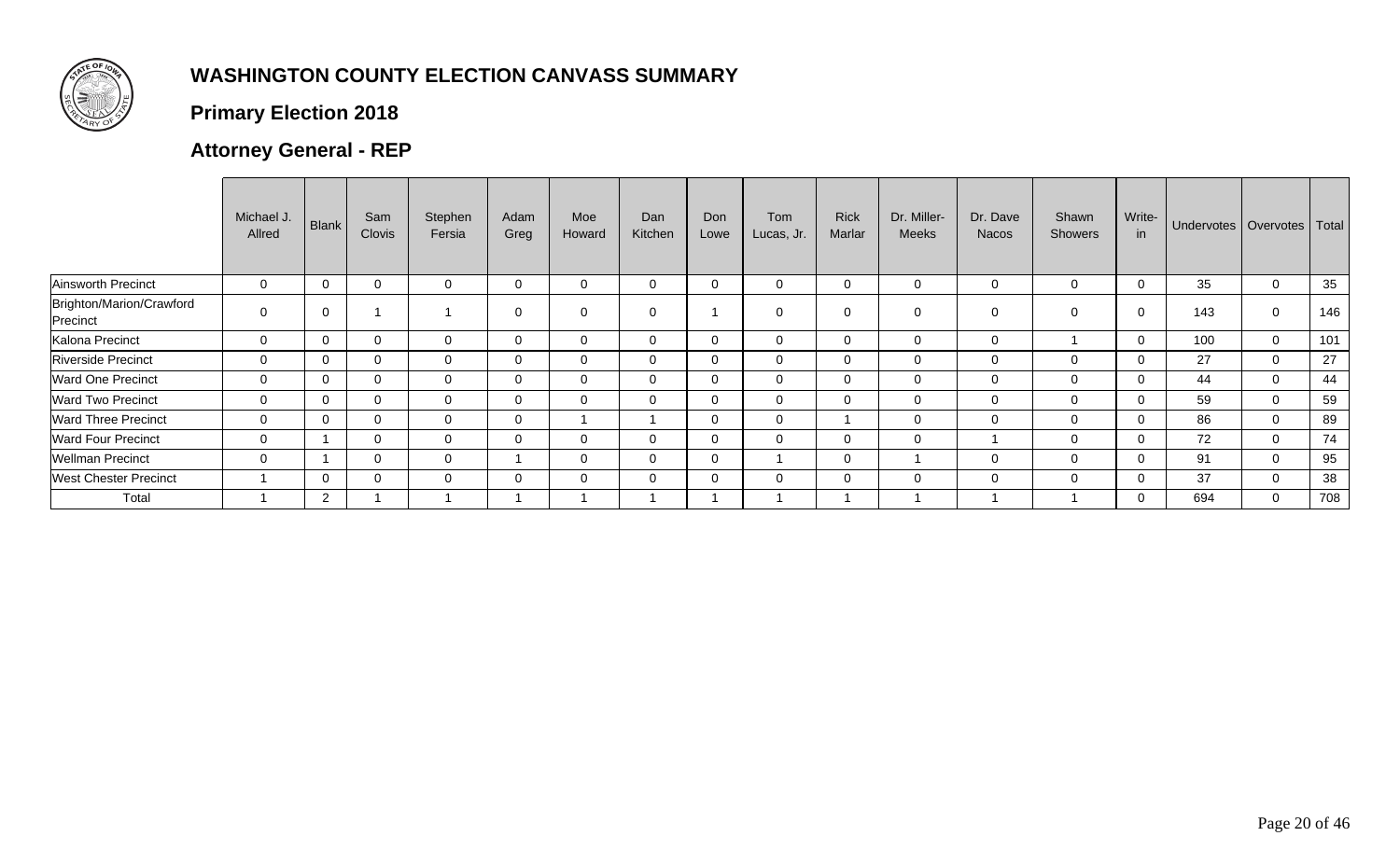

## **Primary Election 2018**

## **Attorney General - DEM**

|                                   | Tom Miller | Write-in | <b>Undervotes</b> | Overvotes | Total |
|-----------------------------------|------------|----------|-------------------|-----------|-------|
| Ainsworth Precinct                | 56         | 0        | $\overline{7}$    | $\Omega$  | 63    |
| Brighton/Marion/Crawford Precinct | 43         | 0        | 12                | 0         | 55    |
| Kalona Precinct                   | 108        | 0        | 23                | 0         | 131   |
| <b>Riverside Precinct</b>         | 84         | 0        | 16                | 0         | 100   |
| Ward One Precinct                 | 67         | 0        | 21                | 0         | 88    |
| Ward Two Precinct                 | 55         | $\Omega$ | $\overline{7}$    | $\Omega$  | 62    |
| Ward Three Precinct               | 89         | 0        | 11                | 0         | 100   |
| Ward Four Precinct                | 86         | 0        | 20                | 0         | 106   |
| <b>Wellman Precinct</b>           | 94         | 0        | 20                | 0         | 114   |
| West Chester Precinct             | 31         | 0        | 4                 | $\Omega$  | 35    |
| Total                             | 713        | O        | 141               | 0         | 854   |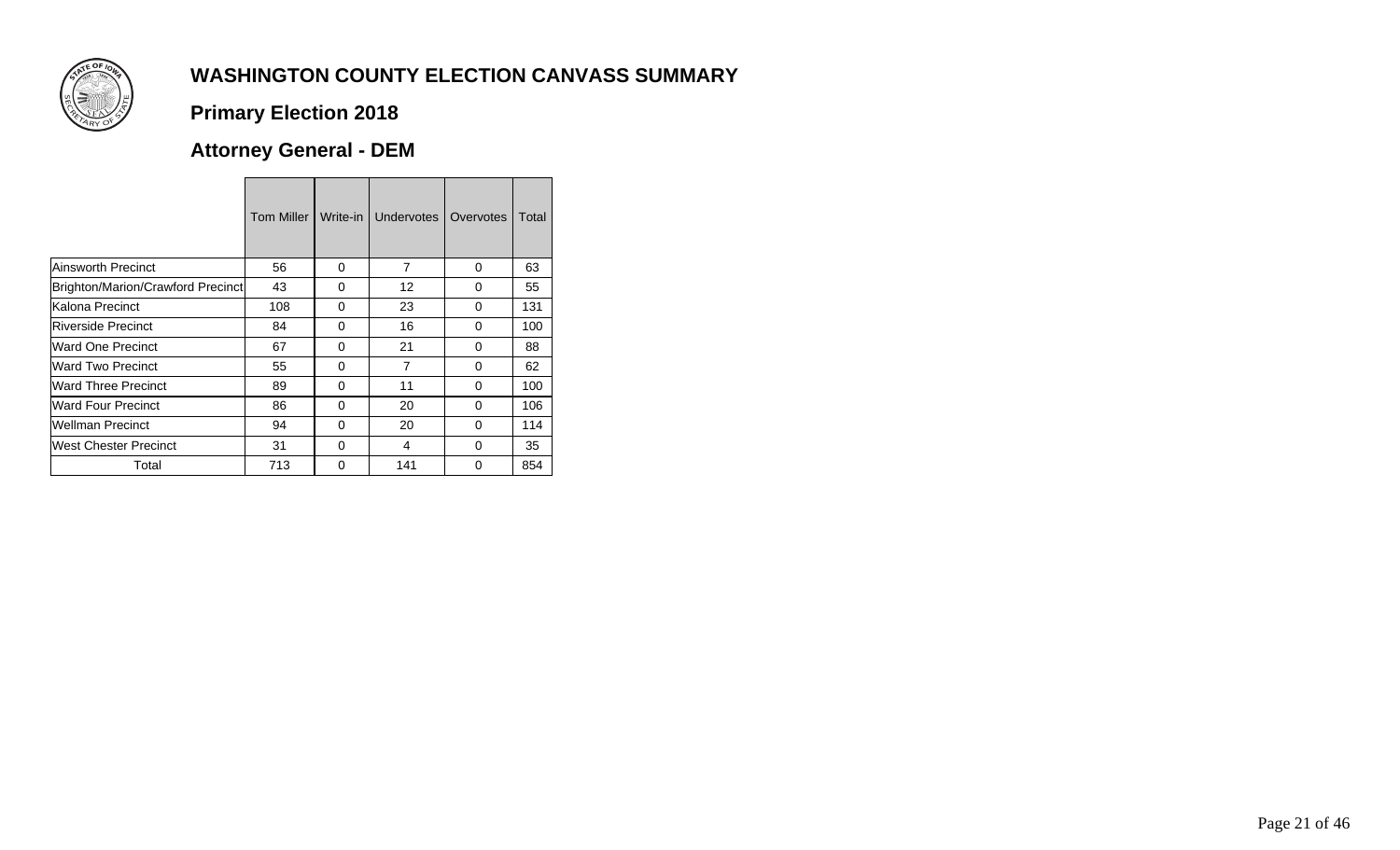

## **Primary Election 2018**

## **Attorney General - LIB**

|                                   | Write-in | Undervotes     | Overvotes | Total          |
|-----------------------------------|----------|----------------|-----------|----------------|
| Ainsworth Precinct                | 0        | 1              | 0         | 1              |
| Brighton/Marion/Crawford Precinct | 0        | $\overline{2}$ | 0         | $\overline{2}$ |
| Kalona Precinct                   | 0        | 1              | 0         | 1              |
| <b>Riverside Precinct</b>         | O        | 1              | 0         | 1              |
| Ward One Precinct                 | 0        | 1              | 0         | 1              |
| Ward Two Precinct                 | U        | 6              | 0         | 6              |
| <b>Ward Three Precinct</b>        | 0        |                | 0         | 1              |
| <b>Ward Four Precinct</b>         | O        | 1              | 0         | 1              |
| <b>Wellman Precinct</b>           | 0        | 0              | 0         | 0              |
| West Chester Precinct             | U        | U              | O         | <sup>0</sup>   |
| Total                             | n        | 14             | ∩         | 14             |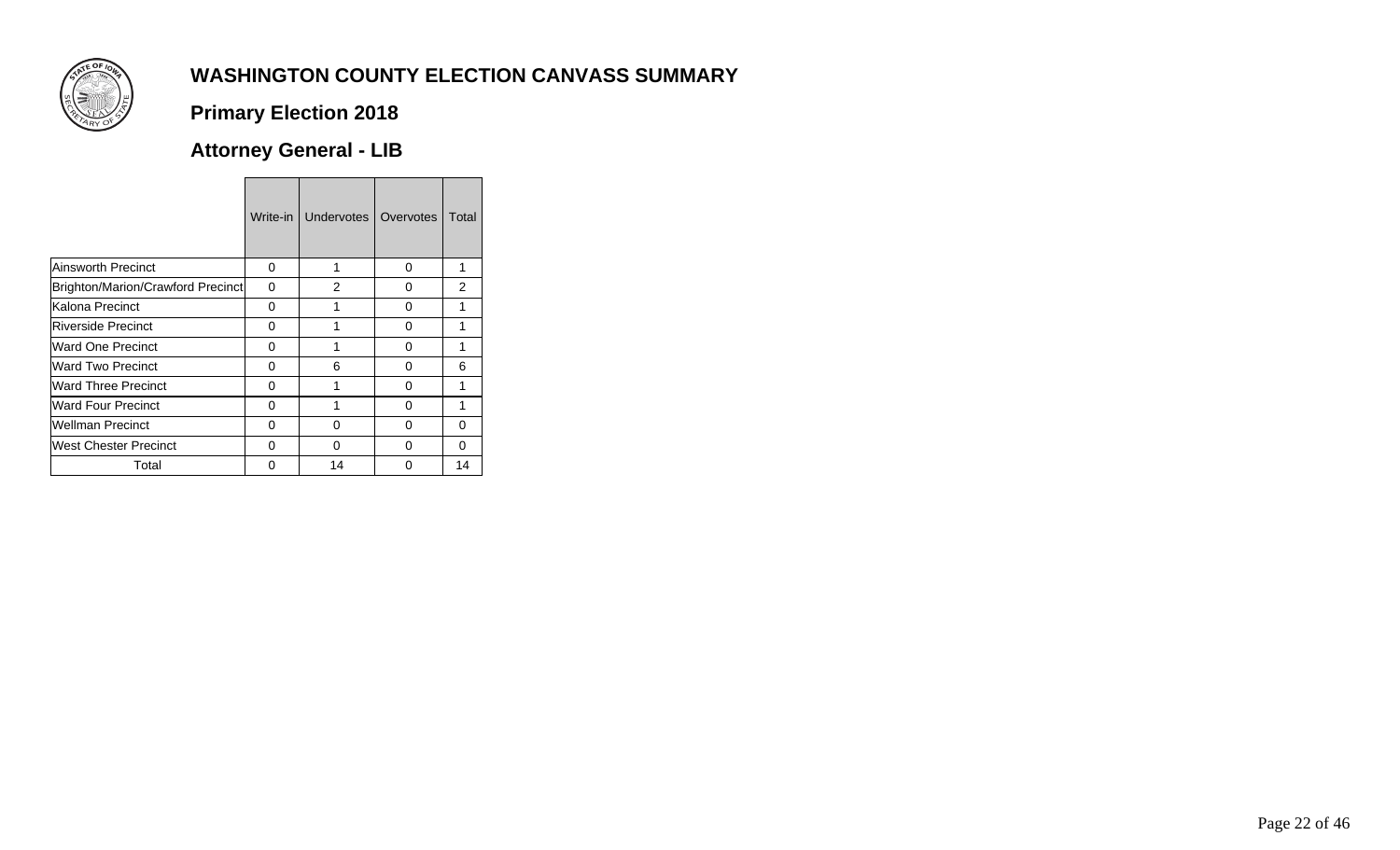

## **Primary Election 2018**

#### **State Senator District 39 - REP**

<u> Tanzania di Bandaria di Bandaria di Bandaria di Bandaria di Bandaria di Bandaria di Bandaria di Bandaria di B</u>

|                               | Heather Hora | Write-in | <b>Undervotes</b> | Overvotes | Total |
|-------------------------------|--------------|----------|-------------------|-----------|-------|
| Ainsworth Precinct            | 28           |          | 6                 | 0         | 35    |
| lKalona Precinct              | 78           | 0        | 23                | O         | 101   |
| Riverside Precinct            | 22           | 0        | 5                 | 0         | 27    |
| Ward One Precinct             | 41           | 0        | 3                 | 0         | 44    |
| <b>Ward Two Precinct</b>      | 42           |          | 16                | 0         | 59    |
| <b>Ward Three Precinct</b>    | 80           | $\Omega$ | 9                 | O         | 89    |
| Ward Four Precinct            | 61           | 0        | 13                | 0         | 74    |
| Wellman Precinct              | 76           |          | 18                | 0         | 95    |
| <b>West Chester Precinctl</b> | 32           |          | 5                 | O         | 38    |
| Total                         | 460          | 4        | 98                | O         | 562   |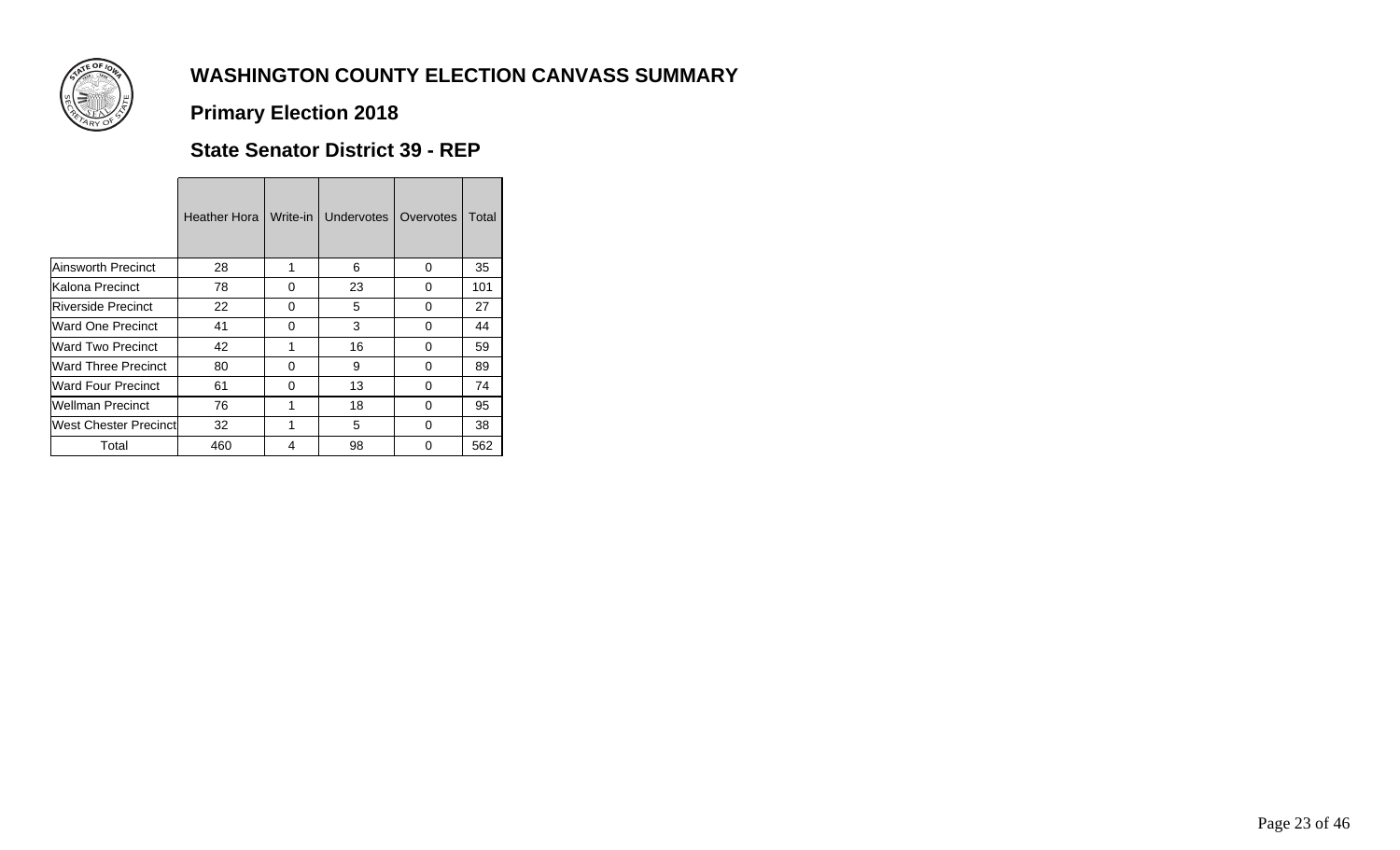

# **Primary Election 2018**

#### **State Senator District 39 - DEM**

<u> 1989 - Jan Salaman, masjid a shekara ta 1989 - An tsara tsara tsara tsara tsara tsara tsara tsara tsara tsar</u>

|                               | <b>Kevin Kinney</b> | Write-in       | Undervotes | Overvotes | Total |  |
|-------------------------------|---------------------|----------------|------------|-----------|-------|--|
| <b>Ainsworth Precinct</b>     | 56                  | 0              | 7          | 0         | 63    |  |
| Kalona Precinct               | 101                 | 1              | 29         | 0         | 131   |  |
| Riverside Precinct            | 88                  | 0              | 12         | 0         | 100   |  |
| Ward One Precinct             | 66                  | 0              | 22         | 0         | 88    |  |
| <b>Ward Two Precinct</b>      | 56                  | 0              | 6          | 0         | 62    |  |
| <b>Ward Three Precinct</b>    | 83                  | 0              | 17         | 0         | 100   |  |
| <b>Ward Four Precinct</b>     | 82                  | 0              | 24         | 0         | 106   |  |
| <b>Wellman Precinct</b>       | 101                 | 0              | 13         | 0         | 114   |  |
| <b>West Chester Precinctl</b> | 31                  | 1              | 3          | 0         | 35    |  |
| Total                         | 664                 | $\mathfrak{p}$ | 133        | ∩         | 799   |  |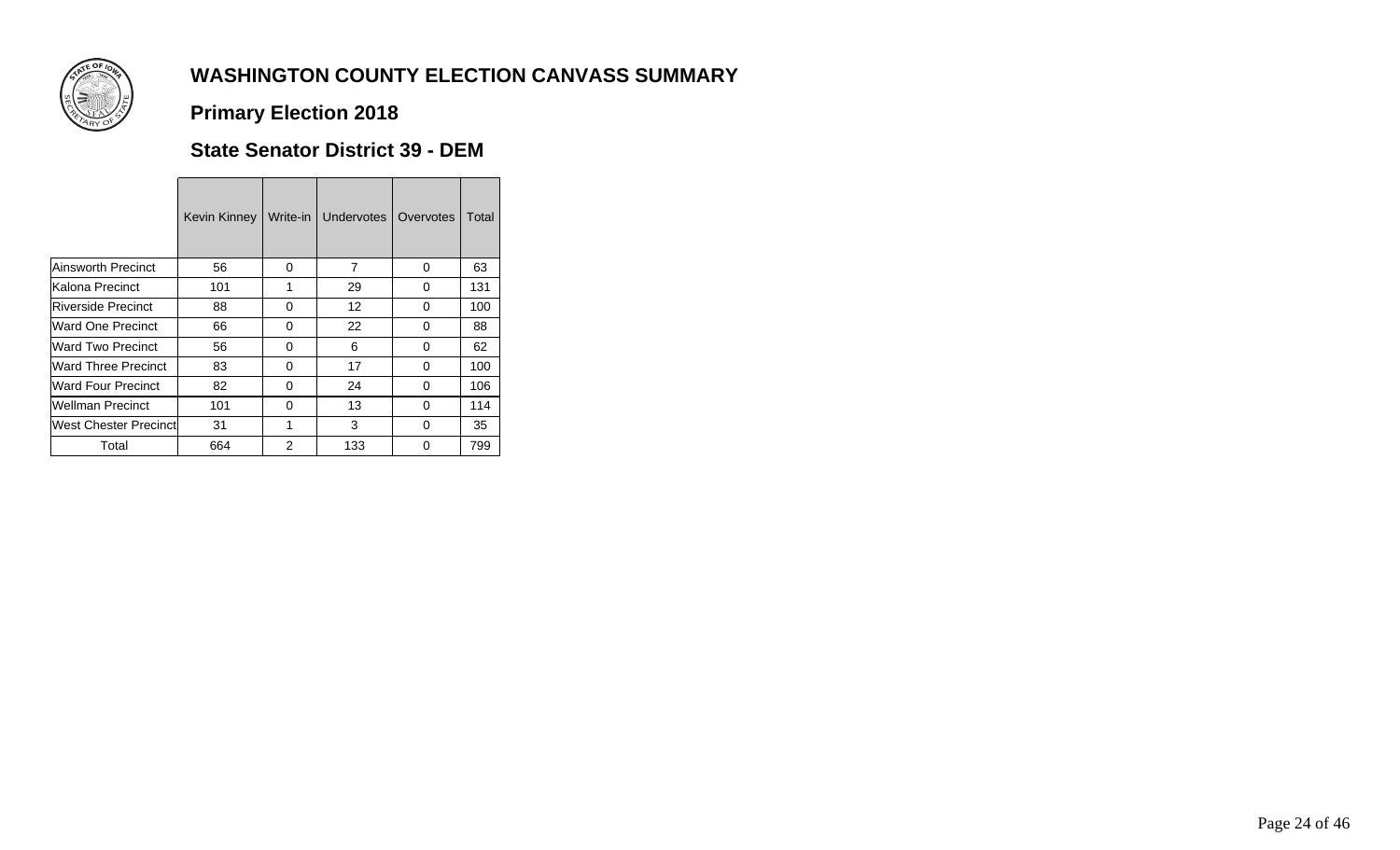

**Primary Election 2018**

#### **State Senator District 39 - LIB**

|                               | Write-in | <b>Undervotes</b> | Overvotes | Total |
|-------------------------------|----------|-------------------|-----------|-------|
| <b>Ainsworth Precinct</b>     | 0        | 1                 | O         | 1     |
| Kalona Precinct               | 0        | 1                 | 0         | 1     |
| Riverside Precinct            | 0        |                   | U         | 1     |
| Ward One Precinct             | 0        | 1                 | 0         | 1     |
| Ward Two Precinct             | 0        | 6                 | O         | 6     |
| <b>Ward Three Precinct</b>    | 0        | 1                 | O         | 1     |
| <b>Ward Four Precinct</b>     | 0        | 1                 | O         |       |
| <b>Wellman Precinct</b>       | 0        | 0                 | O         | 0     |
| <b>West Chester Precinctl</b> | 0        | O                 | U         | 0     |
| Total                         | 0        | 12                | n         | 12    |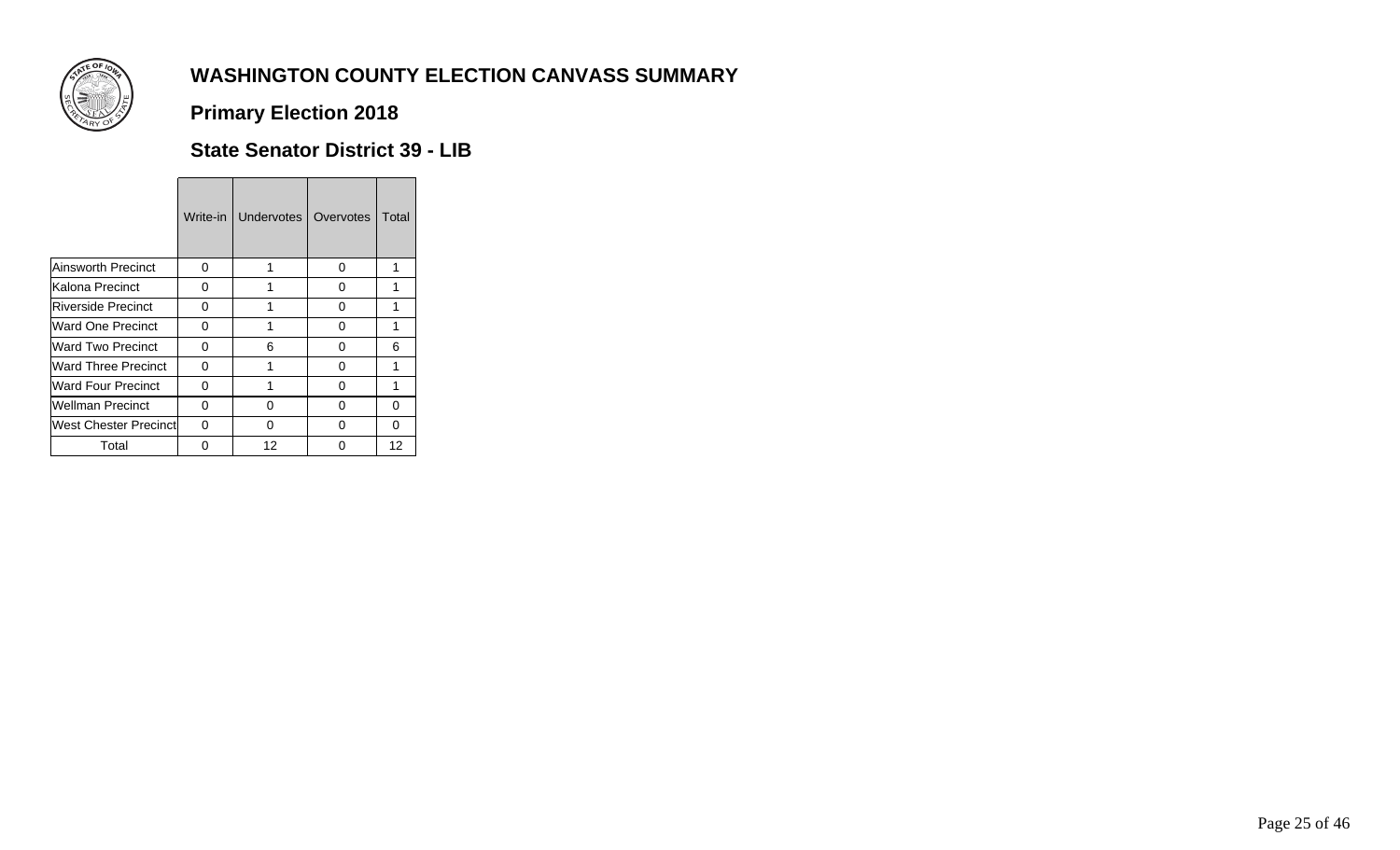

### **Primary Election 2018**

## **State Representative District 78 - REP**

|                           | Jarad Klein | Write-in | <b>Undervotes</b> | Overvotes | Total |
|---------------------------|-------------|----------|-------------------|-----------|-------|
|                           |             |          |                   |           |       |
| Ainsworth Precinct        | 33          | 0        | 2                 | 0         | 35    |
| Kalona Precinct           | 82          | 0        | 19                | 0         | 101   |
| <b>Riverside Precinct</b> | 23          | 0        | 4                 | 0         | 27    |
| Ward One Precinct         | 38          | 0        | 6                 | 0         | 44    |
| Ward Two Precinct         | 44          |          | 14                | 0         | 59    |
| Ward Three Precinct       | 82          | 0        | 7                 | 0         | 89    |
| Ward Four Precinct        | 66          | 0        | 8                 | 0         | 74    |
| Wellman Precinct          | 85          | 0        | 10                | 0         | 95    |
| West Chester Precinct     | 35          | 0        | 3                 | 0         | 38    |
| Total                     | 488         | 1        | 73                | 0         | 562   |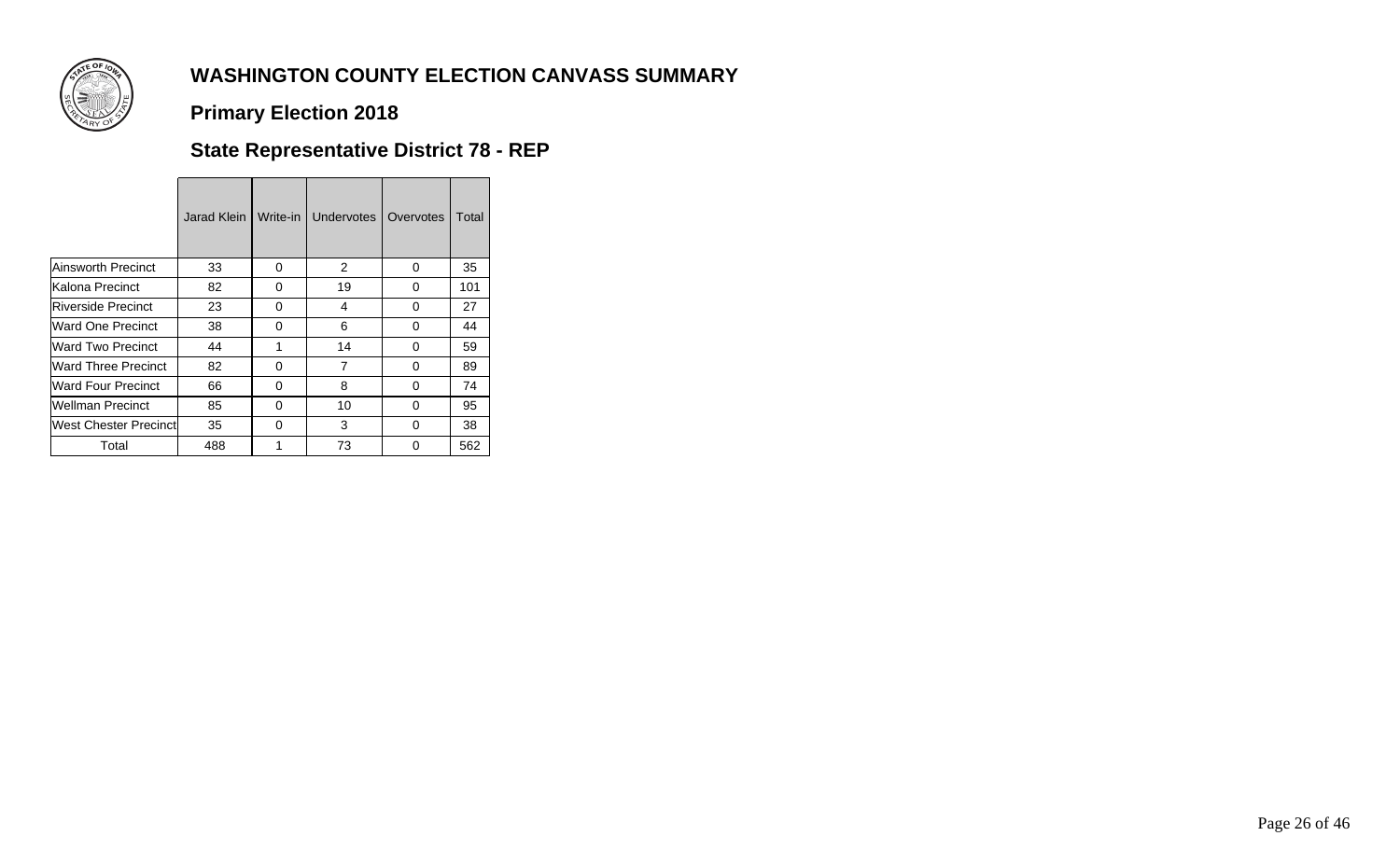

### **Primary Election 2018**

## **State Representative District 78 - DEM**

|                               | Kimberly K. Davis | Write-in | Undervotes I | Overvotes | Total |
|-------------------------------|-------------------|----------|--------------|-----------|-------|
| Ainsworth Precinct            | 54                | 0        | 9            | 0         | 63    |
| Kalona Precinct               | 100               | 0        | 31           | 0         | 131   |
| <b>Riverside Precinct</b>     | 73                | 0        | 27           | 0         | 100   |
| Ward One Precinct             | 70                | 0        | 18           | 0         | 88    |
| <b>Ward Two Precinct</b>      | 52                | 0        | 10           | 0         | 62    |
| <b>IWard Three Precinct</b>   | 78                | 0        | 22           | 0         | 100   |
| <b>Ward Four Precinct</b>     | 76                | $\Omega$ | 30           | 0         | 106   |
| <b>Wellman Precinct</b>       | 88                | 0        | 26           | 0         | 114   |
| <b>West Chester Precinctl</b> | 31                | $\Omega$ | 4            | 0         | 35    |
| Total                         | 622               | $\Omega$ | 177          | 0         | 799   |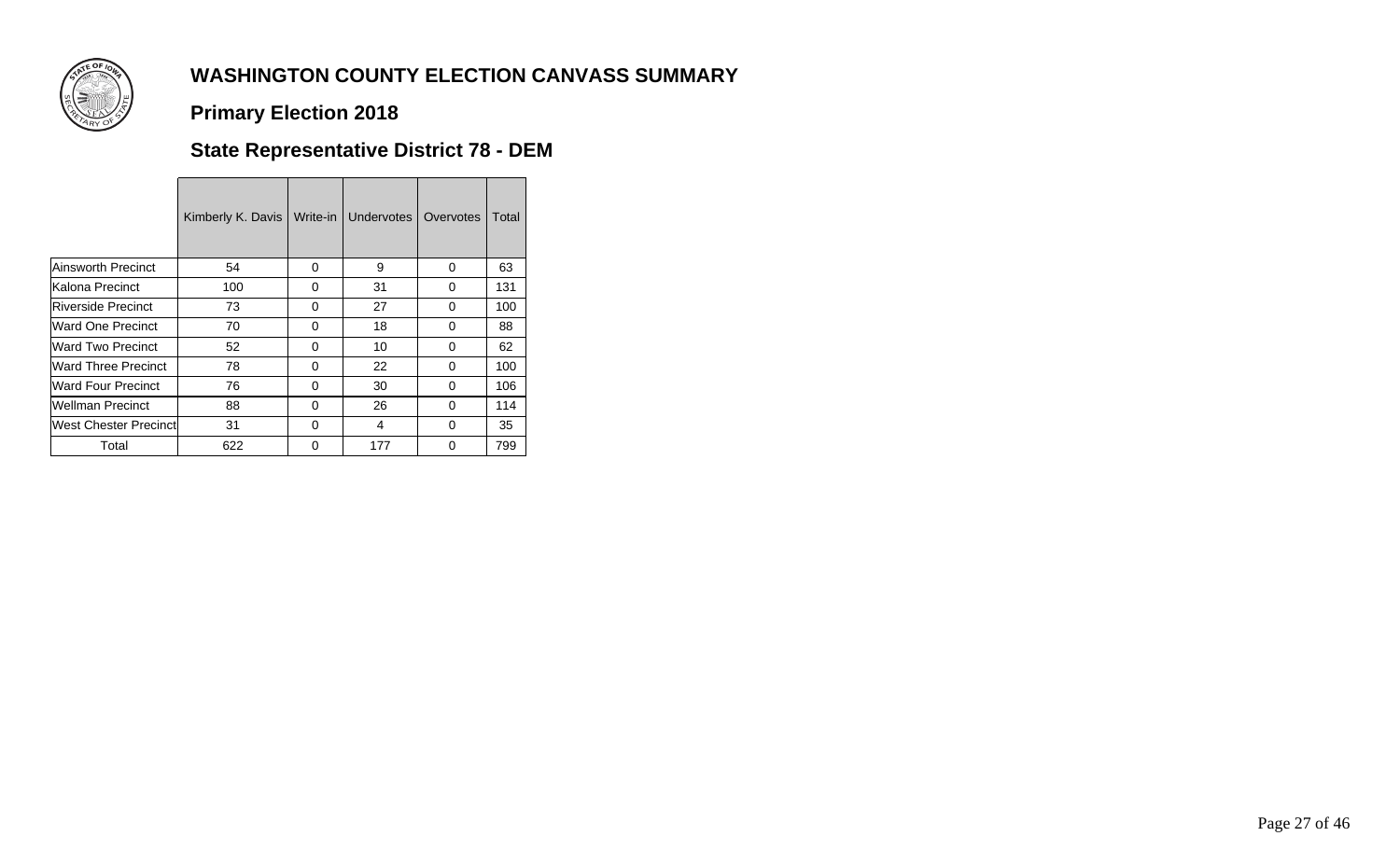

**Primary Election 2018**

## **State Representative District 78 - LIB**

|                           | Write-in | <b>Undervotes</b> | Overvotes | Total |
|---------------------------|----------|-------------------|-----------|-------|
| Ainsworth Precinct        | 0        | 1                 | O         | 1     |
| Kalona Precinct           | 0        |                   | O         |       |
| <b>Riverside Precinct</b> | 0        |                   | U         | 1     |
| Ward One Precinct         | 0        | 1                 | O         | 1     |
| Ward Two Precinct         | 0        | 6                 | O         | 6     |
| Ward Three Precinct       | 0        | 1                 | ∩         | 1     |
| Ward Four Precinct        | 0        | 1                 | O         | 1     |
| Wellman Precinct          | 0        | O                 | ი         | 0     |
| West Chester Precinctl    | 0        | O                 | O         | 0     |
| Total                     | 0        | 12                | n         | 12    |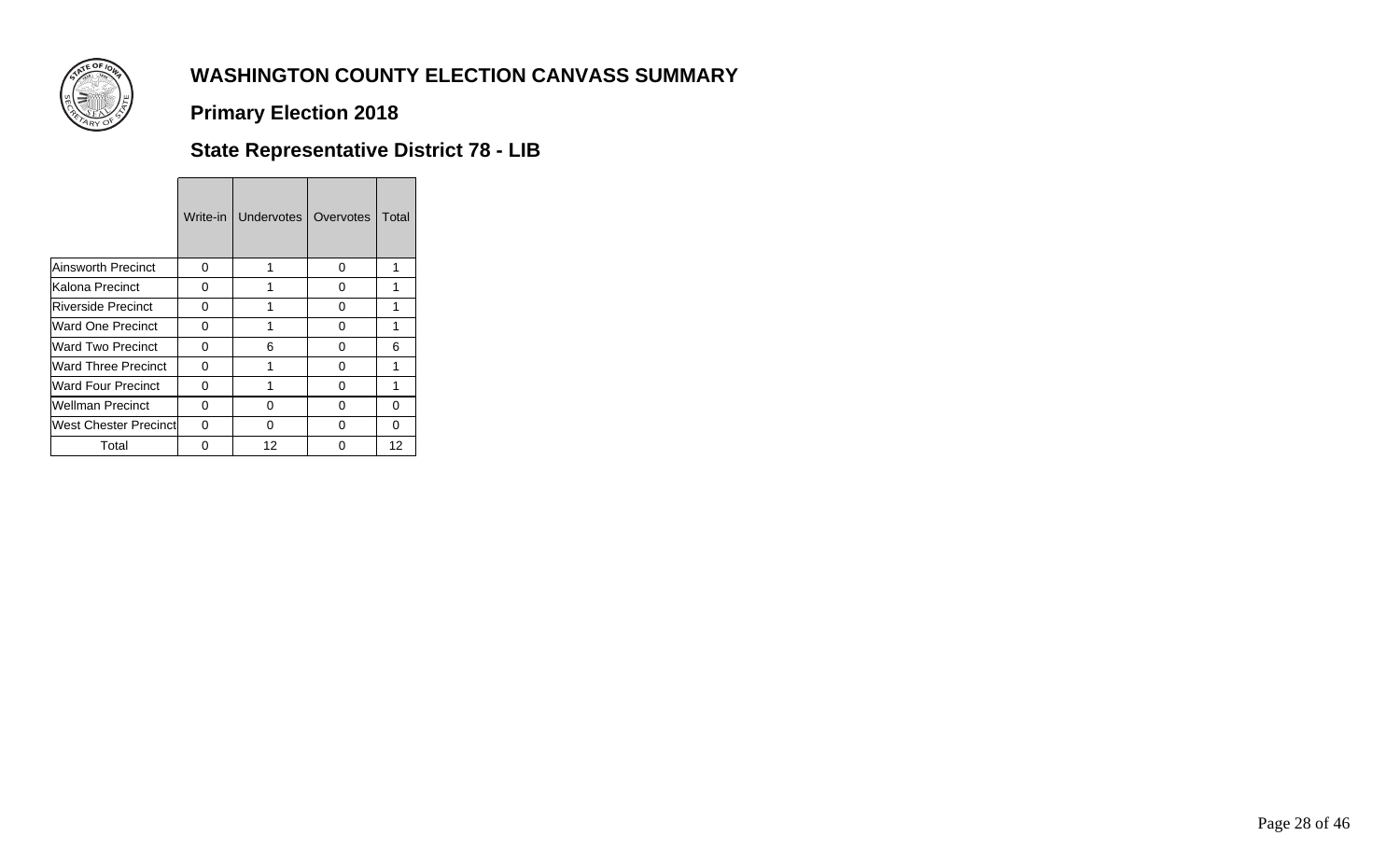

### **Primary Election 2018**

## **State Representative District 84 - REP**

|                                   |    | Martin Amos   Trevor Lynn   Sheila Matheney   Joe Mitchell   Write-in   Undervotes   Overvotes   Total |    |  |     |  |
|-----------------------------------|----|--------------------------------------------------------------------------------------------------------|----|--|-----|--|
| Brighton/Marion/Crawford Precinct | 57 |                                                                                                        | 69 |  | 146 |  |
| Total                             | 57 |                                                                                                        | 69 |  | 146 |  |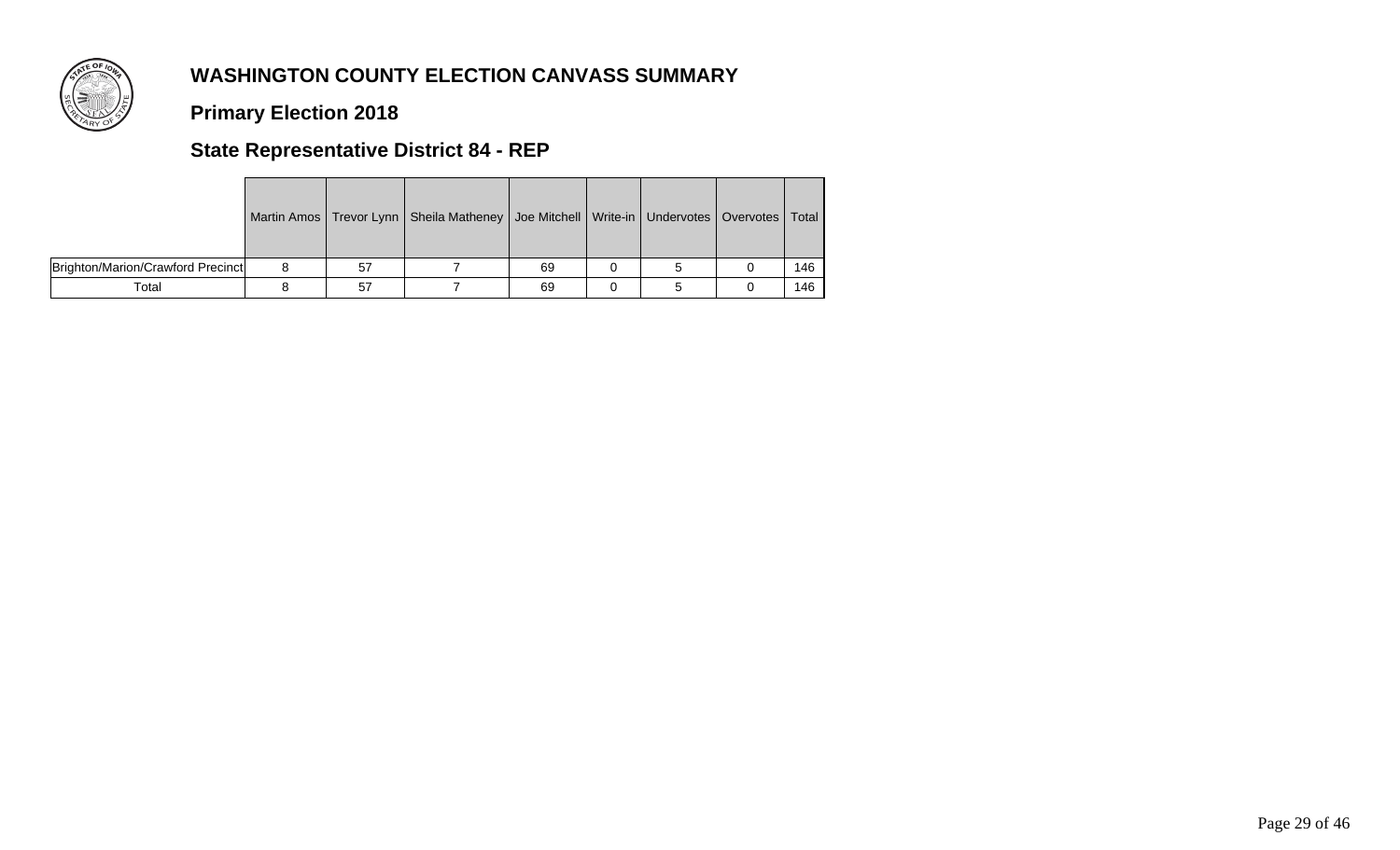

**Primary Election 2018**

## **State Representative District 84 - DEM**

|                                   | Jason Moats   Write-in   Undervotes   Overvotes   Total |    |    |
|-----------------------------------|---------------------------------------------------------|----|----|
| Brighton/Marion/Crawford Precinct | 39                                                      | 16 | 55 |
| Total                             | 39                                                      | 16 | 55 |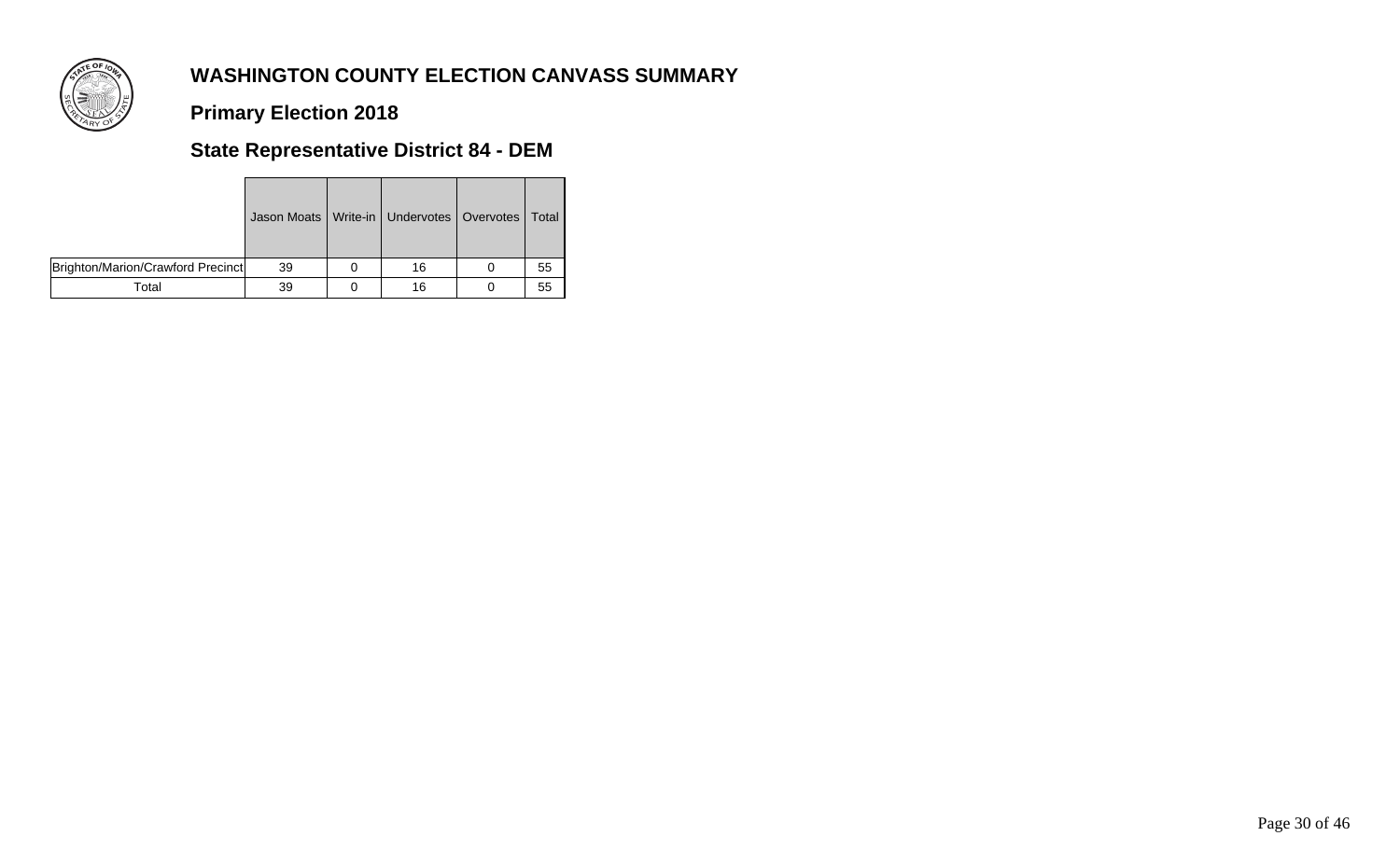

**Primary Election 2018**

## **State Representative District 84 - LIB**

|                                   | Write-in   Undervotes   Overvotes   Total |   |
|-----------------------------------|-------------------------------------------|---|
| Brighton/Marion/Crawford Precinct |                                           | 2 |
| Total                             |                                           |   |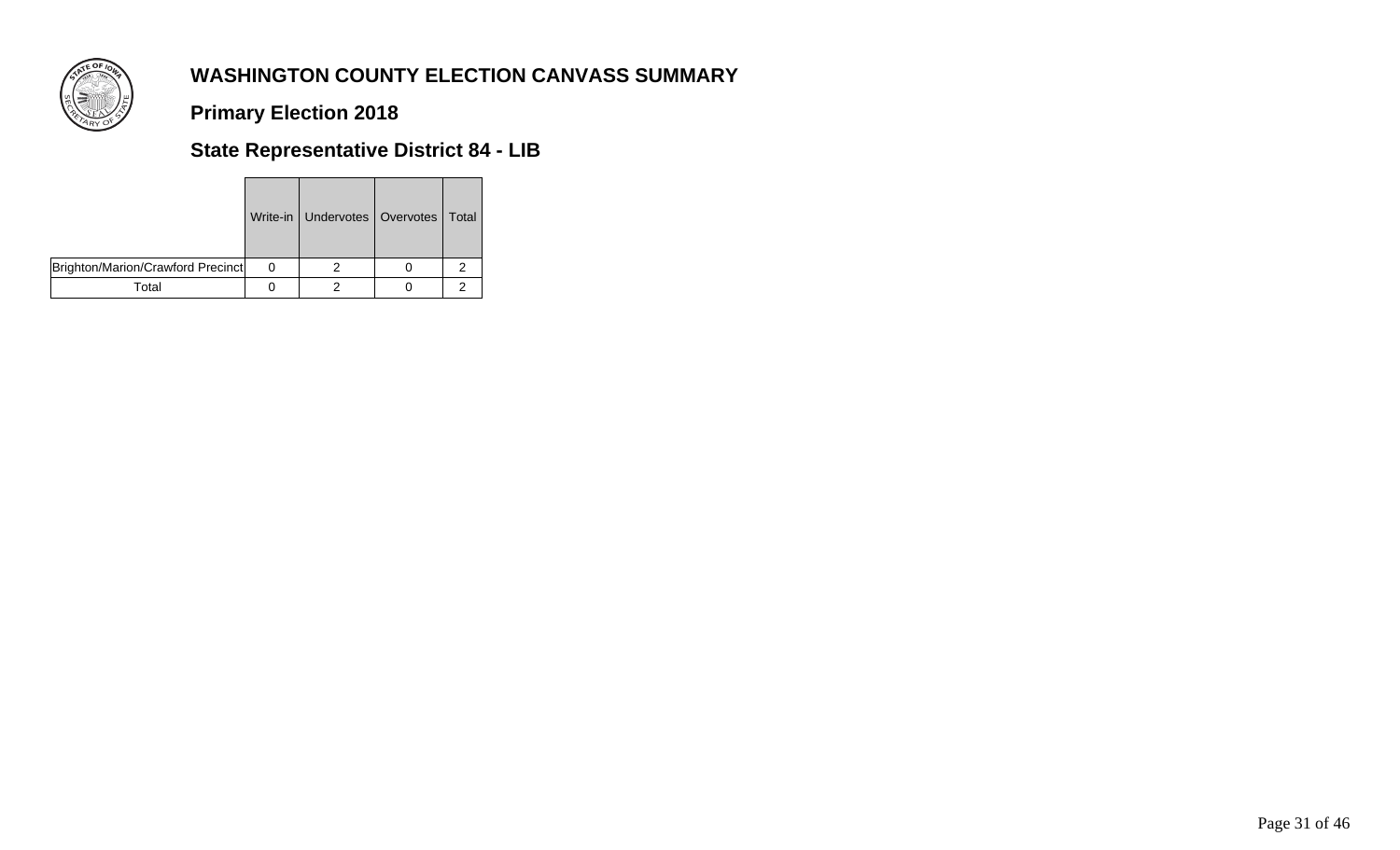

**Primary Election 2018**

# **County Board of Supervisors District 3 - REP**

|                                   | Abe Miller I |   | Write-in   Undervotes   Overvotes | Total |
|-----------------------------------|--------------|---|-----------------------------------|-------|
| Ainsworth Precinct                | 32           |   |                                   | 35    |
| Brighton/Marion/Crawford Precinct | 128          | 2 | 16                                | 146   |
| Total                             | 160          | ⌒ | 19                                | 181   |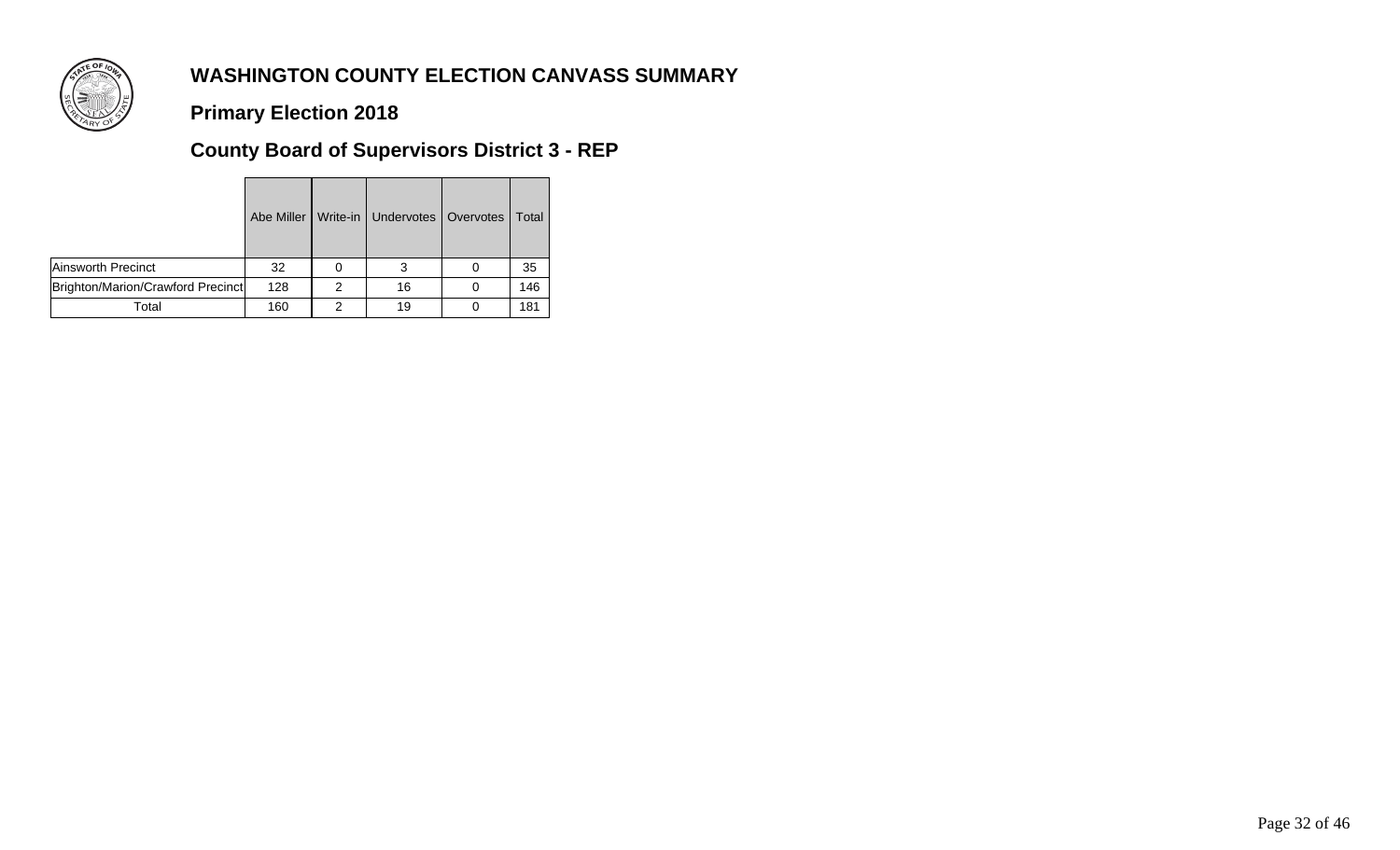

### **Primary Election 2018**

## **County Board of Supervisors District 3 - DEM**

|                                   |  | Blank   Bret Campion   Doug Kleopfer   Abe Miller   John Norris   Write-in   Undervotes   Overvotes   Total |  |     |     |
|-----------------------------------|--|-------------------------------------------------------------------------------------------------------------|--|-----|-----|
| Ainsworth Precinct                |  |                                                                                                             |  | 58  | 63  |
| Brighton/Marion/Crawford Precinct |  |                                                                                                             |  | 50  | 55  |
| Total                             |  |                                                                                                             |  | 108 | 118 |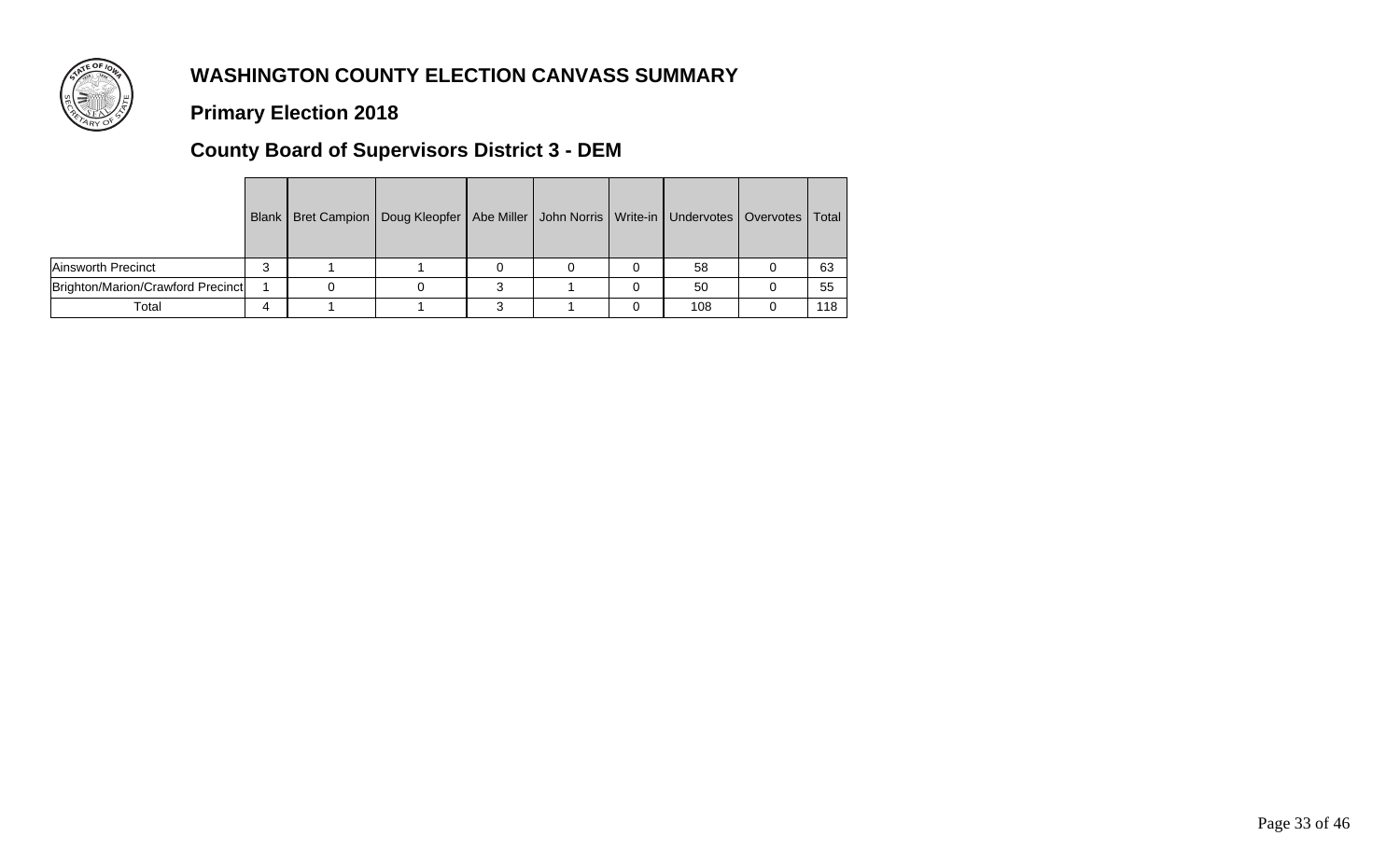

**Primary Election 2018**

**County Board of Supervisors District 3 - LIB**

|                                   | Write-in   Undervotes   Overvotes   Total |   |
|-----------------------------------|-------------------------------------------|---|
| Ainsworth Precinct                |                                           |   |
| Brighton/Marion/Crawford Precinct |                                           | 2 |
| Total                             |                                           |   |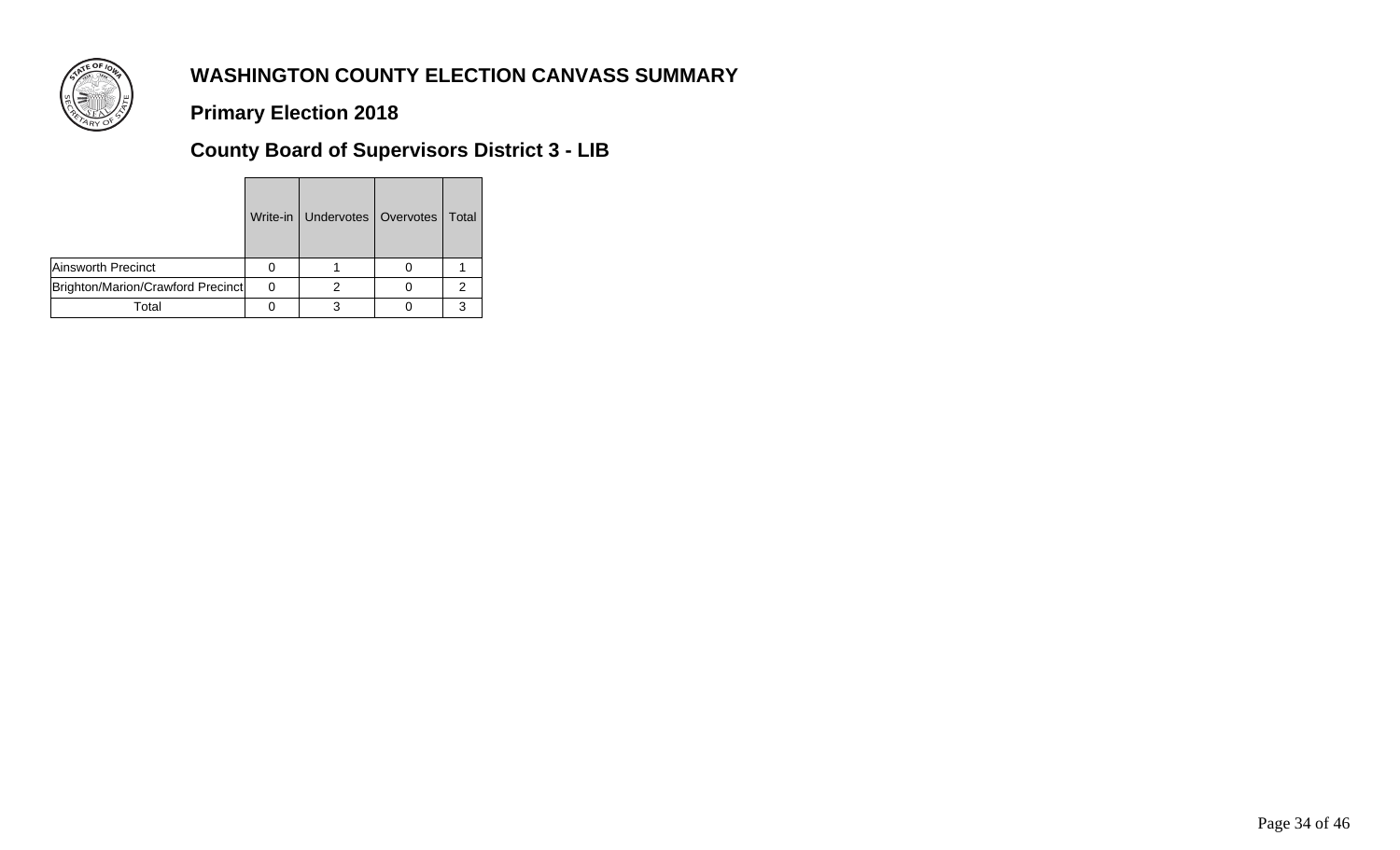

**Primary Election 2018**

# **County Board of Supervisors District 5 - REP**

|                            | Richard Young | Write-in   Undervotes   Overvotes | Total |  |
|----------------------------|---------------|-----------------------------------|-------|--|
| Ward Two Precinct          | 41            |                                   | 59    |  |
| <b>Ward Three Precinct</b> | 85            |                                   | 89    |  |
| Total                      | 126           |                                   | 148   |  |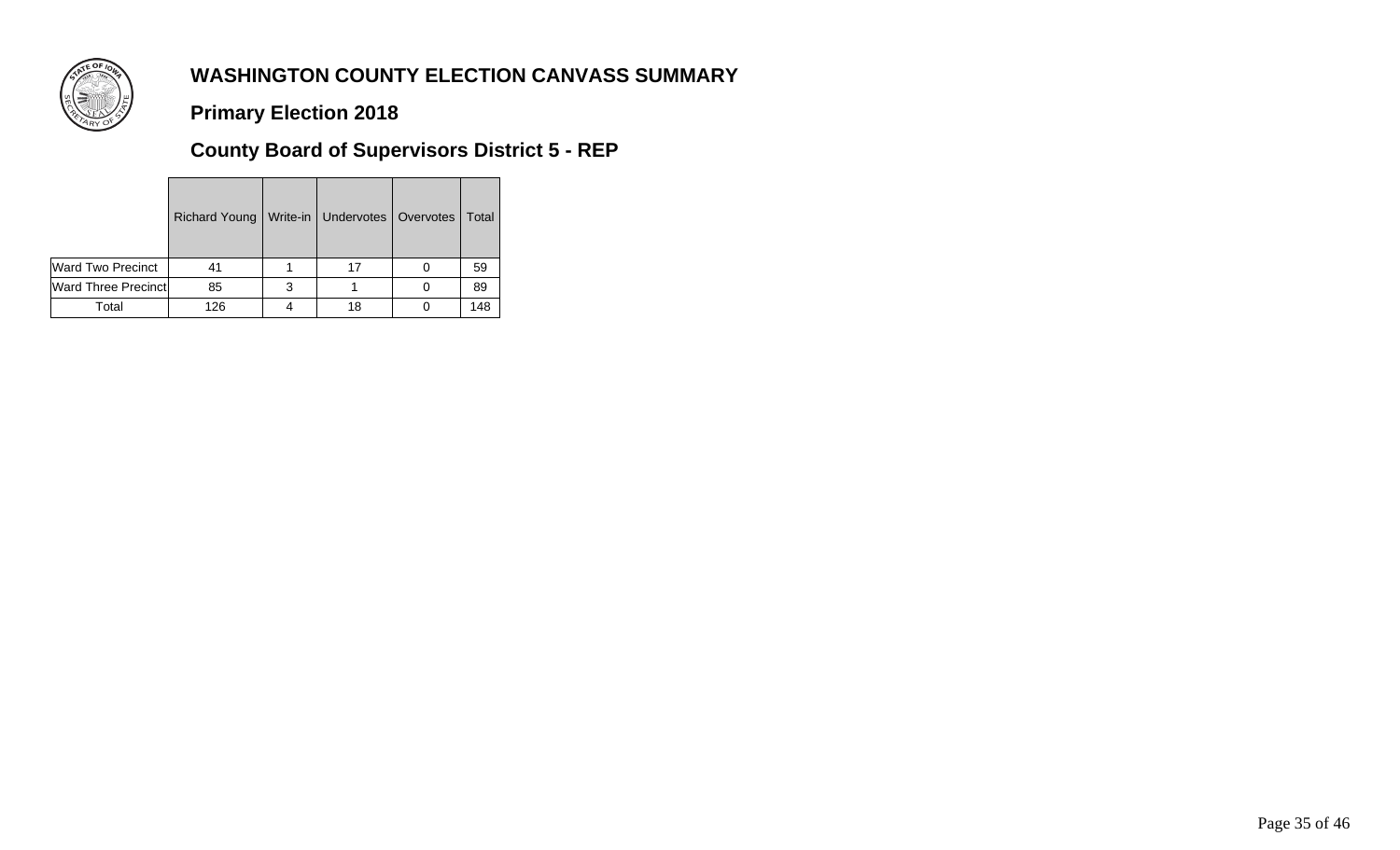

### **Primary Election 2018**

## **County Board of Supervisors District 5 - DEM**

|                             | Larry Bartlett |   |  | Blank   Amy Langr   Bill Reha   Write-in   Undervotes   Overvotes | Total |
|-----------------------------|----------------|---|--|-------------------------------------------------------------------|-------|
| <b>Ward Two Precinct</b>    |                | 0 |  | 60                                                                | 62    |
| <b>Ward Three Precinctl</b> |                | 3 |  | 96                                                                | 100   |
| Total                       |                | 3 |  | 156                                                               | 162   |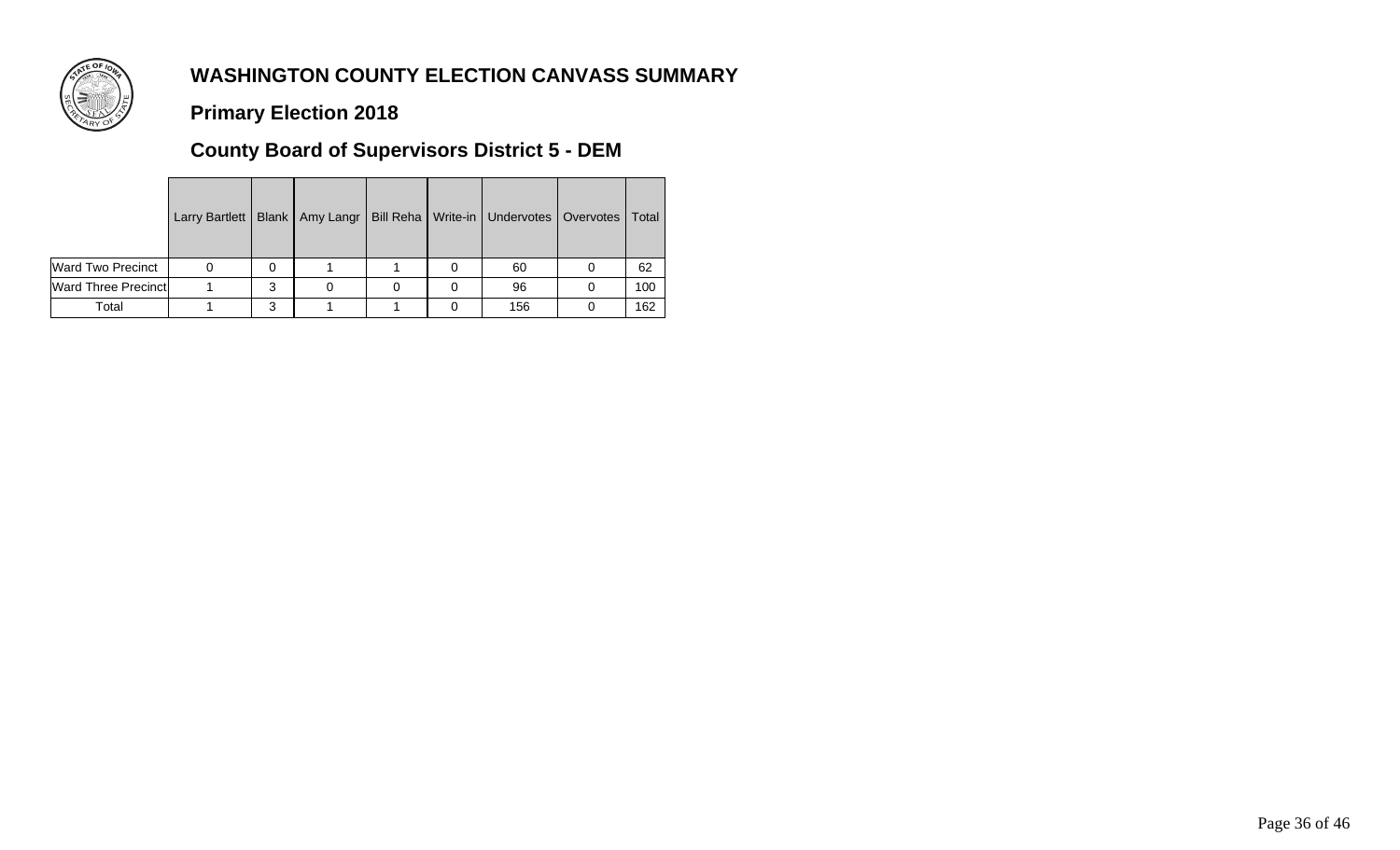

**Primary Election 2018**

**County Board of Supervisors District 5 - LIB**

|                            |          | Blank   Write-in   Undervotes   Overvotes   Total |  |
|----------------------------|----------|---------------------------------------------------|--|
| Ward Two Precinct          |          |                                                   |  |
| <b>Ward Three Precinct</b> | $\Omega$ |                                                   |  |
| Total                      |          |                                                   |  |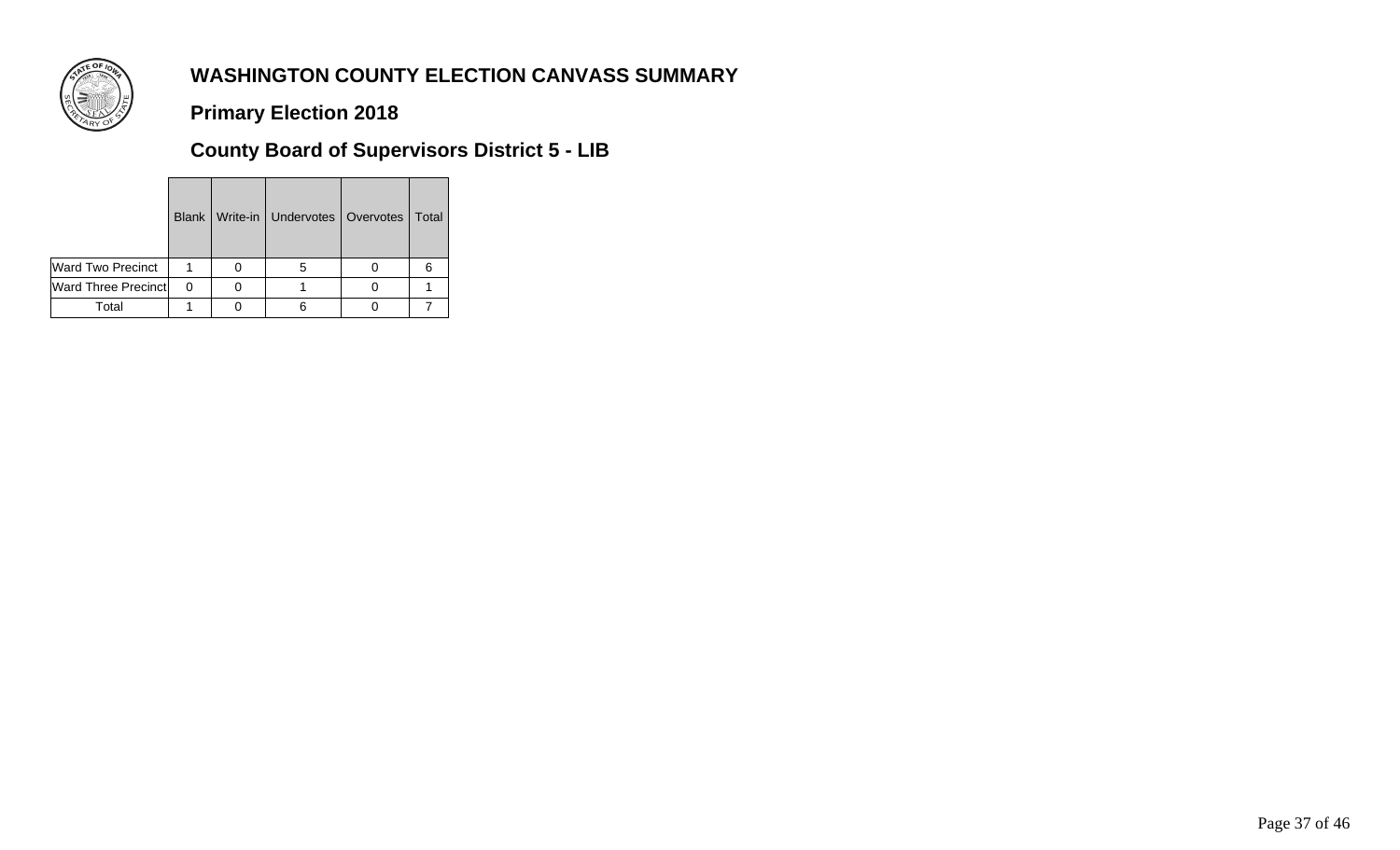

<u> Tanzania di Bandaria di Bandaria di Bandaria di Bandaria di Bandaria di Bandaria di Bandaria di Bandaria di B</u>

## **Primary Election 2018**

# **County Treasurer - REP**

|                                   | Jeffrey A. Garrett | Write-in | Undervotes | Overvotes | Total |
|-----------------------------------|--------------------|----------|------------|-----------|-------|
| <b>Ainsworth Precinct</b>         | 33                 | $\Omega$ | 2          | $\Omega$  | 35    |
| Brighton/Marion/Crawford Precinct | 124                | 1        | 21         | $\Omega$  | 146   |
| Kalona Precinct                   | 82                 | $\Omega$ | 19         | $\Omega$  | 101   |
| <b>IRiverside Precinct</b>        | 25                 | $\Omega$ | 2          | $\Omega$  | 27    |
| Ward One Precinct                 | 41                 | 0        | 3          | $\Omega$  | 44    |
| Ward Two Precinct                 | 49                 | $\Omega$ | 10         | $\Omega$  | 59    |
| <b>Ward Three Precinct</b>        | 87                 | 0        |            |           | 89    |
| <b>Ward Four Precinct</b>         | 71                 | $\Omega$ | 3          | $\Omega$  | 74    |
| <b>Wellman Precinct</b>           | 79                 | 0        | 16         | 0         | 95    |
| West Chester Precinct             | 33                 | $\Omega$ | 5          | $\Omega$  | 38    |
| Total                             | 624                |          | 82         |           | 708   |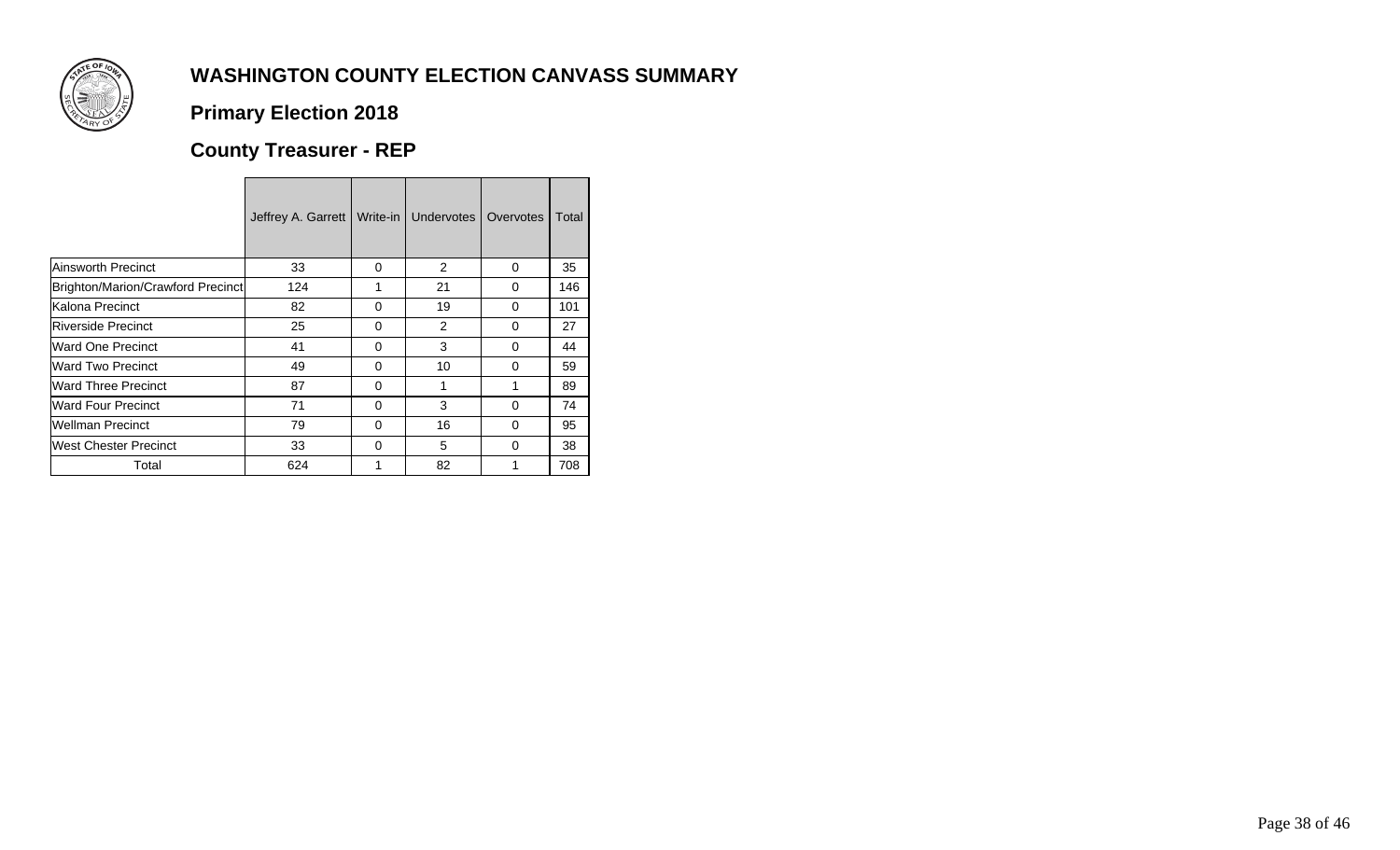

## **Primary Election 2018**

# **County Treasurer - DEM**

|                                   | Jub Biller | Blank       | Hillary Clinton |          | Jess Colburn   D.R. Draheim   Jeff Garrett   Bill Reha   Write-in |                |              |          | Undervotes | Overvotes | Total |
|-----------------------------------|------------|-------------|-----------------|----------|-------------------------------------------------------------------|----------------|--------------|----------|------------|-----------|-------|
| Ainsworth Precinct                | 0          | $\mathbf 0$ | 0               | 0        | 0                                                                 | 0              | $\Omega$     | 0        | 63         | 0         | 63    |
| Brighton/Marion/Crawford Precinct | 0          |             | 0               |          | 0                                                                 | $\Omega$       | $\mathbf{0}$ | 0        | 53         | 0         | 55    |
| Kalona Precinct                   | 0          |             | 0               | 0        | 0                                                                 | 0              | $\Omega$     | 0        | 130        | 0         | 131   |
| <b>Riverside Precinct</b>         | 0          | $\Omega$    | 0               | 0        | 0                                                                 | $\Omega$       | $\mathbf{0}$ | 0        | 100        | 0         | 100   |
| <b>Ward One Precinct</b>          | 0          |             |                 | 0        | 0                                                                 | $\Omega$       | $\Omega$     | 0        | 86         | 0         | 88    |
| <b>Ward Two Precinct</b>          | 0          | $\Omega$    | $\Omega$        | 0        | $\Omega$                                                          | $\mathbf 0$    |              | $\Omega$ | 61         | 0         | 62    |
| <b>Ward Three Precinct</b>        | 0          |             | 0               | 0        |                                                                   |                | $\Omega$     | 0        | 97         | 0         | 100   |
| <b>Ward Four Precinct</b>         | 0          | 2           | $\Omega$        | 0        | $\Omega$                                                          |                | 0            | 0        | 103        | 0         | 106   |
| <b>Wellman Precinct</b>           |            |             | 0               | $\Omega$ | 0                                                                 | 0              | $\Omega$     | 0        | 112        | 0         | 114   |
| <b>West Chester Precinct</b>      | 0          | $\Omega$    | $\Omega$        | $\Omega$ | $\Omega$                                                          | $\overline{2}$ | $\mathbf{0}$ | 0        | 33         | 0         | 35    |
| Total                             |            |             |                 |          |                                                                   | 4              |              | 0        | 838        | 0         | 854   |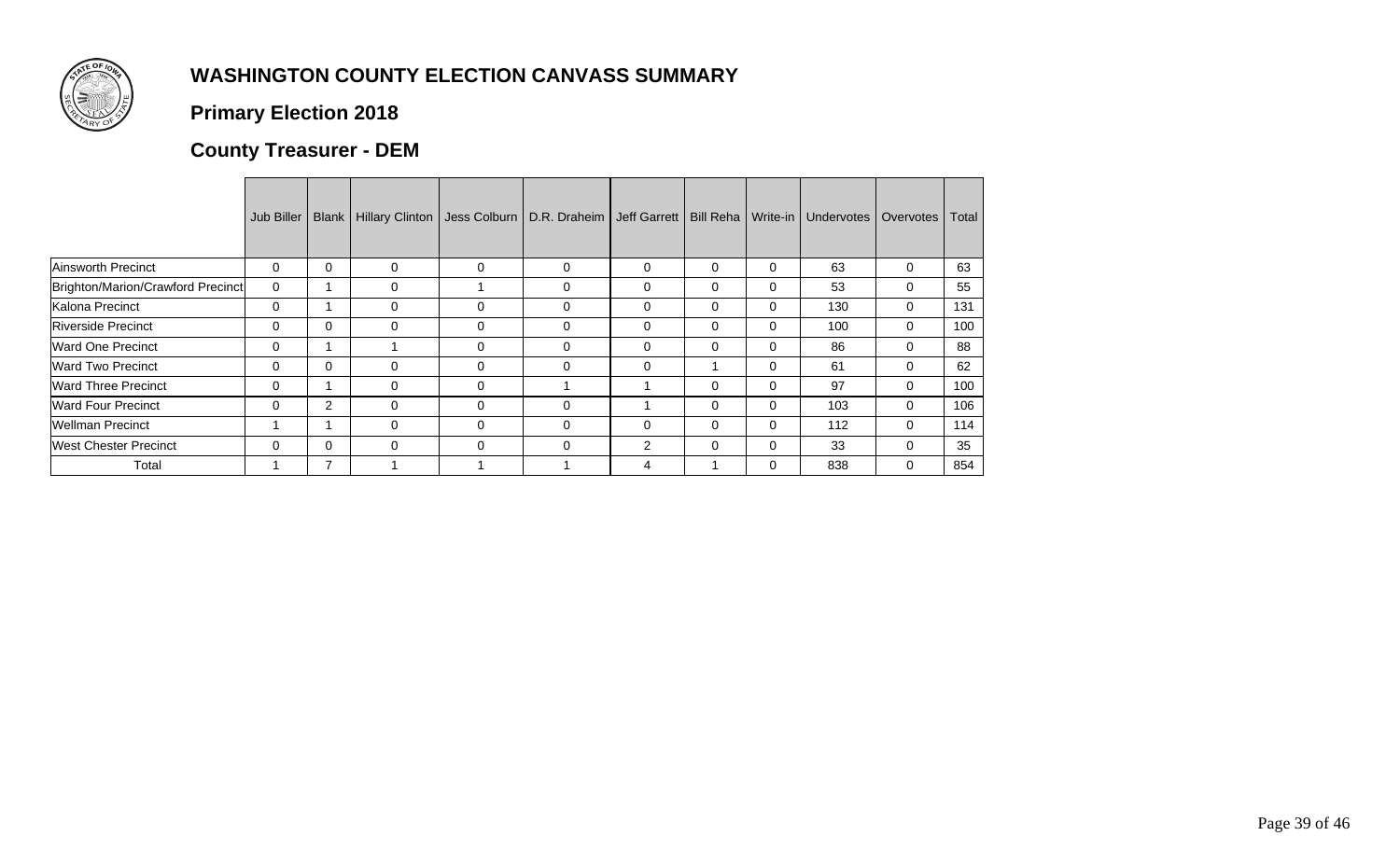

## **Primary Election 2018**

# **County Treasurer - LIB**

|                                   | <b>Blank</b> | Write-in | Undervotes     | Overvotes | Total          |
|-----------------------------------|--------------|----------|----------------|-----------|----------------|
| <b>Ainsworth Precinct</b>         | 0            | 0        | 1              | 0         | 1              |
| Brighton/Marion/Crawford Precinct | 0            | O        | $\overline{2}$ | 0         | $\overline{2}$ |
| Kalona Precinct                   | 0            | 0        |                | 0         | 1              |
| <b>Riverside Precinct</b>         | 0            | O        |                | 0         | 1              |
| Ward One Precinct                 | 0            | 0        | 1              | 0         | 1              |
| <b>Ward Two Precinct</b>          | 1            | 0        | 5              | 0         | 6              |
| <b>Ward Three Precinct</b>        | $\Omega$     | 0        | 1              | $\Omega$  | 1              |
| <b>Ward Four Precinct</b>         | 0            | O        |                | 0         | 1              |
| <b>Wellman Precinct</b>           | 0            | 0        | 0              | $\Omega$  | 0              |
| <b>West Chester Precinct</b>      | 0            | 0        | O              | 0         | 0              |
| Total                             | 1            | O        | 13             | 0         | 14             |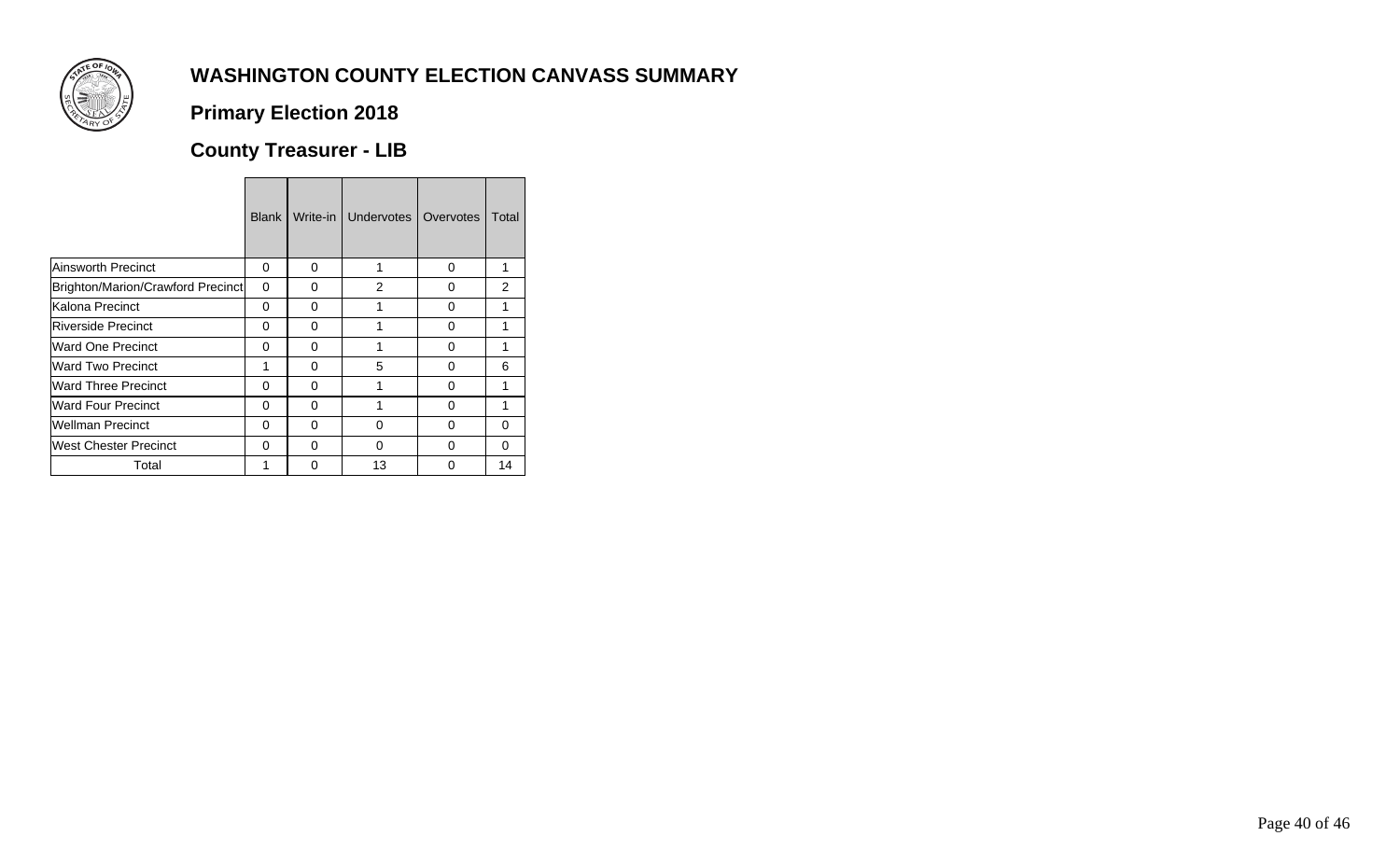

## **Primary Election 2018**

# **County Attorney - REP**

|                                   | John Gish | Write-in | Undervotes    | Overvotes | Total |
|-----------------------------------|-----------|----------|---------------|-----------|-------|
| <b>Ainsworth Precinct</b>         | 32        | $\Omega$ | 3             | $\Omega$  | 35    |
| Brighton/Marion/Crawford Precinct | 115       | 0        | 31            | 0         | 146   |
| Kalona Precinct                   | 71        | 0        | 30            | 0         | 101   |
| Riverside Precinct                | 22        | 0        | 5             | 0         | 27    |
| Ward One Precinct                 | 40        | 0        | 4             | 0         | 44    |
| Ward Two Precinct                 | 41        | 0        | 18            | 0         | 59    |
| <b>Ward Three Precinct</b>        | 86        | 1        | $\mathcal{P}$ | 0         | 89    |
| <b>Ward Four Precinct</b>         | 65        | 0        | 9             | 0         | 74    |
| <b>Wellman Precinct</b>           | 76        | 0        | 19            | 0         | 95    |
| West Chester Precinct             | 34        | 0        | 4             | 0         | 38    |
| Total                             | 582       |          | 125           | O         | 708   |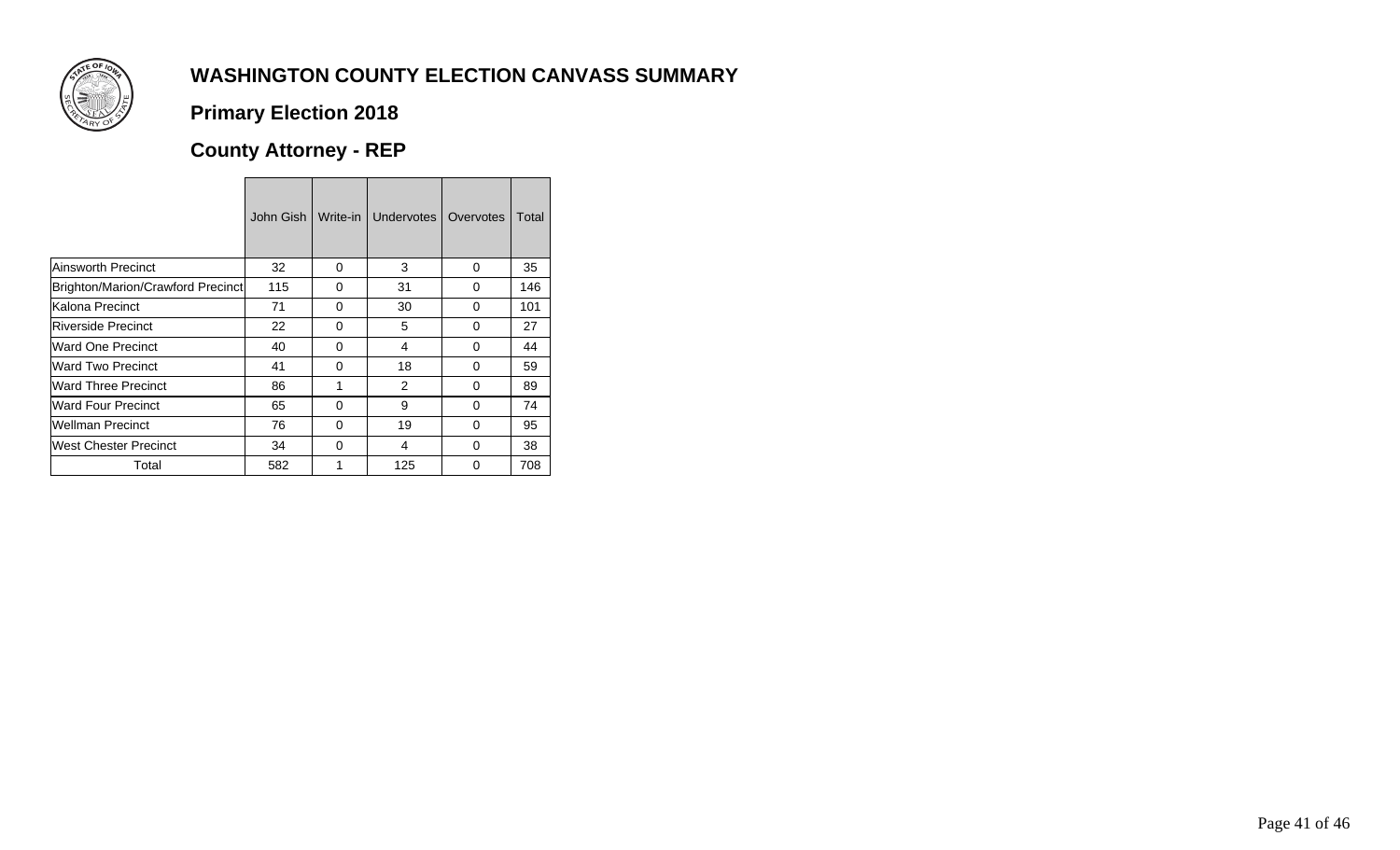

## **Primary Election 2018**

## **County Attorney - DEM**

|                                   |          |   |          | Tracy Anderson   Blank   Hillary Clinton   Barb Edmondson   John Gish   Fred Hubbell |             |          | Kathy Salazar   Write-in |          | Undervotes   Overvotes |   | Total |
|-----------------------------------|----------|---|----------|--------------------------------------------------------------------------------------|-------------|----------|--------------------------|----------|------------------------|---|-------|
| <b>Ainsworth Precinct</b>         | $\Omega$ | 0 | $\Omega$ | 0                                                                                    | $\mathbf 0$ | $\Omega$ | $\Omega$                 | 0        | 63                     | 0 | 63    |
| Brighton/Marion/Crawford Precinct | 0        |   |          |                                                                                      | 0           |          | $\Omega$                 |          | 53                     | 0 | 55    |
| Kalona Precinct                   | 3        | 0 | $\Omega$ | 0                                                                                    | $\mathbf 0$ | $\Omega$ | $\Omega$                 | $\Omega$ | 128                    | 0 | 131   |
| <b>Riverside Precinct</b>         | 0        | 0 |          | 0                                                                                    | 0           | $\Omega$ | $\Omega$                 |          | 100                    | 0 | 100   |
| Ward One Precinct                 | $\Omega$ |   |          |                                                                                      | $\mathbf 0$ | $\Omega$ |                          | $\Omega$ | 84                     | 0 | 88    |
| <b>Ward Two Precinct</b>          | 0        | 0 | 0        |                                                                                      | 0           | $\Omega$ | 0                        | 0        | 61                     | 0 | 62    |
| <b>Ward Three Precinct</b>        | $\Omega$ |   | 0        | 0                                                                                    |             | $\Omega$ | $\Omega$                 | $\Omega$ | 98                     | 0 | 100   |
| <b>Ward Four Precinct</b>         | 0        | 0 | 0        | 0                                                                                    | 0           | $\Omega$ | $\Omega$                 | $\Omega$ | 106                    | 0 | 106   |
| <b>Wellman Precinct</b>           | $\Omega$ | 0 | $\Omega$ |                                                                                      | 0           | $\Omega$ | $\Omega$                 | $\Omega$ | 113                    | 0 | 114   |
| <b>West Chester Precinct</b>      | 0        | 0 | 0        | 0                                                                                    | 0           | 0        | 0                        | 0        | 35                     | 0 | 35    |
| Total                             | 3        | 3 |          | 3                                                                                    |             |          |                          | 0        | 841                    | 0 | 854   |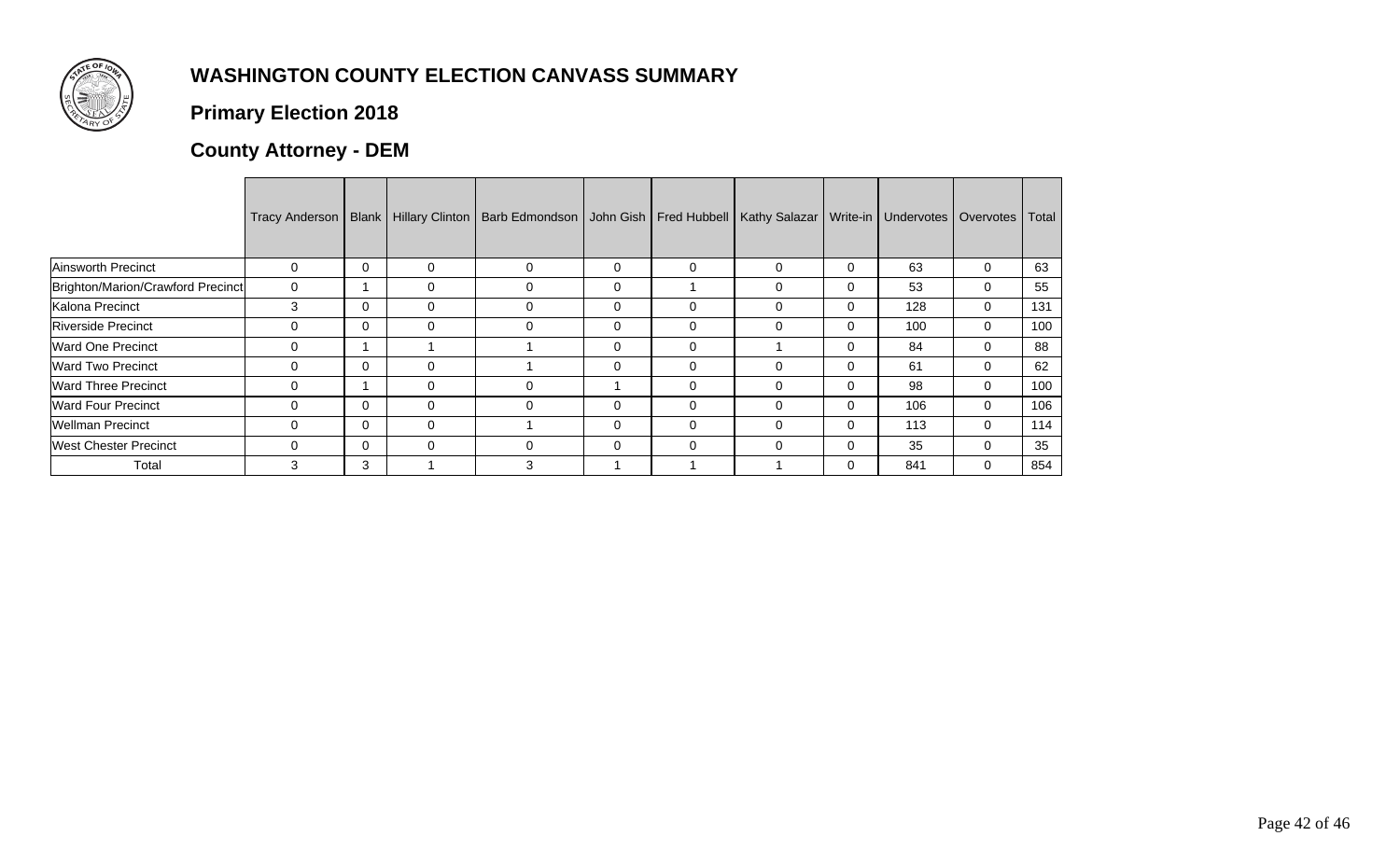

## **Primary Election 2018**

## **County Attorney - LIB**

|                                   | <b>Blank</b> | John Gish | Write-in | Undervotes | Overvotes | Total         |
|-----------------------------------|--------------|-----------|----------|------------|-----------|---------------|
| <b>Ainsworth Precinct</b>         | 0            | $\Omega$  | 0        |            | 0         |               |
| Brighton/Marion/Crawford Precinct | $\Omega$     | $\Omega$  | 0        | 2          | 0         | $\mathcal{P}$ |
| Kalona Precinct                   | 0            | $\Omega$  | 0        |            | 0         |               |
| <b>Riverside Precinct</b>         | $\Omega$     | $\Omega$  | 0        |            | $\Omega$  |               |
| <b>Ward One Precinct</b>          | 0            |           | 0        | 0          | 0         |               |
| <b>Ward Two Precinct</b>          | 1            | $\Omega$  | $\Omega$ | 5          | $\Omega$  | 6             |
| <b>Ward Three Precinct</b>        | 0            | $\Omega$  | 0        |            | 0         |               |
| <b>Ward Four Precinct</b>         | $\Omega$     | $\Omega$  | 0        |            | $\Omega$  |               |
| <b>Wellman Precinct</b>           | 0            | $\Omega$  | 0        | 0          | 0         | 0             |
| West Chester Precinct             | $\Omega$     | $\Omega$  | $\Omega$ | $\Omega$   | $\Omega$  | $\Omega$      |
| Total                             |              |           | O)       | 12         | 0         | 14            |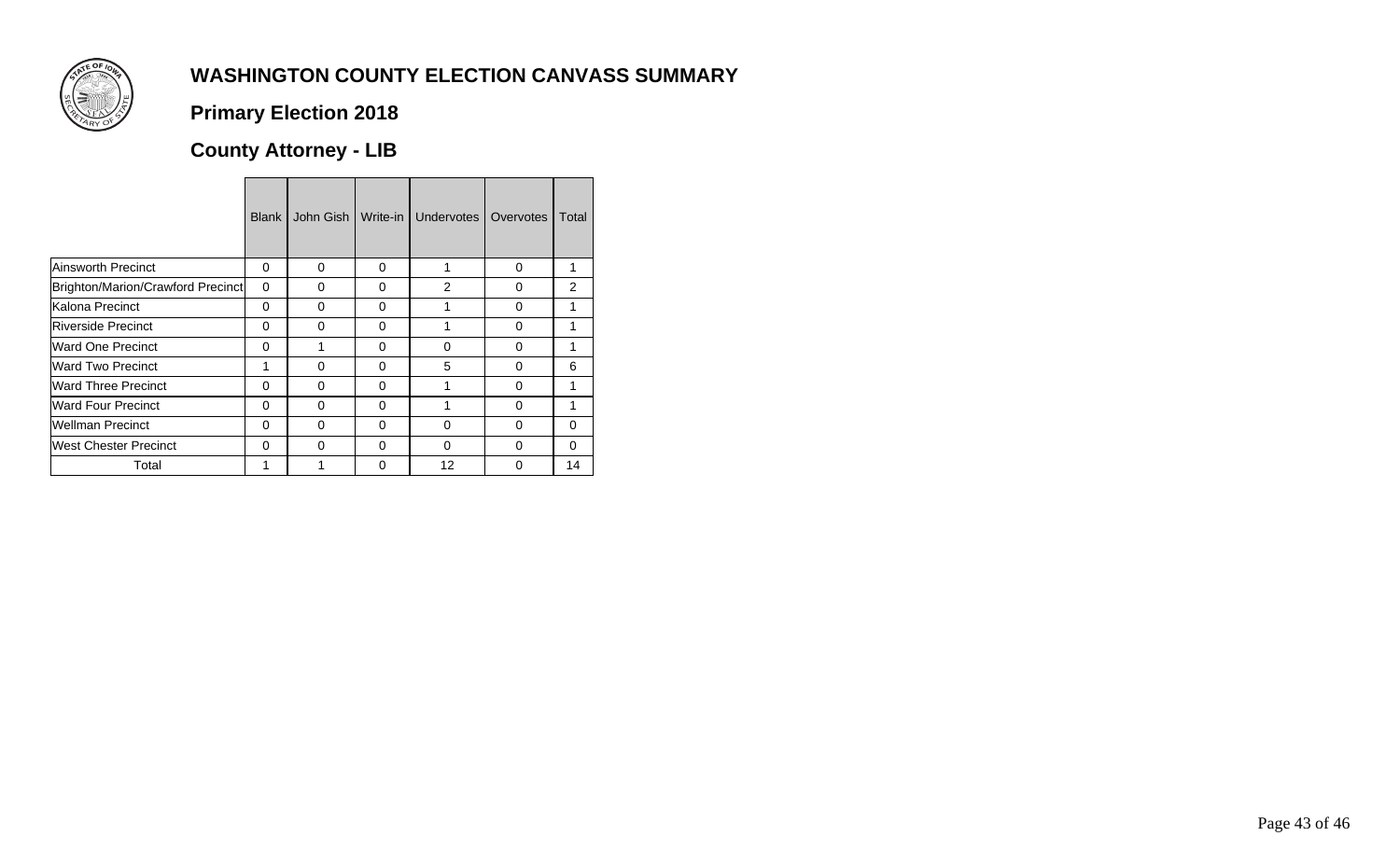

## **Primary Election 2018**

# **County Recorder - REP**

|                                   | Jo Ellen Greiner I | Write-in | Undervotes     | Overvotes | Total |
|-----------------------------------|--------------------|----------|----------------|-----------|-------|
| Ainsworth Precinct                | 34                 | 0        | 1              | 0         | 35    |
| Brighton/Marion/Crawford Precinct | 122                | $\Omega$ | 24             | $\Omega$  | 146   |
| lKalona Precinct                  | 76                 | 0        | 25             | 0         | 101   |
| Riverside Precinct                | 25                 | $\Omega$ | $\mathcal{P}$  | $\Omega$  | 27    |
| Ward One Precinct                 | 39                 | 0        | 5              | 0         | 44    |
| Ward Two Precinct                 | 48                 | $\Omega$ | 11             | $\Omega$  | 59    |
| <b>Ward Three Precinct</b>        | 87                 | 0        | 2              | $\Omega$  | 89    |
| Ward Four Precinct                | 67                 | $\Omega$ | $\overline{7}$ | $\Omega$  | 74    |
| <b>Wellman Precinct</b>           | 77                 | 0        | 18             | $\Omega$  | 95    |
| lWest Chester Precinct            | 35                 | O        | 3              | O         | 38    |
| Total                             | 610                | O        | 98             | 0         | 708   |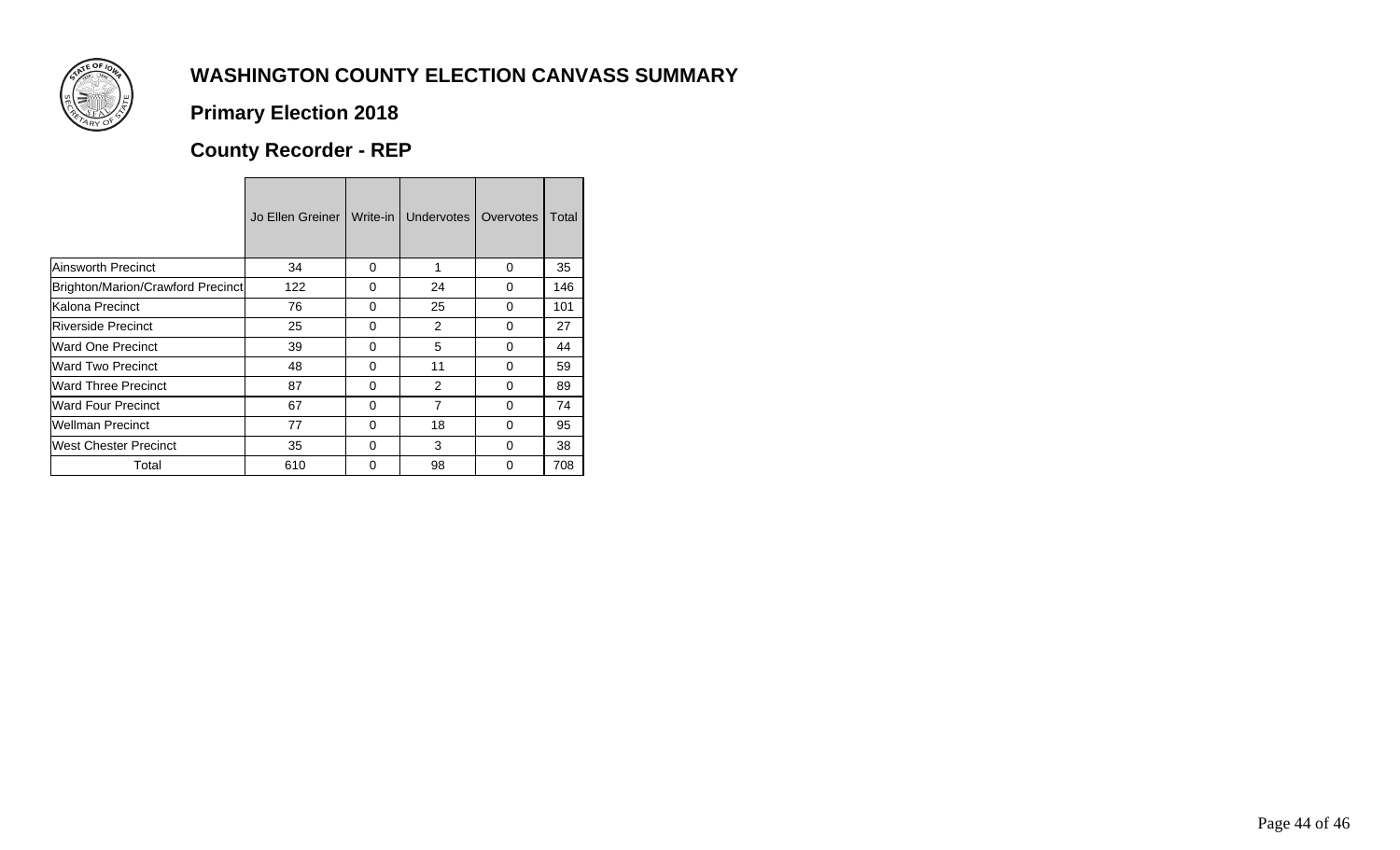

## **Primary Election 2018**

## **County Recorder - DEM**

|                                   | <b>Blank</b> | Nate Bolton | Linda Boston | Hillary Clinton | Jo Greiner | Lisa Nida | <b>Bill Reha</b> | Write-in       | <b>Undervotes</b> | Overvotes | Total |
|-----------------------------------|--------------|-------------|--------------|-----------------|------------|-----------|------------------|----------------|-------------------|-----------|-------|
| Ainsworth Precinct                | 0            | 0           | 0            | 0               | 0          | 0         | 0                | 0              | 63                | 0         | 63    |
| Brighton/Marion/Crawford Precinct |              |             | 0            | 0               | 0          | 0         | 0                | $\Omega$       | 53                | 0         | 55    |
| Kalona Precinct                   | 0            | $\Omega$    | 0            | $\Omega$        | 0          |           | 0                | $\Omega$       | 130               | 0         | 131   |
| <b>Riverside Precinct</b>         | 0            | $\Omega$    | 0            | 0               | $\Omega$   | 0         | 0                | $\Omega$       | 100               | 0         | 100   |
| Ward One Precinct                 |              | $\Omega$    | 0            |                 | $\Omega$   | $\Omega$  | 0                | $\Omega$       | 86                | 0         | 88    |
| <b>Ward Two Precinct</b>          | 0            | $\Omega$    | 0            | $\Omega$        | $\Omega$   | $\Omega$  |                  | $\Omega$       | 61                |           | 62    |
| <b>Ward Three Precinct</b>        |              | $\Omega$    |              | $\Omega$        |            | $\Omega$  | 0                | $\Omega$       | 97                | 0         | 100   |
| <b>Ward Four Precinct</b>         | 0            | $\Omega$    | 0            | $\Omega$        | 0          | $\Omega$  | 0                | 0              | 106               | 0         | 106   |
| <b>Wellman Precinct</b>           | 0            | $\Omega$    | $\Omega$     | $\Omega$        | 0          | $\Omega$  | 0                | $\Omega$       | 114               | $\Omega$  | 114   |
| <b>West Chester Precinct</b>      | 0            | $\Omega$    | 0            | $\Omega$        | 2          | 0         | 0                | $\overline{0}$ | 33                |           | 35    |
| Total                             | 3            |             |              |                 | 3          |           |                  | $\Omega$       | 843               | 0         | 854   |